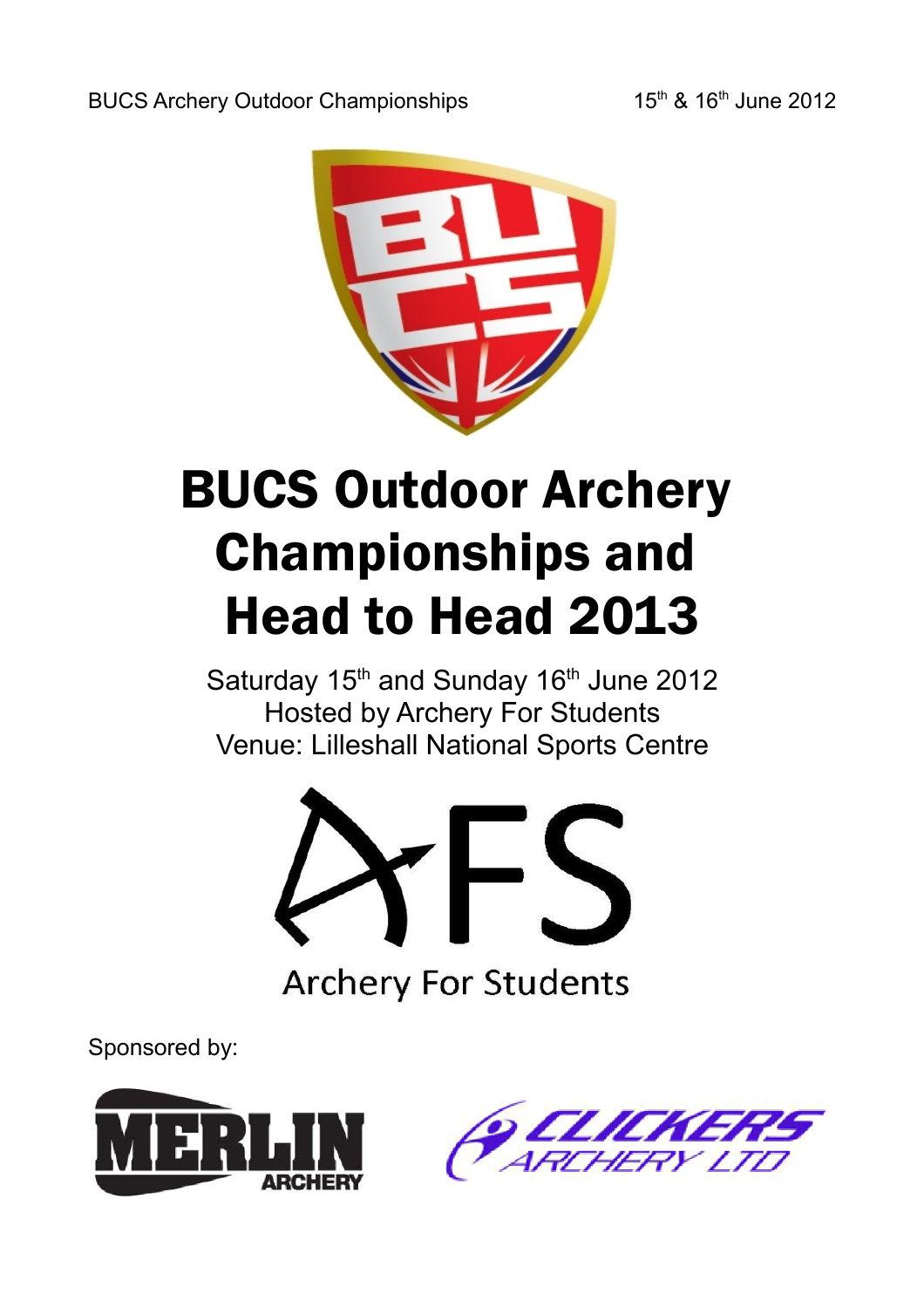# **BUCS Records Claimed**

Experienced Gents Barebow: Huw Vaughan-Jackson, University of Edinburgh – 908 Experienced Ladies Longbow: Victoria Swann, University of Bath – 515 Novice Gents Recurve: Andrew Howe, University of Southampton – 1182 Novice Gents Compound: Jonathan Cox, University of Birmingham – 1282 Novice Ladies Barebow: Jennifer Mankin, University of Edinburgh – 897 Novice Gents Barebow: James Nelson, University of Southampton – 747 Novice Ladies Longbow: Katharine Simmons, University of Loughborough – 304

In addition all the top qualifying scores from Sunday have established new BUCS records.

## **Awards Claimed**

20 FITA Stars, 1 Six Gold End, 32 FITA Target Awards

## **Judges**

Chair of Judges - Jo Orbell Director of Shooting - Robert Potts Adam Doughty, Chris Evans, Geoff Malyon, Tony Goad, Adam Guest and Kieran Dexter

## **Lord Patrons**

James Cowie (Merlin Archery) and Graham Harris (Clickers Archery)

### **Weather Conditions**

Saturday: Overcast with occasional showers and strong gusting winds Sunday: Cloudy with occasional sunshine and breezy conditions.

## **Tournament Organiser**

Ashleigh McCloud Flat 28, Blackbrook Court, Durham Road, Loughborough, Leicestershire, LE11 5UA

## **Thanks**

Special thanks to Ashleigh McCloud, Steven Johnson, Marc Tamlyn and Francesca Stirling for organising the event this year.

The organisers would like to thank the Judges, field party and scorers. Also thanks to clubs who supplied metal detectors and members for the field party.

#### **AFS welcomes anyone to join and support University archery with us, if you wish to be involved please contact [archeryforstudents@hotmail.co.uk](mailto:archeryforstudents@hotmail.co.uk)**

If you are interested in hosting either the BUCS Indoor Championship 2013 or the BUCS Outdoor Championship 2013, please get in touch with the BUCS Archery Chair Steven Johnson [BUCSArcheryChair@gmail.com](mailto:BUCSArcheryChair@gmail.com) and express your interest.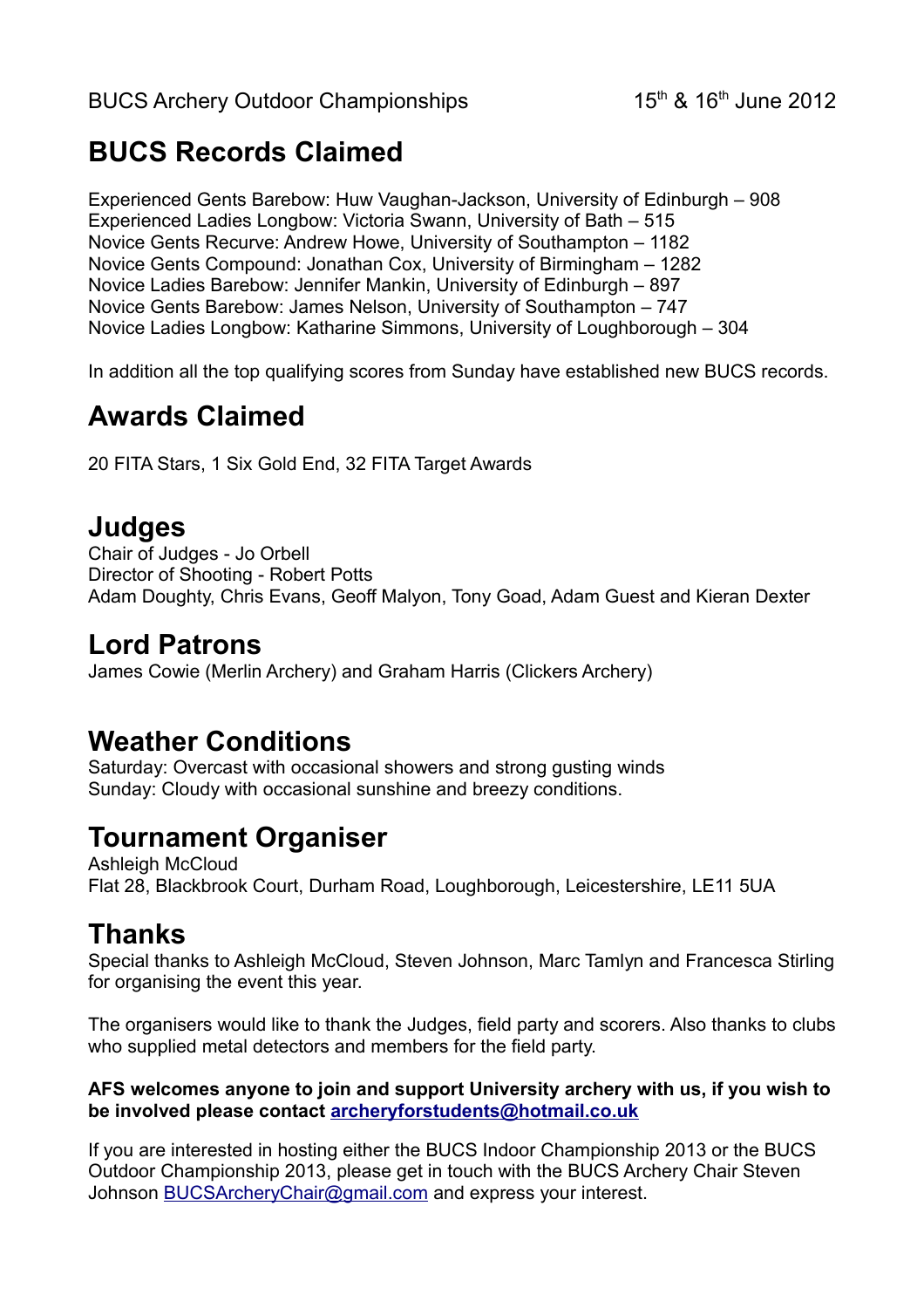# **Results Contents**

# **Saturday**

| <b>Experienced Teams</b>     | Page 4  |  |
|------------------------------|---------|--|
| <b>Novice Teams</b>          | Page 7  |  |
| <b>Gents FITA Results</b>    | Page 10 |  |
| Ladies FITA/Metric I Results | Page 14 |  |
| <b>Metric II Results</b>     | Page 18 |  |

# **Sunday**

| FITA 70m Qualifying | Page 20 |  |
|---------------------|---------|--|
| FITA 50m Qualifying | Page 25 |  |
| <b>H2H Results</b>  | Page 26 |  |
| <b>H2H Trees</b>    | Page 31 |  |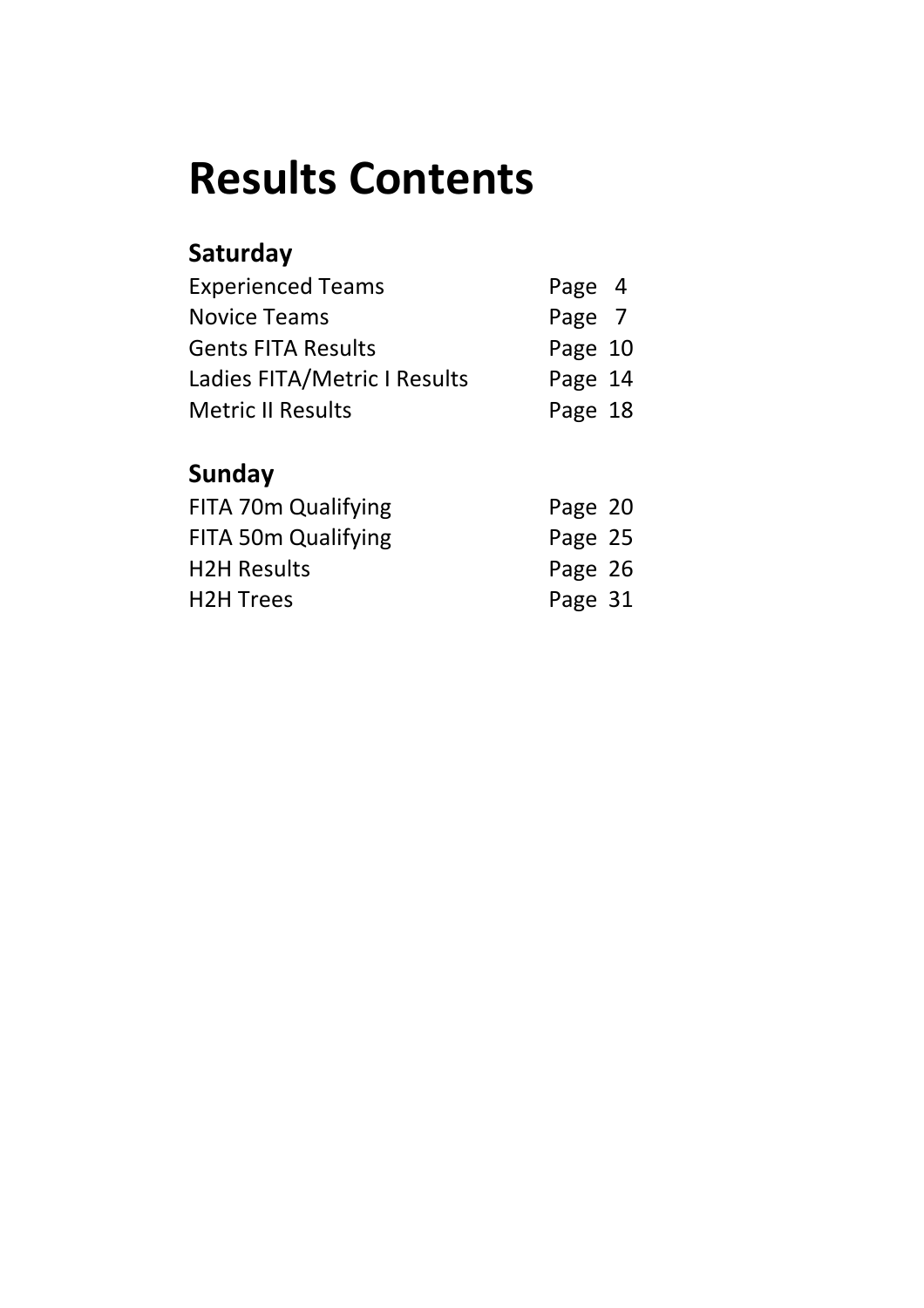### **Non-compound**

| PI. | Club                    | Score | 10 <sub>s</sub>  | Xs |
|-----|-------------------------|-------|------------------|----|
| 1   | Nottingham Uni          | 4460  |                  | 34 |
|     | George Harding          | 1214  | 46               | 17 |
|     | Chris Fry               | 1159  | 31               | 11 |
|     | Phil Middleton          | 1100  | 12 <sup>12</sup> | 1  |
|     | <b>Richard Haydock</b>  | 987   | 12 <sup>12</sup> | 5  |
| 2   | Oxford Uni              | 4437  | 81               | 21 |
|     | Kirstie Smith           | 1174  | 27               | 8  |
|     | Matthew Langton         | 1139  | 31               | 10 |
|     | Jack Sobey              | 1063  | 14               | 3  |
|     | Angelina Measures       | 1061  | 9                | 0  |
| 3   | Edinburgh Uni           | 4260  | 72               | 21 |
|     | Douglas Jardine         | 1141  | 22               | 11 |
|     | Margaux Mesle           | 1084  | 16               | 2  |
|     | Benjamin Arenas         | 1019  | 20               | 7  |
|     | Stephanie Clason        | 1016  | 14               | 1  |
| 4   | Warwick Uni             | 4201  | 66               | 27 |
|     | Jorge Lindley           | 1104  | 17 <sup>2</sup>  | 4  |
|     | Tom Hall                | 1083  | 19               | 7  |
|     | Emma Davis              | 1009  | 14               | 6  |
|     | <b>Connor Gallagher</b> | 1005  | 16               | 10 |
| 5   | Derby Uni               | 4117  | 59               | 18 |
|     | <b>Tom Currall</b>      | 1117  | 25               | 10 |
|     | <b>Shaun Rhodes</b>     | 1096  | 23               | 6  |
|     | <b>Brian Martin</b>     | 990   | 8                | 2  |
|     | <b>Bilaal Mohammad</b>  | 914   | 3                | 0  |
| 6   | Southampton Uni         | 4029  | 57               | 18 |
|     | Luis Filipe Paulinyi    | 1191  | 18               | 6  |
|     | Simon King              | 994   | 15               | 5  |
|     | <b>Stephen Fawcett</b>  | 936   | 10               | 4  |
|     | <b>Chris Skipper</b>    | 908   | 14               | 3  |
| 7   | Cambridge Uni           | 4020  | 59               | 15 |
|     | Maryia Karpiyevich      | 1126  | 19               | 5  |
|     | <b>Richard Whiter</b>   | 1024  | 16               | 5  |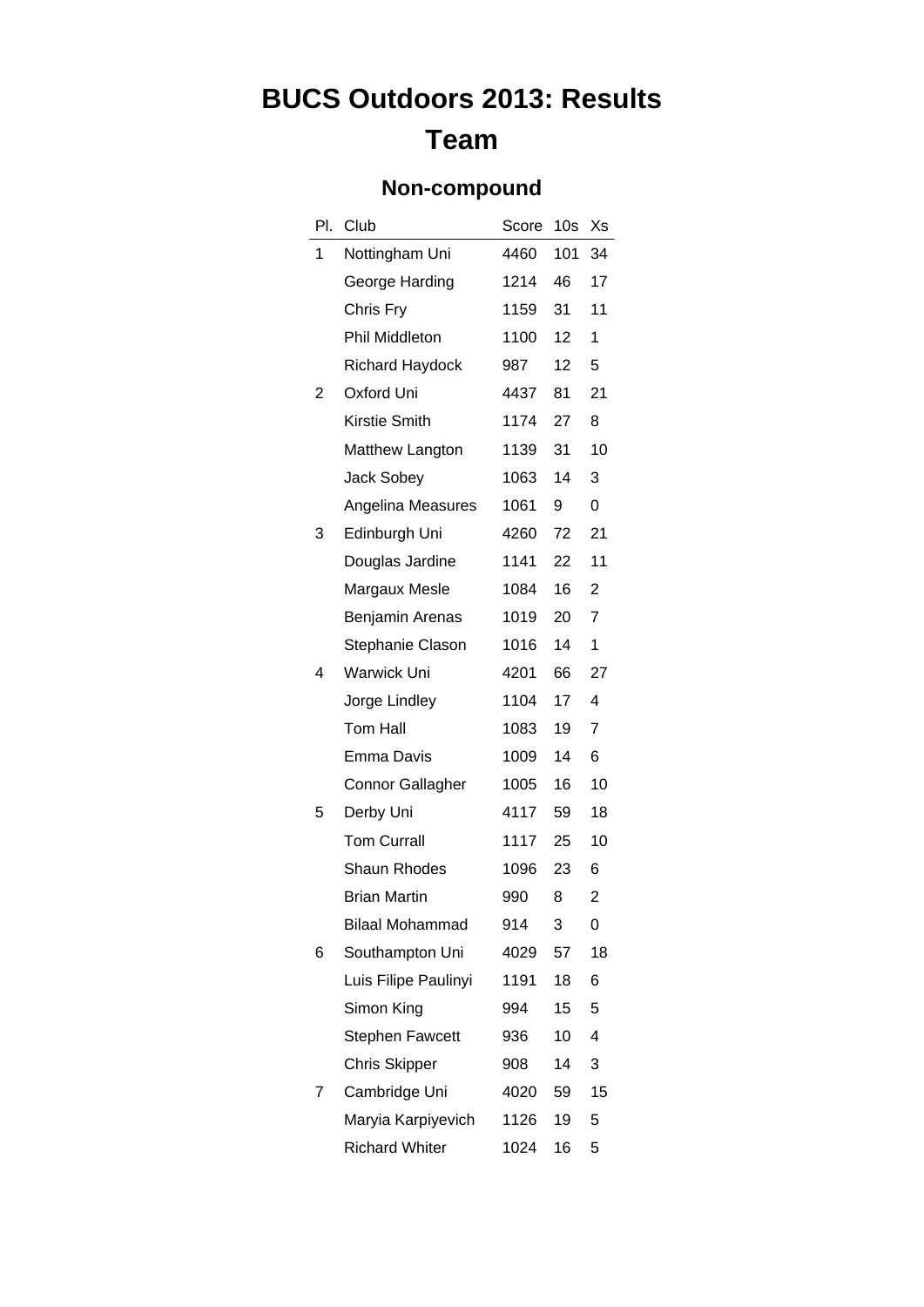|                  | <b>Jack Atkinson</b>   | 951  | 10             | 0              |
|------------------|------------------------|------|----------------|----------------|
|                  | Tak Ho                 | 919  | 14             | 5              |
| 8                | Loughborough Uni       | 3842 | 60             | 15             |
|                  | <b>Thomas Cram</b>     | 1139 | 19             | 4              |
|                  | <b>Arthur Coveney</b>  | 1047 | 16             | 5              |
|                  | <b>Edward Reeves</b>   | 1027 | 17             | 4              |
|                  | John Hodgson           | 629  | 8              | $\overline{2}$ |
| 9                | London Uni             | 3678 | 43             | 19             |
|                  | Sherman Ip             | 1056 | 20             | 7              |
|                  | David Barnes           | 962  | 9              | $\overline{7}$ |
|                  | Lifei Zhang            | 891  | 7              | 3              |
|                  | Colin Gordon           | 769  | $\overline{7}$ | $\overline{2}$ |
| 10.              | <b>Bath Uni</b>        | 3660 | 57             | 25             |
|                  | Alexander Hickson      | 1158 | 31             | 19             |
|                  | <b>Emer Montgomery</b> | 913  | 10             | 2              |
|                  | Jethro Cooke           | 848  | 8              | $\overline{2}$ |
|                  | Jonathan Hilliard      | 741  | 8              | $\overline{2}$ |
| 11               | Nottingham Trent Uni   | 3491 | 43             | 14             |
|                  | Amy Curnock            | 1122 | 21             | 9              |
|                  | Ellie Dyson            | 1061 | 14             | 3              |
|                  | <b>Bethany Farrow</b>  | 927  | 6              | $\overline{2}$ |
|                  | <b>Rachel Foster</b>   | 381  | $\overline{2}$ | 0              |
| 12 <sup>12</sup> | Lancaster Uni          | 3289 | 31             | 13             |
|                  | <b>Matt McCormack</b>  | 932  | 9              | 5              |
|                  | Chris Woodhead         | 869  | 8              | 4              |
|                  | <b>Adam Shorrock</b>   | 848  | 8              | 3              |
|                  | Sam Evans              | 640  | 6              | 1              |
|                  | 13 Surrey Uni          | 3194 | 30             | 5              |
|                  | <b>Matthew Sharpe</b>  | 987  | 14             | 2              |
|                  | Robert Cieslicki       | 836  | 7              | 1              |
|                  | Sidong Ma              | 740  | $\overline{7}$ | 2              |
|                  | James Donovan          | 631  | 2              | 0              |
|                  | 14 Liverpool Uni       | 2971 | 24             | 3              |
|                  | <b>Robert Smith</b>    | 920  | 13             | 3              |
|                  | Chris Sebastian        | 838  | 3              | 0              |
|                  | <b>Richard Jones</b>   | 739  | 4              | 0              |
|                  | Juliet Spedding        | 474  | 4              | 0              |
|                  | 15 Sheffield Uni       | 2960 | 28             | 6              |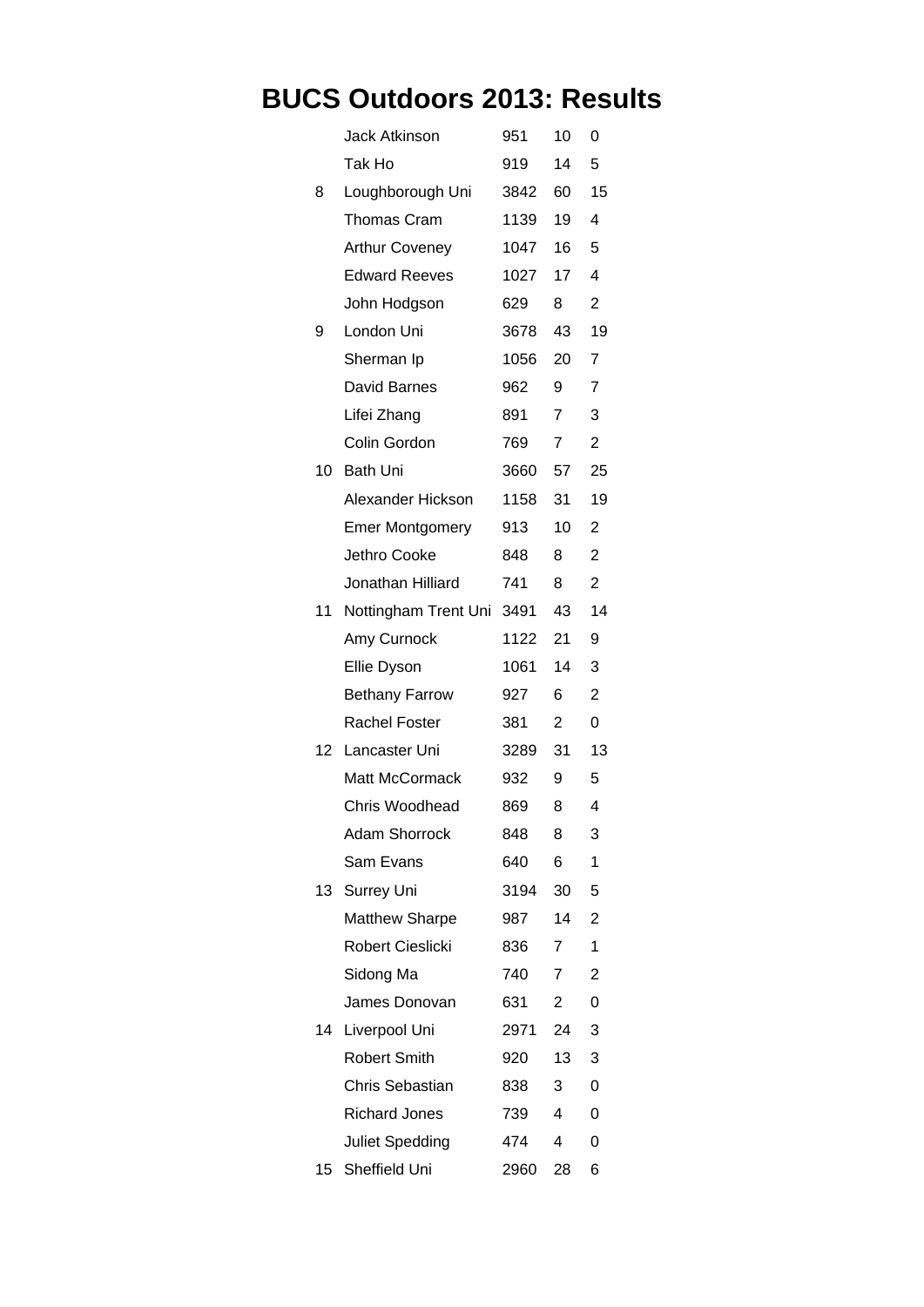|                 | <b>Rory Campbell</b>     | 1041 | 11              | 3              |
|-----------------|--------------------------|------|-----------------|----------------|
|                 | <b>Stuart Archer</b>     | 699  | 4               | 0              |
|                 | Joe Blatch               | 684  | 5               | 0              |
|                 | Tom Holdich              | 536  | 8               | 3              |
| 16              | Swansea Uni              | 2884 | 23              | 3              |
|                 | Dave Jenner              | 915  | 11              | 1              |
|                 | Victoria Moore           | 699  | 5               | 2              |
|                 | Ste Jones                | 659  | 3               | 0              |
|                 | Anna Lawrence            | 611  | 4               | 0              |
| 17 <sup>1</sup> | Exeter Uni               | 2637 | 41              | 12             |
|                 | Gerda Pociunaite         | 1116 | 19              | 3              |
|                 | <b>Adam Williams</b>     | 863  | 16              | 8              |
|                 | <b>Matthew Batchelor</b> | 658  | 6               | 1              |
| 18              | Aberdeen Uni             | 2210 | 38              | 10             |
|                 | Rebekah Tipping          | 1126 | 19              | 4              |
|                 | <b>Simon Garrett</b>     | 1084 | 19              | 6              |
| 19              | Huddersfield Uni         | 2185 | 18              | 5              |
|                 | Stephen Wilkinson        | 900  | 8               | $\overline{2}$ |
|                 | Lewis Shaw               | 465  | 3               | 0              |
|                 | Sarah Dickinson          | 438  | 4               | $\overline{2}$ |
|                 | Jennifer Parkin          | 382  | 3               | 1              |
| 20              | Napier Uni               | 1977 | 26              | 9              |
|                 | Piotr Wojtczuk           | 1066 | 17 <sup>7</sup> | 6              |
|                 | Graeme Black             | 911  | 9               | 3              |
| 21              | York Uni                 | 1771 | 24              | 6              |
|                 | George Teh               | 888  | 11              | 3              |
|                 | <b>Bethany Woodcock</b>  | 883  | 13              | 3              |
| 22.             | Keele Uni                | 1564 | 12 <sup>7</sup> | 4              |
|                 | <b>Matthew Panchal</b>   | 871  | 8               | 3              |
|                 | Dan Ellingham            | 675  | 4               | 1              |
|                 | <b>James Nicol</b>       | 18   | 0               | 0              |
| 23.             | Durham Uni               | 1400 | 24              | 6              |
|                 | <b>Colin Affleck</b>     | 1075 | 22              | 5              |
|                 | David Whittle            | 325  | $\overline{2}$  | 1              |
| 24.             | <b>Brunel Uni</b>        | 1113 | 20              | 2              |
|                 | David Forster            | 1113 | 20              | $\overline{2}$ |
| 25              | Queen Mary Uni           | 1063 | 20              | 5              |
|                 | Victoria Saduikis        | 1063 | 20              | 5              |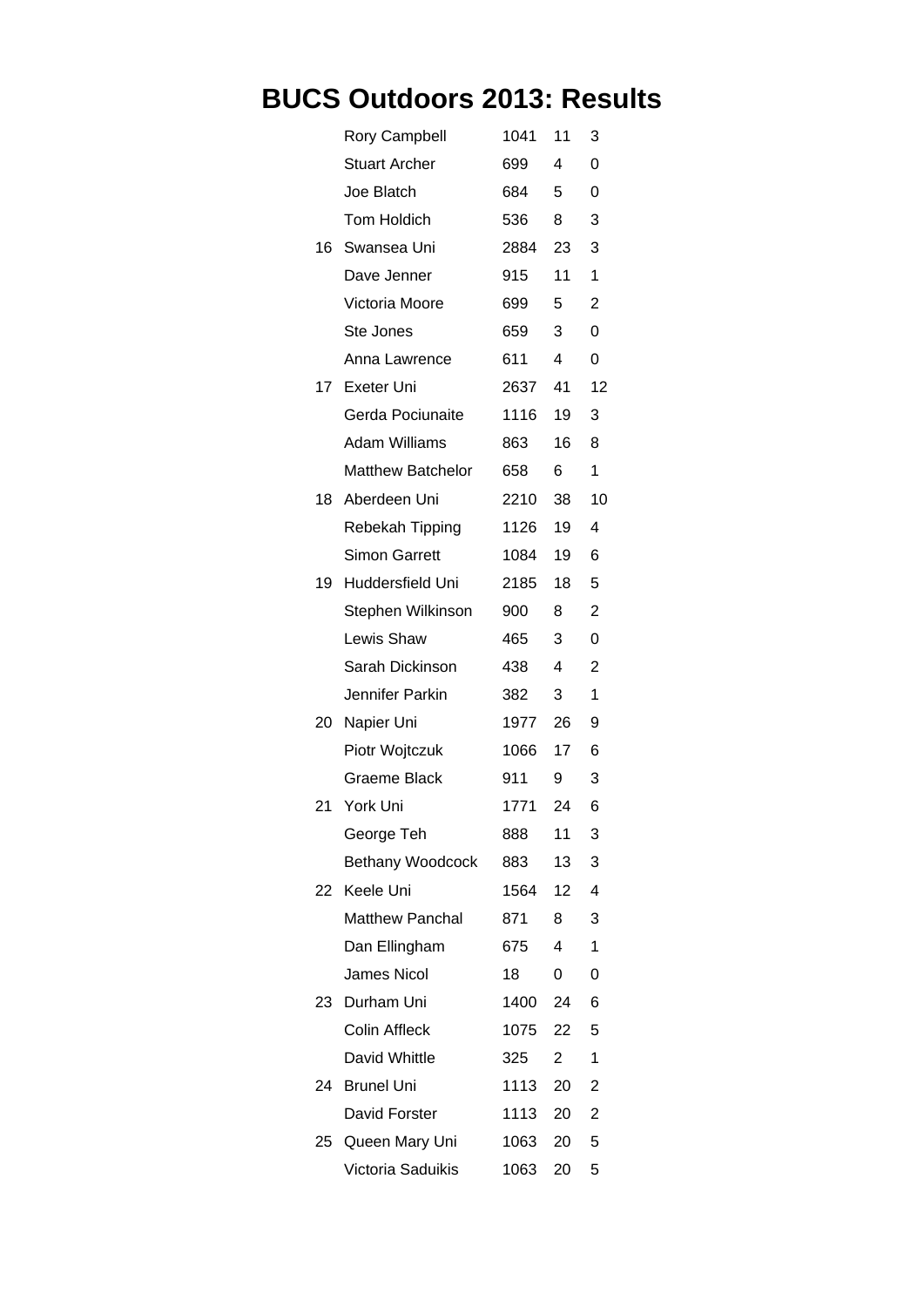|    | 26 Kent Uni                  | 922 | 13 | 3 |
|----|------------------------------|-----|----|---|
|    | Andrew Vo                    | 922 | 13 | 3 |
| 27 | <b>MMU Cheshire</b>          | 852 | 5  | 2 |
|    | Dan Woodthorpe               | 431 | 3  | 1 |
|    | <b>Richard Conway</b>        | 227 | 1  | U |
|    | <b>Rhys Patimore</b>         | 194 | 1  | 1 |
| 28 | <b>University of Bristol</b> | 786 | 7  | 2 |
|    | Miranda Timmerman            | 786 | 7  | 2 |
| 29 | Birmingham Uni               | 659 | 7  | 3 |
|    | Eloise Cornish               | 659 |    | 3 |

#### **Novice**

| PI. | Club                     | Score | 10 <sub>s</sub>  | Xs             |
|-----|--------------------------|-------|------------------|----------------|
| 1   | Nottingham Uni           | 3159  | 44               | 12             |
|     | <b>Steve Tuplin</b>      | 1137  | 21               | 6              |
|     | Luke Bray                | 1045  | 16               | 5              |
|     | Nadja Albiez             | 977   | $7^{\circ}$      | 1              |
| 2   | Nottingham Trent Uni     | 3092  | 42               | 15             |
|     | <b>Steph Reynolds</b>    | 1097  | 15 <sup>15</sup> | 5              |
|     | <b>Adeel Qadir</b>       | 1094  | 18               | 5              |
|     | Ed Wilson                | 901   | 9                | 5              |
| 3   | Napier Uni               | 3048  | 40               | 17             |
|     | <b>Bethan Koller</b>     | 1077  | 15 <sub>15</sub> | 4              |
|     | Andrej Chrustaliov       | 1026  | 14               | 8              |
|     | <b>Fraser Bisset</b>     | 945   | 11               | 5              |
| 4   | Edinburgh Uni            | 3019  | 41               | 16             |
|     | <b>Vlad Cecati</b>       | 1106  | 17 <sub>1</sub>  | 5              |
|     | Julie Saigusa            | 973   | 14               | $\overline{7}$ |
|     | David Jones              | 940   | 10               | 4              |
| 5   | Southampton Uni          | 2955  | 35               | $\overline{7}$ |
|     | <b>Andrew Howe</b>       | 1182  | 26               | 6              |
|     | <b>Matt Potticary</b>    | 968   | 5                | 0              |
|     | Jamie Parkin             | 805   | 4                | 1              |
| 6   | Birmingham Uni           | 2887  | 32               | 15             |
|     | <b>Christopher Avins</b> | 1058  | 15 <sup>15</sup> | 7              |
|     | Emma Harding             | 931   | 6                | 3              |
|     | <b>Matthew Harrison</b>  | 898   | 11               | 5              |
| 7   | Loughborough Uni         | 2859  | 39               | 11             |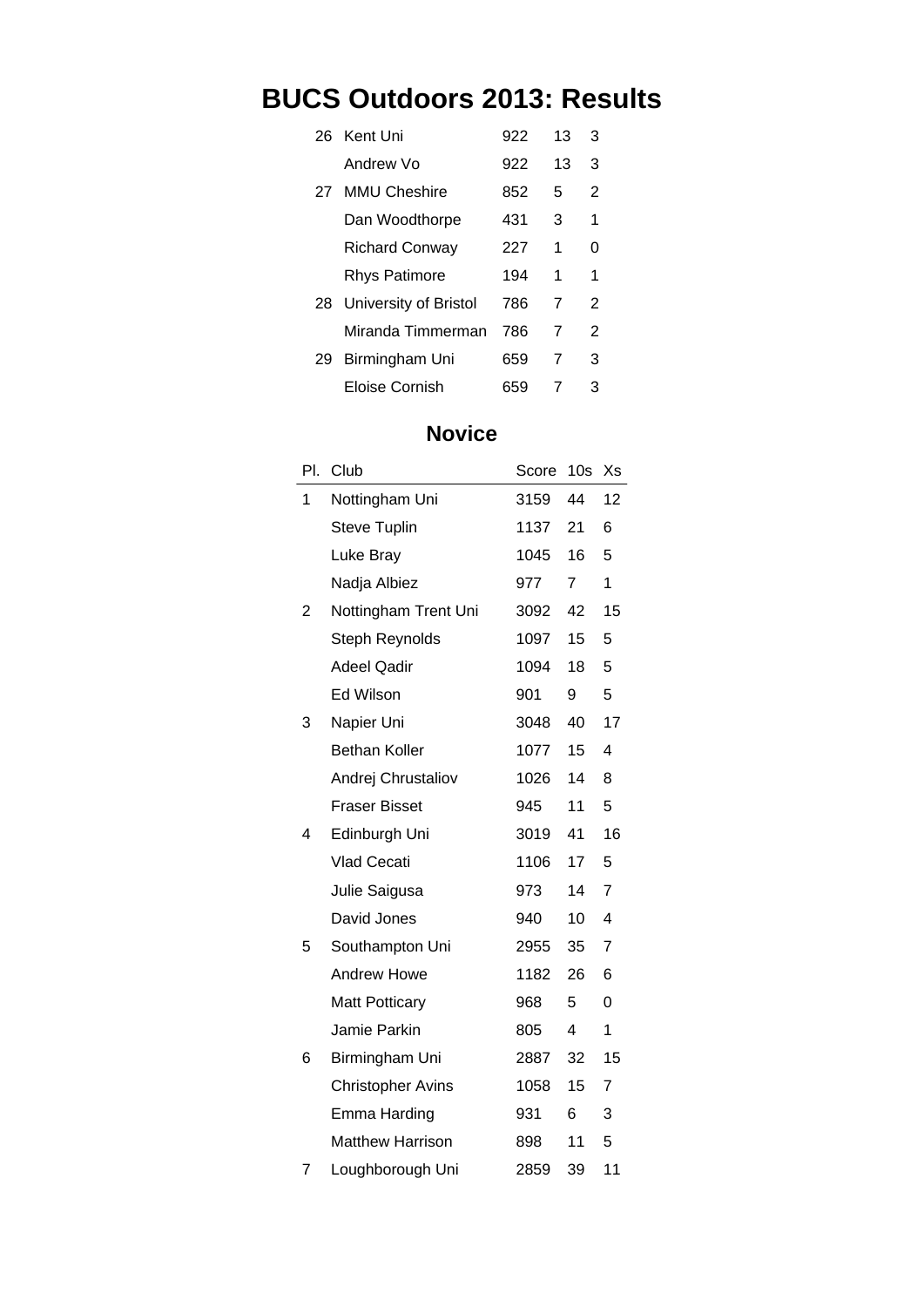|    | <b>Richard Anderson</b>  | 1074    | 19               | 5              |
|----|--------------------------|---------|------------------|----------------|
|    | James McCartney          | 913     | 8                | 2              |
|    | <b>Curtis Tatner</b>     | 872     | 12 <sup>12</sup> | 4              |
| 8  | London Uni               | 2587 22 |                  | 8              |
|    | Jessica Wilby            | 987     | 11               | 4              |
|    | Sarah Parker             | 852     | $7^{\circ}$      | 3              |
|    | Bin Samin Asmin Ibrahim  | 748     | 4                | 1              |
| 9  | Exeter Uni               | 2586    | 21               | 4              |
|    | <b>Chris Self</b>        | 956     | 8                | 2              |
|    | <b>William Tittle</b>    | 849     | $\overline{7}$   | $\overline{2}$ |
|    | Noel Au-Yeung            | 781     | 6                | 0              |
|    | 10 Keele Uni             | 2546    | 18               | 5              |
|    | <b>Alisa Smithies</b>    | 1010    | 8                | 2              |
|    | Chris Brennan            | 860     | $\overline{7}$   | 1              |
|    | Jamie Littlejohn         | 676     | 3                | 2              |
| 11 | Swansea Uni              | 2058    | 9                | 3              |
|    | <b>William Murphy</b>    | 751     | 4                | 1              |
|    | Luke Edwards             | 654     | 3                | 1              |
|    | <b>Charlotte Haylett</b> | 653     | 2                | 1              |
|    | 12 Sheffield Uni         | 1729    | 14               | 5              |
|    | <b>Eleanor Asquith</b>   | 889     | 9                | 3              |
|    | Gemma Crickmore          | 840     | 5                | $\overline{2}$ |
| 13 | Lancaster Uni            | 1724    | 11               | 2              |
|    | Laura Hodgkinson         | 865     | $7^{\circ}$      | 1              |
|    | Katharina Wilhelm        | 859     | 4                | 1              |
| 14 | <b>MMU Cheshire</b>      | 1498    | 6                | 1              |
|    | Liam Dyer                | 659     | 2                | 0              |
|    | Will Ng                  | 512     | 2                | 1              |
|    | Nicole Johnson           | 327     | $\overline{2}$   | 0              |
|    | 15 Durham Uni            | 1454    | 17               | 4              |
|    | Sam Spring               | 787     | 9                | 3              |
|    | Hollie Whild             | 667     | 8                | 1              |
| 16 | Aberdeen Uni             | 1109    | 18               | 7              |
|    | Amy Bode                 | 1109    | 18               | 7              |
| 17 | <b>Bath Uni</b>          | 1007    | 14               | 6              |
|    | Liam Man                 | 1007    | 14               | 6              |
| 18 | Liverpool Uni            | 991     | 4                | 1              |
|    | Harry Baggaley           | 504     | 3                | 0              |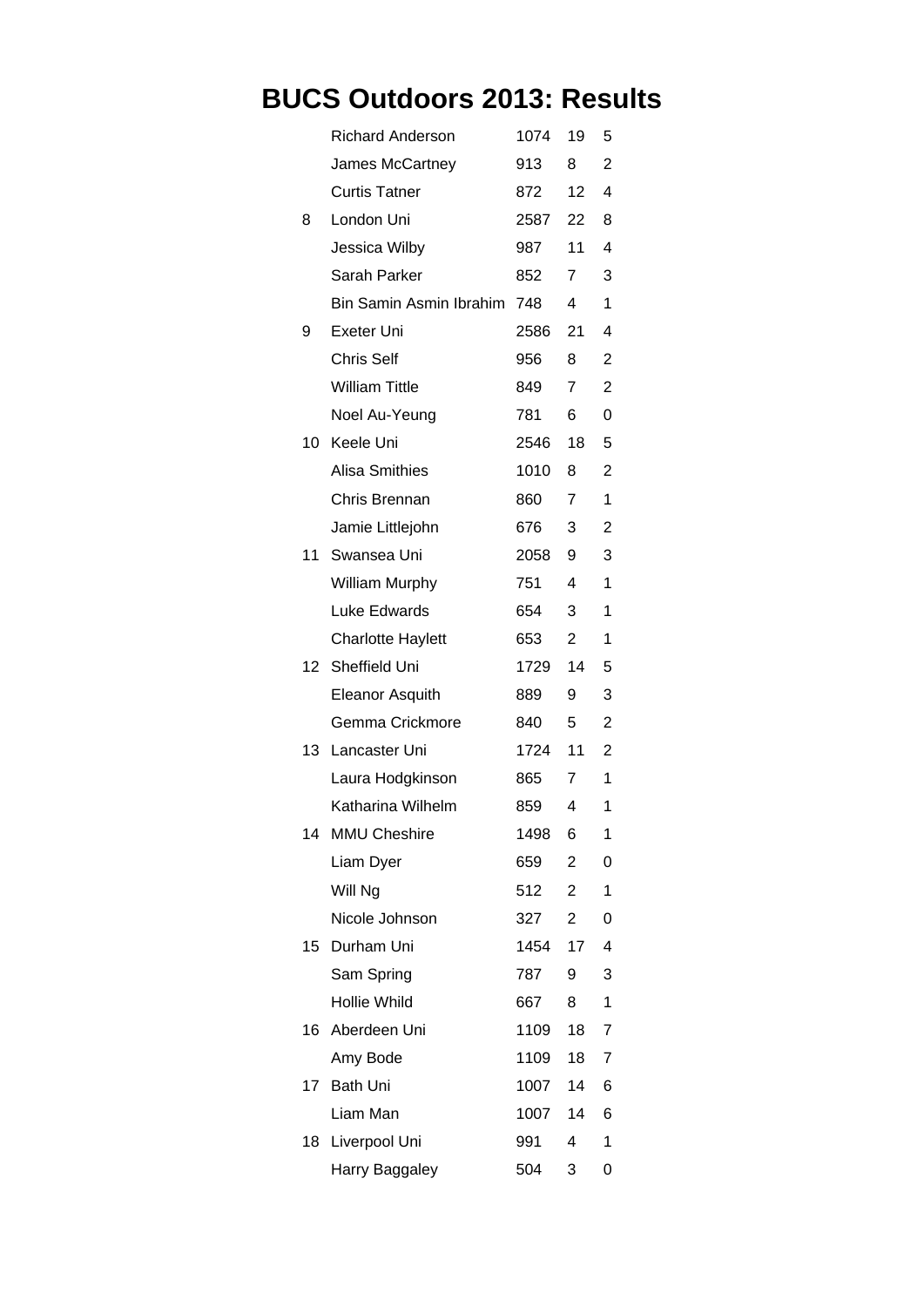|    | Emir Pasanovic      | 487 | 1              | 1 |
|----|---------------------|-----|----------------|---|
| 19 | Portsmouth Uni      | 951 | 6              | 1 |
|    | Janna Collier       | 951 | 6              | 1 |
| 20 | Huddersfield Uni    | 904 | 3              | 0 |
|    | Natasha Giddens     | 635 | $\overline{2}$ | 0 |
|    | Tevin Nyansimera    | 269 | 1              | 0 |
| 21 | Oxford Uni          | 602 | $\overline{2}$ | 1 |
|    | Jie Gao             | 602 | $\overline{2}$ | 1 |
|    | 22 Strathclyde Uni  | 598 | 1              | 0 |
|    | <b>Bradley Hall</b> | 598 | 1              | 0 |
| 23 | <b>Surrey Uni</b>   | 597 | 6              | 2 |
|    | Amer Chowdhury      | 341 | 3              | 1 |
|    | Charly Knight       | 256 | 3              | 1 |
| 24 | Derby Uni           | 339 | 0              | 0 |
|    | Neira Miljkovic     | 339 | 0              | 0 |
| 25 | Warwick Uni         | 281 | 1              | 0 |
|    | Samantha Gibson     | 281 | 1              | ი |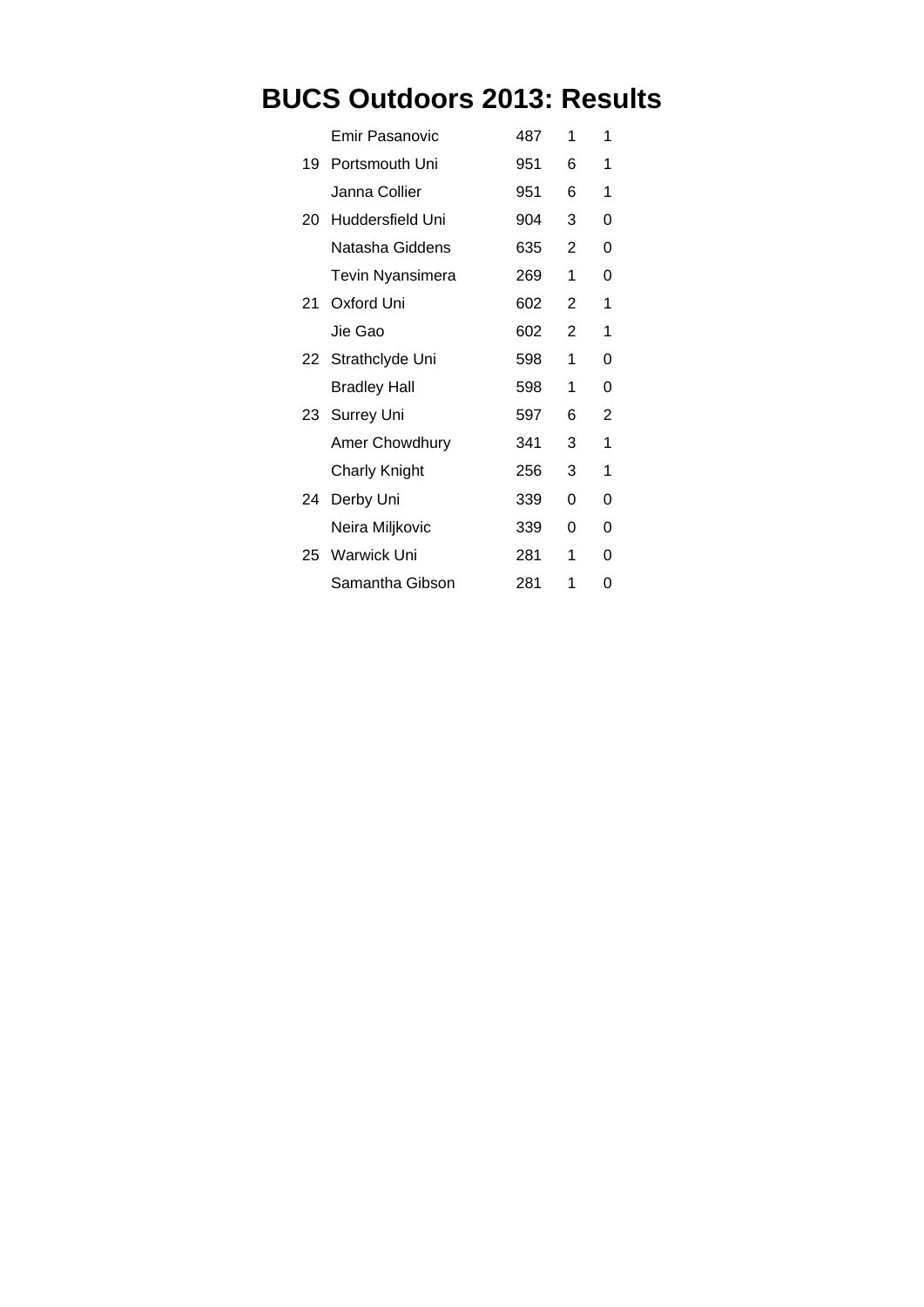# **BUCS Outdoors 2013: Results Gents FITA**

#### **Gent Recurve**

|    | Pl. Archer                  | Club                                            | 90 <sub>m</sub> |     |     |     | 70m 50m 30m Score 10s Xs |    |                |
|----|-----------------------------|-------------------------------------------------|-----------------|-----|-----|-----|--------------------------|----|----------------|
| 1  | George Harding              | Nottingham University Archery Club              | 250             | 307 | 305 | 352 | 1214                     | 46 | 17             |
| 2  | Luis Filipe Paulinyi        | Southampton University Archery Club             | 264             | 301 | 294 | 332 | 1191                     | 18 | 6              |
| 3  | Chris Fry                   | Nottingham University Archery Club              | 246             | 293 | 288 | 332 | 1159                     | 31 | 11             |
| 4  | Alexander Hickson           | University of Bath Archery Club                 | 263             | 277 | 301 | 327 | 1158                     | 31 | 19             |
| 5  | Douglas Jardine             | <b>Edinburgh University Archery Club</b>        | 270             | 266 | 276 | 329 | 1141                     | 22 | 11             |
| 6  | Matthew Langton             | <b>Oxford University Company of Archers</b>     | 253             | 281 | 275 | 330 | 1139                     | 31 | 10             |
| 7  | <b>Thomas Cram</b>          | Loughborough Students Archery Club              | 266             | 277 | 279 | 317 | 1139                     | 19 | 4              |
| 8  | <b>Tom Currall</b>          | Derby University Archery Club                   | 233             | 292 | 272 | 320 | 1117                     | 25 | 10             |
| 9  | David Forster               | <b>Brunel University Archery Club</b>           | 248             | 279 | 265 | 321 | 1113                     | 20 | $\overline{2}$ |
| 10 | Jorge Lindley               | University of Warwick Archery Club              | 228             | 281 | 278 | 317 | 1104                     | 17 | 4              |
| 11 | Phil Middleton              | Nottingham University Archery Club              | 236             | 286 | 275 | 303 | 1100                     | 12 | 1              |
| 12 | Shaun Rhodes                | Derby University Archery Club                   | 252             | 255 | 278 | 311 | 1096                     | 23 | 6              |
| 13 | <b>Simon Garrett</b>        | University of Aberdeen Archery Club             | 232             | 270 | 275 | 307 | 1084                     | 19 | 6              |
| 14 | Tom Hall                    | University of Warwick Archery Club              | 222             | 263 | 286 | 312 | 1083                     | 19 | 7              |
| 15 | Colin Affleck               | Durham University Archery Club                  | 224             | 262 | 264 | 325 | 1075                     | 22 | 5              |
| 16 | Piotr Wojtczuk              | <b>Edinburgh Napier University Archery Club</b> | 223             | 262 | 263 | 318 | 1066                     | 17 | 6              |
| 17 | Jack Sobey                  | <b>Oxford University Company of Archers</b>     | 225             | 253 | 270 | 315 | 1063                     | 14 | 3              |
| 18 | Alexander Smith             | <b>Oxford University Company of Archers</b>     | 243             | 248 | 264 | 302 | 1057                     | 17 | 7              |
| 19 | Sherman Ip                  | University of London Archery Club               | 204             | 270 | 274 | 308 | 1056                     | 20 | $\overline{7}$ |
| 20 | <b>Arthur Coveney</b>       | Loughborough Students Archery Club              | 219             | 281 | 255 | 292 | 1047                     | 16 | 5              |
| 21 | <b>Rory Campbell</b>        | <b>Sheffield University Archery Club</b>        | 248             | 258 | 240 | 295 | 1041                     | 11 | 3              |
| 22 | <b>Edward Reeves</b>        | Loughborough Students Archery Club              | 187             | 265 | 253 | 322 | 1027                     | 17 | 4              |
| 23 | <b>Richard Whiter</b>       | <b>Cambridge University Bowmen</b>              | 200             | 258 | 247 | 319 | 1024                     | 16 | 5              |
| 24 | <b>Benjamin Arenas</b>      | <b>Edinburgh University Archery Club</b>        | 202             | 256 | 252 | 309 | 1019                     | 20 | $\overline{7}$ |
| 25 | <b>Connor Gallagher</b>     | University of Warwick Archery Club              | 189             | 247 | 270 | 299 | 1005                     | 16 | 10             |
| 26 | Simon King                  | Southampton University Archery Club             | 212             | 261 | 240 | 281 | 994                      | 15 | 5              |
| 27 | <b>Manuel Goncalves Gil</b> | University of Warwick Archery Club              | 182             | 235 | 267 | 309 | 993                      | 14 | 5              |
| 28 | <b>Brian Martin</b>         | Derby University Archery Club                   | 211             | 254 | 250 | 275 | 990                      | 8  | $\overline{2}$ |
| 29 | <b>Matthew Sharpe</b>       | <b>Surrey University Archers</b>                | 209             | 256 | 242 | 280 | 987                      | 14 | 2              |
| 30 | <b>Richard Haydock</b>      | Nottingham University Archery Club              | 190             | 243 | 259 | 295 | 987                      | 12 | 5              |
| 31 | <b>Romain Sautier</b>       | Nottingham University Archery Club              | 160             | 251 | 244 | 307 | 962                      | 14 | 4              |
| 32 | David Barnes                | University of London Archery Club               | 197             | 234 | 249 | 282 | 962                      | 9  | 7              |
| 33 | Jack Atkinson               | <b>Cambridge University Bowmen</b>              | 155             | 247 | 252 | 297 | 951                      | 10 | 0              |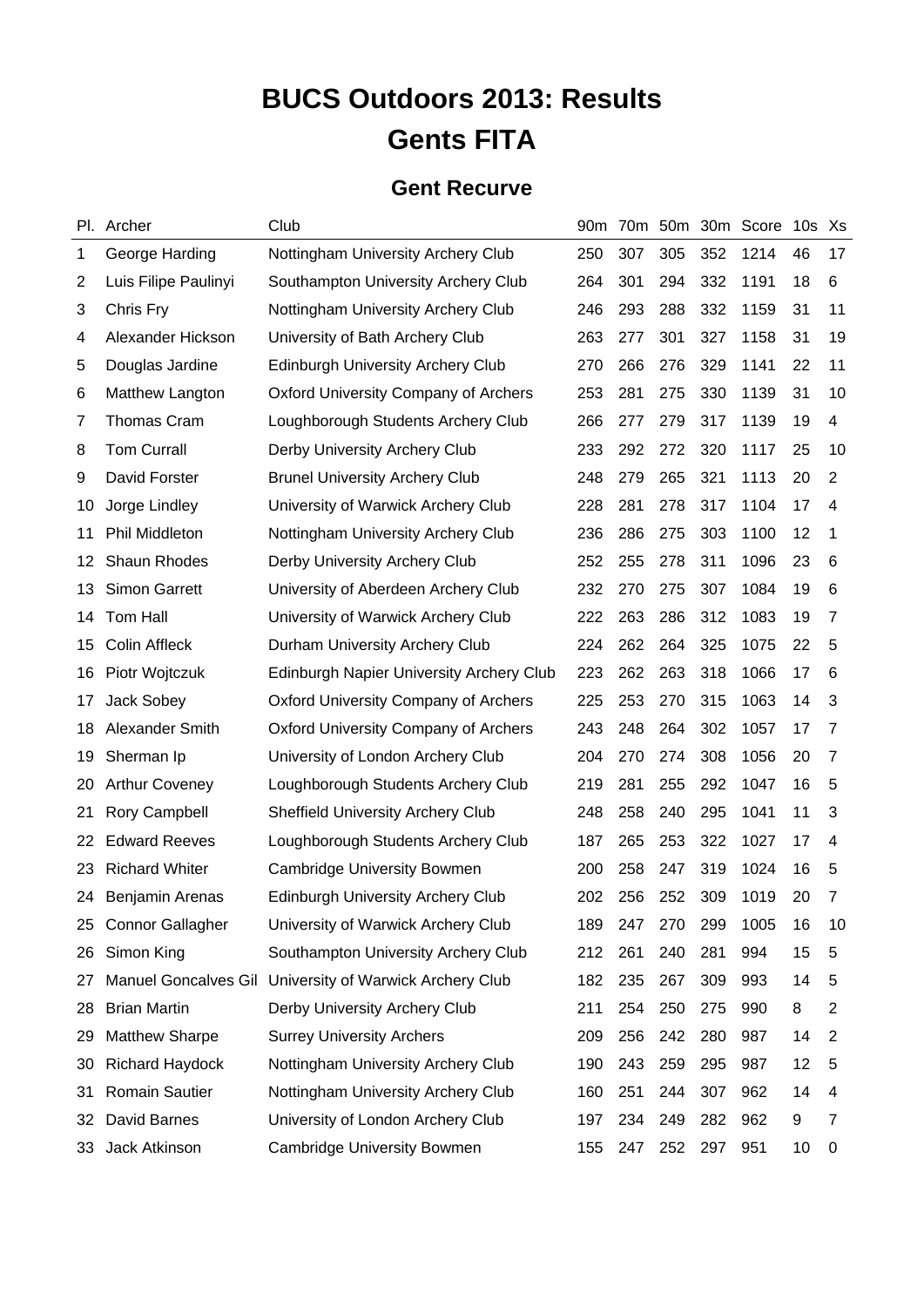| 34 | <b>Stephen Fawcett</b>    | Southampton University Archery Club             | 193 | 227 | 216 | 300 | 936 | 10             | 4              |
|----|---------------------------|-------------------------------------------------|-----|-----|-----|-----|-----|----------------|----------------|
| 35 | Fraser Keir               | <b>Edinburgh University Archery Club</b>        | 177 | 252 | 222 | 283 | 934 | 9              | $\overline{2}$ |
| 36 | Matt McCormack            | Lancaster University Archery Club               | 215 | 201 | 208 | 308 | 932 | 9              | 5              |
| 37 | Andrew Vo                 | University of Kent Archery Club                 | 173 | 206 | 237 | 306 | 922 | 13             | 3              |
| 38 | <b>Robert Smith</b>       | <b>Liverpool University Archery Club</b>        | 211 | 186 | 232 | 291 | 920 | 13             | 3              |
| 39 | Tak Ho                    | <b>Cambridge University Bowmen</b>              | 186 | 215 | 223 | 295 | 919 | 14             | 5              |
| 40 | Dave Jenner               | Swansea University Archery Club                 | 199 | 201 | 225 | 290 | 915 | 11             | 1              |
| 41 | <b>Bilaal Mohammad</b>    | Derby University Archery Club                   | 194 | 255 | 246 | 219 | 914 | 3              | 0              |
| 42 | Oliver Vavasour           | University of Warwick Archery Club              | 198 | 216 | 210 | 288 | 912 | 15             | 3              |
| 43 | <b>Graeme Black</b>       | <b>Edinburgh Napier University Archery Club</b> | 194 | 223 | 211 | 283 | 911 | 9              | 3              |
| 44 | <b>Chris Skipper</b>      | Southampton University Archery Club             | 163 | 230 | 222 | 293 | 908 | 14             | 3              |
| 45 | <b>Christopher Guerin</b> | University of Warwick Archery Club              | 144 | 235 | 247 | 280 | 906 | 12             | $\overline{2}$ |
| 46 | Stephen Wilkinson         | University of Huddersfield Archery Club         | 152 | 211 | 241 | 296 | 900 | 8              | $\overline{2}$ |
| 47 | Robbie Crick              | <b>Edinburgh University Archery Club</b>        | 106 | 222 | 268 | 301 | 897 | 12             | 6              |
| 48 | Lifei Zhang               | University of London Archery Club               | 194 | 247 | 185 | 265 | 891 | 7              | 3              |
| 49 | George Teh                | <b>York University Archery Club</b>             | 142 | 237 | 235 | 274 | 888 | 11             | 3              |
| 50 | <b>Matthew Panchal</b>    | Keele University Archery Club                   | 162 | 207 | 200 | 302 | 871 | 8              | 3              |
| 51 | Chris Woodhead            | Lancaster University Archery Club               | 176 | 204 | 205 | 284 | 869 | 8              | 4              |
| 52 | <b>Robert Warner</b>      | Derby University Archery Club                   | 168 | 196 | 235 | 267 | 866 | 9              | $\overline{c}$ |
| 53 | <b>Adam Williams</b>      | <b>Exeter University Archery Club</b>           | 166 | 187 | 203 | 307 | 863 | 16             | 8              |
| 54 | Adam Shorrock             | Lancaster University Archery Club               | 161 | 239 | 182 | 266 | 848 | 8              | 3              |
| 55 | Jethro Cooke              | University of Bath Archery Club                 | 121 | 210 | 230 | 287 | 848 | 8              | $\overline{c}$ |
| 56 | John Bowes                | Southampton University Archery Club             | 161 | 207 | 191 | 285 | 844 | 8              | 3              |
| 57 | Chris Sebastian           | <b>Liverpool University Archery Club</b>        | 171 | 198 | 215 | 254 | 838 | 3              | 0              |
|    | 58 Robert Cieslicki       | <b>Surrey University Archers</b>                | 187 | 185 | 200 | 264 | 836 | 7              | 1              |
| 59 | <b>Matt Leivers</b>       | Southampton University Archery Club             | 129 | 219 | 190 | 285 | 823 | 5              | 0              |
| 60 | Alex Henman               | University of Warwick Archery Club              | 142 | 216 | 173 | 274 | 805 | 6              | 1              |
| 61 | Declan Ashworth           | Southampton University Archery Club             | 131 | 165 | 200 | 282 | 778 | 5              | 0              |
| 62 | Colin Gordon              | University of London Archery Club               | 156 | 178 | 164 | 271 | 769 | 7              | $\overline{2}$ |
| 63 | Jonathan Hilliard         | University of Bath Archery Club                 | 146 | 184 | 163 | 248 | 741 | 8              | $\overline{2}$ |
| 64 | Sidong Ma                 | <b>Surrey University Archers</b>                | 145 | 154 | 183 | 258 | 740 | 7              | $\overline{c}$ |
| 65 | <b>Richard Jones</b>      | <b>Liverpool University Archery Club</b>        | 127 | 193 | 178 | 241 | 739 | 4              | 0              |
| 66 | <b>Stuart Archer</b>      | <b>Sheffield University Archery Club</b>        | 227 | 219 | 180 | 73  | 699 | 4              | 0              |
| 67 | Dan Ellingham             | Keele University Archery Club                   | 117 | 156 | 119 | 283 | 675 | 4              | 1              |
| 68 | Sam Evans                 | Lancaster University Archery Club               | 133 | 129 | 149 | 229 | 640 | 6              | 1              |
| 69 | James Strudwick           | Southampton University Archery Club             | 57  | 135 | 197 | 244 | 633 | 5              | $\overline{c}$ |
| 70 | James Donovan             | <b>Surrey University Archers</b>                | 101 | 168 | 138 | 224 | 631 | $\overline{2}$ | 0              |
| 71 | Oli Davis                 | <b>Surrey University Archers</b>                | 91  | 145 | 148 | 205 | 589 | 3              | $\overline{c}$ |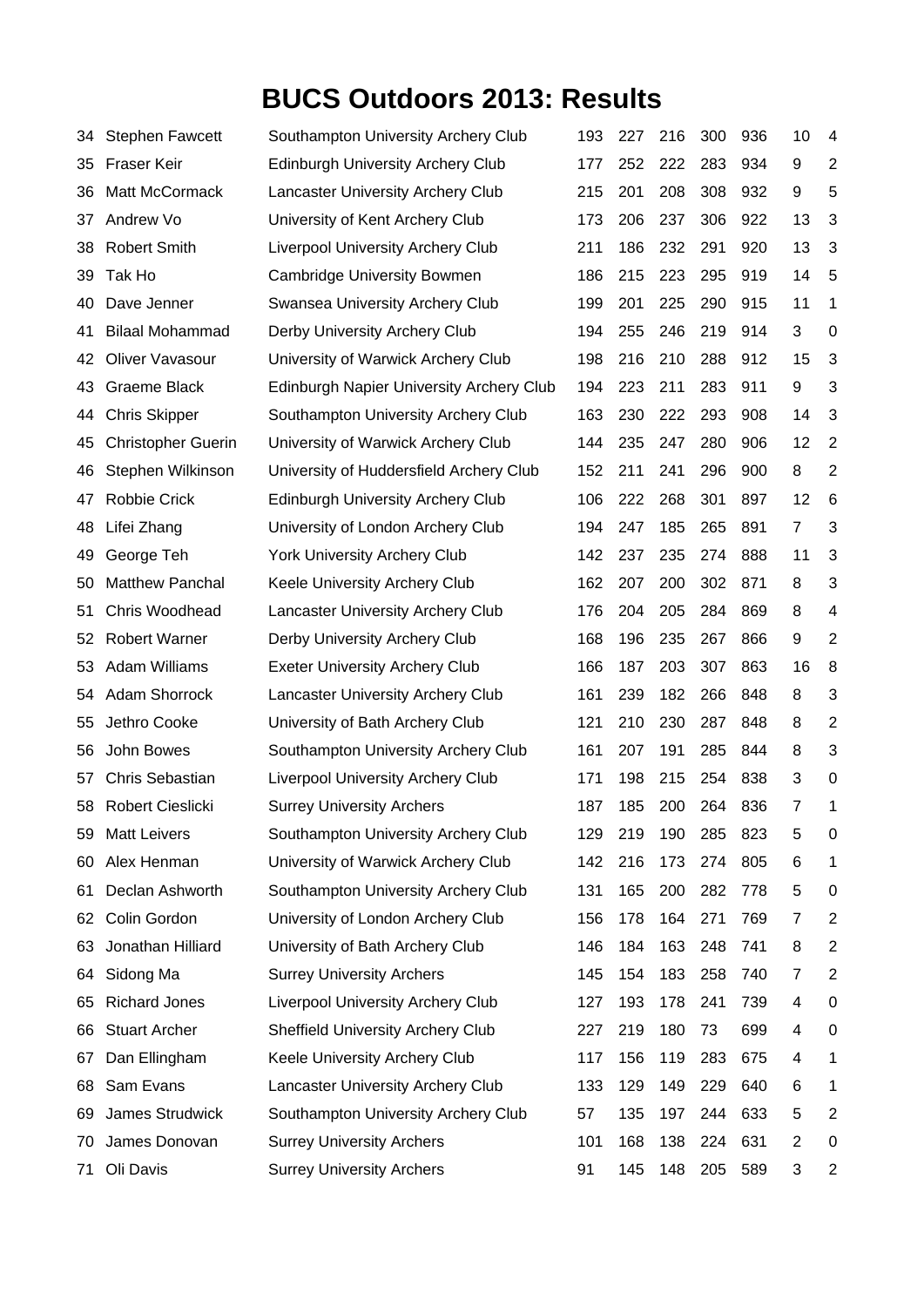|    | 72 Theo Chen-Sverre | Southampton University Archery Club      | 136 | 170 | -17 | 0 | 323        |   | $\overline{1}$ |
|----|---------------------|------------------------------------------|-----|-----|-----|---|------------|---|----------------|
| 73 | James Nicol         | Keele University Archery Club            | 18  | O   | 0   | 0 | 18         | 0 | 0              |
|    | 74 Ashe Morgan      | University of Birmingham Archery Club    |     |     |     |   | <b>DNS</b> |   |                |
|    | 75 Douglas Dutton   | University of Aberdeen Archery Club      |     |     |     |   | <b>DNS</b> |   |                |
| 76 | Alan Dawson         | University of Warwick Archery Club       |     |     |     |   | <b>DNS</b> |   |                |
| 77 | Tom Bainbridge      | Sheffield Hallam University Archery Club |     |     |     |   | <b>DNS</b> |   |                |
| 78 | Anthony Tang        | University of London Archery Club        |     |     |     |   | <b>DNS</b> |   |                |

#### **Gent Compound**

|     | Pl. Archer           | Club                                           | 90 <sub>m</sub> |     |     |     | 70m 50m 30m Score 10s |         | Xs |
|-----|----------------------|------------------------------------------------|-----------------|-----|-----|-----|-----------------------|---------|----|
| 1   | Chris Tombe          | University of Birmingham Archery Club          | 302             | 309 | 319 | 349 | 1279                  | 51      | 17 |
| 2   | <b>Matthew Dale</b>  | University of Warwick Archery Club             | 311             | 311 | 297 | 340 | 1259                  | 43      | 19 |
| 3   | Sanchit Guliani      | Coventry University Archery Club               | 294             | 309 | 308 | 332 | 1243                  | 38      | 18 |
| 4   | <b>Elliot Moss</b>   | <b>Plymouth University Archery Club</b>        | 281             | 306 | 304 | 339 | 1230                  | 40      | 18 |
| 5   | <b>Ben Glover</b>    | <b>Oxford University Company of Archers</b>    | 270             | 311 | 298 | 343 | 1222                  | -38     | 12 |
| 6   | <b>Mathew Cole</b>   | Loughborough Students Archery Club             | 267             | 301 | 312 | 336 | 1216                  | 41      | 17 |
| 7   | David Leach          | University of the West of England Archery Club | 262             | 307 | 294 | 339 | 1202                  | 39      | 12 |
| 8   | Jamie Paton          | <b>Strathclyde University Archery Club</b>     | 279             | 308 | 286 | 324 | 1197                  | 38      | 14 |
| 9   | Phill Dunn           | Swansea University Archery Club                | 274             | 253 | 293 | 340 | 1160                  | 31      | 9  |
| 10  | David Williams       | Southampton University Archery Club            | 249             | 284 | 291 | 333 | 1157                  | 24      | 10 |
| 11  | <b>Richard Mill</b>  | Swansea University Archery Club                | 247             | 278 | 287 | 336 | 1148                  | 24      | 5  |
| 12. | Alex Blake           | <b>Strathclyde University Archery Club</b>     | 258             | 286 | 268 | 331 | 1143                  | 28      | 11 |
| 13  | Tom Wilson           | Lancaster University Archery Club              | 274             | 233 | 286 | 337 | 1130                  | 31      | 11 |
| 14  | David Thelan         | <b>Liverpool University Archery Club</b>       | 233             | 251 | 273 | 320 | 1077                  | 20      | 9  |
| 15  | <b>Stuart Taylor</b> | Keele University Archery Club                  | 49              | 0   | 0   | 0   | 49                    | Retired |    |

#### **Gent Longbow**

| Pl. Archer | Club                                                                  |  |  | 90m 70m 50m 30m Score 10s Xs |  |
|------------|-----------------------------------------------------------------------|--|--|------------------------------|--|
|            | 1 Michael Wooster University of Bath Archery Club 4 54 55 149 262 2 1 |  |  |                              |  |

#### **Gent Barebow**

|                | Pl. Archer               | Club                                                  |      |     |      |     | 90m 70m 50m 30m Score 10s Xs |               |     |
|----------------|--------------------------|-------------------------------------------------------|------|-----|------|-----|------------------------------|---------------|-----|
| $\mathbf{1}$   |                          | Huw Vaughan-Jackson Edinburgh University Archery Club | 184  | 217 | 229  | 278 | 908                          | 11 3          |     |
| 2              | Joe Blatch               | <b>Sheffield University Archery Club</b>              | 134. | 147 | 168  | 235 | 684                          | 5             | - 0 |
|                | Ste Jones                | Swansea University Archery Club                       | 96   | 151 | 156  | 256 | 659                          | 3             | - 0 |
| $\overline{4}$ | <b>Matthew Batchelor</b> | <b>Exeter University Archery Club</b>                 | 104  | 139 | 143. | 272 | 658                          | 6             |     |
| 5.             | John Hodgson             | Loughborough Students Archery Club                    | 73   | 137 | 160  | 259 | 629                          | -8            |     |
| 6              | Alexander Gilliland      | <b>Edinburgh University Archery Club</b>              | 112  | 128 | 151  | 237 | 628                          | $\mathcal{P}$ |     |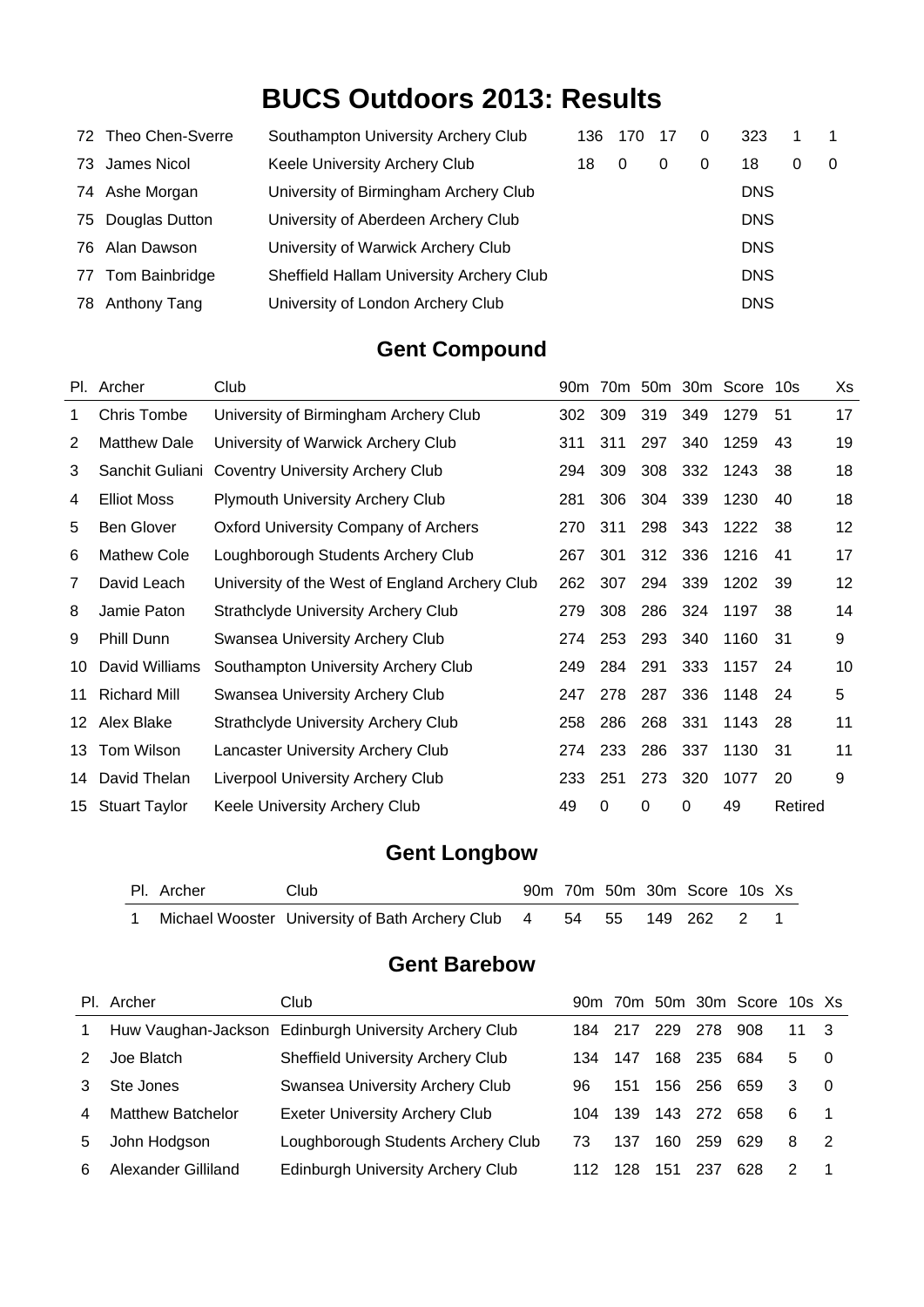|    | Tom Holdich          | <b>Sheffield University Archery Club</b> | 80 | 70  | 122 | -264 | 536        | 8 | - 3            |
|----|----------------------|------------------------------------------|----|-----|-----|------|------------|---|----------------|
| 8  | Lewis Shaw           | University of Huddersfield Archery Club  | 47 | 125 | 91  | 202  | 465        | 3 | $\overline{0}$ |
| 9  | Liam McDonnell       | Southampton University Archery Club      | 40 | 89  | 131 | 189  | 449        | 1 | $\overline{1}$ |
| 10 | Dan Woodthorpe       | MMU Cheshire Archery Club                | 50 | 86  | 89  | 206  | 431        | 3 | $\overline{1}$ |
| 11 | David Whittle        | Durham University Archery Club           | 14 | 68  | 75  | 168  | 325        | 2 | $\overline{1}$ |
|    | 12 Richard Conway    | MMU Cheshire Archery Club                | 25 | 42  | 53  | 107  | -227       |   | $\Omega$       |
| 13 | <b>Rhys Patimore</b> | MMU Cheshire Archery Club                | 1. | 44  | 26  | 123  | 194        | 1 | $\overline{1}$ |
| 14 | Jacob Bellamy        | University of Warwick Archery Club       |    |     |     |      | <b>DNS</b> |   |                |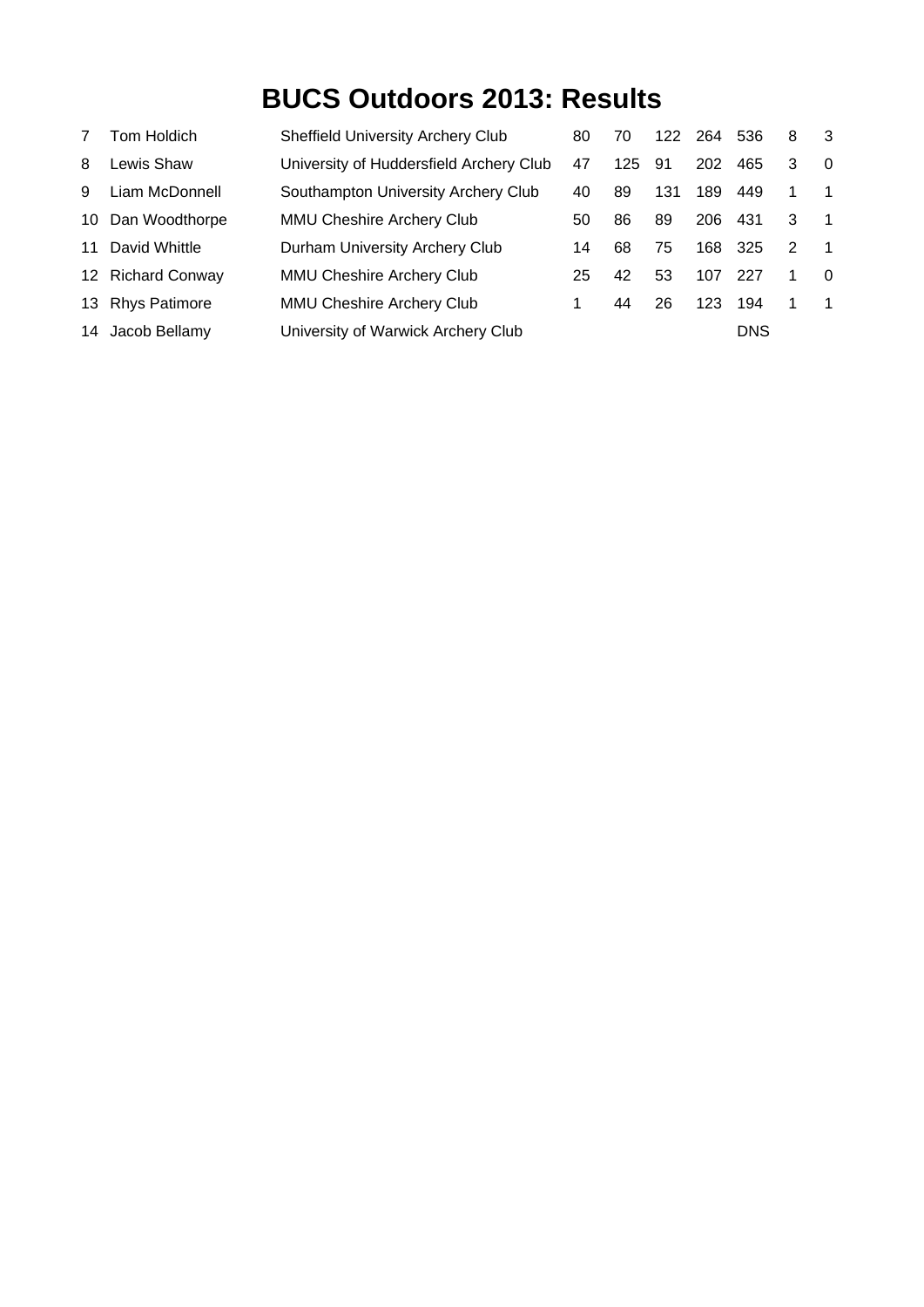# **BUCS Outdoors 2013: Results Ladies FITA**

#### **Gent Recurve**

|         | Pl. Archer               | Club                                            |               |     |         |         |         | 70m 60m 50m 30m Score 10s Xs |                |                |
|---------|--------------------------|-------------------------------------------------|---------------|-----|---------|---------|---------|------------------------------|----------------|----------------|
| 1       | <b>Andrew Howe</b>       | Southampton University Archery Club             | Novice 273    |     | 301     | 294     | 314     | 1182                         | 26             | 6              |
| 2       | Steve Tuplin             | Nottingham University Archery Club              | Novice 243    |     | 287     | 290     | 317     | 1137                         | 21             | 6              |
| 3       | Vlad Cecati              | <b>Edinburgh University Archery Club</b>        | Novice 258    |     | 278     | 256     | 314     | 1106                         | 17             | 5              |
| 4       | <b>Adeel Qadir</b>       | Nottingham Trent University Archery Club        | Novice 257    |     | 287     | 235     | 315     | 1094                         | 18             | 5              |
| 5       | <b>Richard Anderson</b>  | Loughborough Students Archery Club              | Novice 246    |     | 294     | 238     | 296     | 1074                         | 19             | 5              |
| 6       | <b>Christopher Avins</b> | University of Birmingham Archery Club           | Novice 253    |     | 278     | 230     | 297     | 1058                         | 15             | 7              |
| 7       | Luke Bray                | Nottingham University Archery Club              | Novice 231    |     | 262     | 250     | 302     | 1045                         | 16             | 5              |
| 8       | Andrej Chrustaliov       | Edinburgh Napier University Archery Club        | Novice 221    |     | 267     | 246     | 292     | 1026                         | 14             | 8              |
| 9       | Liam Man                 | University of Bath Archery Club                 | Novice 250    |     | 239     | 234     | 284     | 1007                         | 14             | 6              |
| 10      | <b>Matt Potticary</b>    | Southampton University Archery Club             | Novice 245    |     | 222 224 |         | 277     | 968                          | 5              | 0              |
| 11      | Max Pyuman               | Nottingham University Archery Club              | Novice 214    |     | 247     | 202     | 302     | 965                          | 13             | 4              |
| $12 \,$ | <b>Chris Self</b>        | <b>Exeter University Archery Club</b>           | <b>Novice</b> | 198 | 239     | 223     | 296     | 956                          | 8              | $\overline{2}$ |
| 13      | <b>Bryan Hoadley</b>     | Nottingham University Archery Club              | <b>Novice</b> | 172 | 248     | 226     | 301     | 947                          | 11             | 4              |
| 14      | <b>Fraser Bisset</b>     | <b>Edinburgh Napier University Archery Club</b> | Novice 219    |     | 236     | 209     | 281     | 945                          | 11             | 5              |
| 15      | David Jones              | <b>Edinburgh University Archery Club</b>        | Novice 224    |     | 250     | 186     | 280     | 940                          | 10             | 4              |
| 16      | James McCartney          | Loughborough Students Archery Club              | Novice        | 194 | 226     | 201     | 292     | 913                          | 8              | 2              |
| 17      | Ed Wilson                | Nottingham Trent University Archery Club        | Novice 205    |     | 242     | 209     | 245     | 901                          | 9              | 5              |
| 18      | <b>Matthew Harrison</b>  | University of Birmingham Archery Club           | <b>Novice</b> | 152 | 229     | 222     | 295     | 898                          | 11             | 5              |
| 19      | <b>Curtis Tatner</b>     | Loughborough Students Archery Club              | <b>Novice</b> | 160 | 250     | 176     | 286     | 872                          | 12             | 4              |
| 20      | Chris Brennan            | Keele University Archery Club                   | <b>Novice</b> | 174 | 234     | 173     | 279     | 860                          | $\overline{7}$ | 1              |
| 21      | <b>William Tittle</b>    | <b>Exeter University Archery Club</b>           | <b>Novice</b> | 200 | 220     | 182     | 247     | 849                          | $\overline{7}$ | $\overline{2}$ |
| 22      | James Radcliffe          | University of Birmingham Archery Club           | Novice        | 193 | 188     | 186     | 280     | 847                          | 12             | 1              |
| 23      | Ravee Srivuthicharn      | Nottingham University Archery Club              | Novice        | 119 | 215     | 218     | 269     | 821                          | 8              | $\overline{2}$ |
| 24      | <b>Ben Viney</b>         | Nottingham Trent University Archery Club        | Novice 188    |     | 167     | 175     | 277     | 807                          | 10             | 2              |
| 25      | Jamie Parkin             | Southampton University Archery Club             | Novice 192    |     | 182     | 182     | 249     | 805                          | 4              | 1              |
| 26      | Sam Spring               | Durham University Archery Club                  | Novice 151    |     | 204     | 176     | 256     | 787                          | 9              | 3              |
| 27      | <b>Matt Critcher</b>     | Nottingham Trent University Archery Club        | Novice 149    |     | 199     | 149     | 259     | 756                          | 7              | 3              |
| 28      | Sylvain Louis            | <b>Exeter University Archery Club</b>           | Novice 176    |     | 164     | 142     | 272     | 754                          | 9              | 4              |
| 29      | <b>William Murphy</b>    | Swansea University Archery Club                 | Novice 146    |     | 171     | 189     | 245     | 751                          | 4              | 1              |
| 30      | Bin Samin Asmin Ibrahim  | University of London Archery Club               | Novice 191    |     | 162     | 160     | 235     | 748                          | 4              | 1              |
| 31      | <b>Dominic Collis</b>    | Southampton University Archery Club             | Novice 138    |     | 166     | 173     | 263     | 740                          | 4              | 2              |
| 32      | Jamie Littlejohn         | Keele University Archery Club                   | Novice 129    |     | 140     | 175     | 232     | 676                          | 3              | 2              |
| 33      | <b>Bradley Hall</b>      | <b>Strathclyde University Archery Club</b>      | Novice 121    |     |         | 143 134 | 200 598 |                              | 1              | 0              |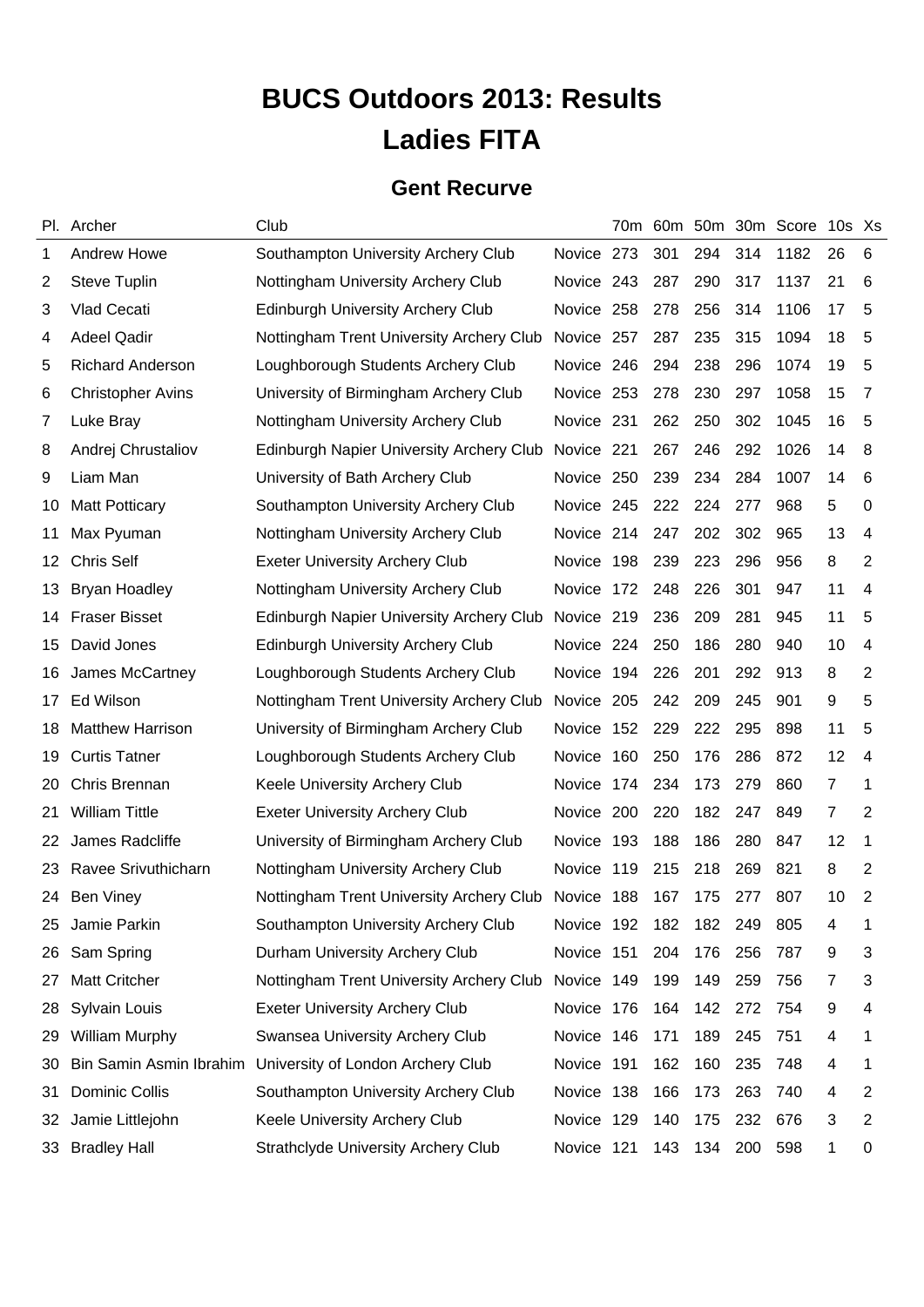| 34 Will Ng       | <b>MMU Cheshire Archery Club</b>     | Novice 59     | 181 | -88 | 184 512 |            |  |
|------------------|--------------------------------------|---------------|-----|-----|---------|------------|--|
| 35 Perry Fung    | Southampton University Archery Club  | <b>Novice</b> |     |     |         | <b>DNS</b> |  |
| 36 Ciprian Zahan | Oxford University Company of Archers | <b>Novice</b> |     |     |         | <b>DNS</b> |  |

#### **Lady Recurve**

| Pl. Archer             | Club                                        |     |     |     |     |            | 10s Xs                |                |
|------------------------|---------------------------------------------|-----|-----|-----|-----|------------|-----------------------|----------------|
| Kirstie Smith          | <b>Oxford University Company of Archers</b> | 270 | 304 | 274 | 326 | 1174       | 27                    | 8              |
| Maryia Karpiyevich     | Cambridge University Bowmen                 | 259 | 276 | 269 | 322 | 1126       | 19                    | 5              |
| Rebekah Tipping        | University of Aberdeen Archery Club         | 266 | 274 | 258 | 328 | 1126       | 19                    | $\overline{4}$ |
| Amy Curnock            | Nottingham Trent University Archery Club    | 265 | 279 | 270 | 308 | 1122       | 21                    | 9              |
| Gerda Pociunaite       | <b>Exeter University Archery Club</b>       | 286 | 264 | 274 | 292 | 1116       | 19                    | 3              |
| Margaux Mesle          | <b>Edinburgh University Archery Club</b>    | 258 | 268 | 262 | 296 | 1084       | 16                    | $\overline{2}$ |
| Victoria Saduikis      | Queen Mary London University Archery Club   | 234 | 278 | 245 | 306 | 1063       | 20                    | 5              |
| Ellie Dyson            | Nottingham Trent University Archery Club    | 244 | 280 | 228 | 309 | 1061       | 14                    | $\mathbf{3}$   |
| Angelina Measures      | <b>Oxford University Company of Archers</b> | 240 | 263 | 255 | 303 | 1061       | 9                     | $\mathbf 0$    |
| Stephanie Clason       | <b>Edinburgh University Archery Club</b>    | 228 | 271 | 220 | 297 | 1016       | 14                    | 1              |
| Emma Davis             | University of Warwick Archery Club          | 238 | 235 | 227 | 309 | 1009       | 14                    | 6              |
| Madeleine Meatyard     | University of Warwick Archery Club          | 225 | 223 | 252 | 281 | 981        | 13                    | $\overline{4}$ |
| Jade Van Parijs        | Nottingham University Archery Club          | 204 | 235 | 230 | 302 | 971        | 12                    | 3              |
| <b>Bethany Farrow</b>  | Nottingham Trent University Archery Club    | 206 | 249 | 205 | 267 | 927        | 6                     | $\overline{2}$ |
| Migle Petruskeviciute  | <b>Edinburgh University Archery Club</b>    | 217 | 235 | 233 | 228 | 913        | 10                    | $\overline{4}$ |
| <b>Emer Montgomery</b> | University of Bath Archery Club             | 227 | 221 | 182 | 283 | 913        | 10                    | $\overline{2}$ |
| Bethany Woodcock       | <b>York University Archery Club</b>         | 179 | 245 | 174 | 285 | 883        | 13                    | $\mathbf{3}$   |
| <b>Ruth Walton</b>     | Southampton University Archery Club         | 185 | 203 | 189 | 251 | 828        | 3                     | 1              |
| Jodie Clements         | Derby University Archery Club               | 144 | 175 | 188 | 276 | 783        | $\overline{7}$        | 3              |
| Ami Patrick            | <b>Edinburgh University Archery Club</b>    | 167 | 173 | 144 | 271 | 755        | 4                     | 1              |
| Victoria Moore         | Swansea University Archery Club             | 137 | 115 | 160 | 287 | 699        | 5                     | $\overline{2}$ |
| Eloise Cornish         | University of Birmingham Archery Club       | 143 | 162 | 141 | 213 | 659        | $\overline{7}$        | $\mathbf{3}$   |
| Stephanie Soper        | University of Bath Archery Club             | 82  | 68  | 119 | 145 | 414        | 3                     | 1              |
| <b>Rachel Foster</b>   | Nottingham Trent University Archery Club    | 131 | 116 | 54  | 80  | 381        | $\overline{2}$        | $\mathbf 0$    |
| Imola Cseke            | <b>Edinburgh University Archery Club</b>    |     |     |     |     | <b>DNS</b> |                       |                |
| 14<br>24<br>25         |                                             |     |     |     |     |            | 70m 60m 50m 30m Score |                |

#### **Gent Compound**

| PI. Archer   | Club                                                                    |               |  |  | 70m 60m 50m 30m Score 10s Xs |  |
|--------------|-------------------------------------------------------------------------|---------------|--|--|------------------------------|--|
| Jonathan Cox | University of Birmingham Archery Club Novice 313 321 307 341 1282 47 12 |               |  |  |                              |  |
|              | Dimitri Darzentas Nottingham University Archery Club                    | <b>Novice</b> |  |  | DNS                          |  |

#### **Lady Compound**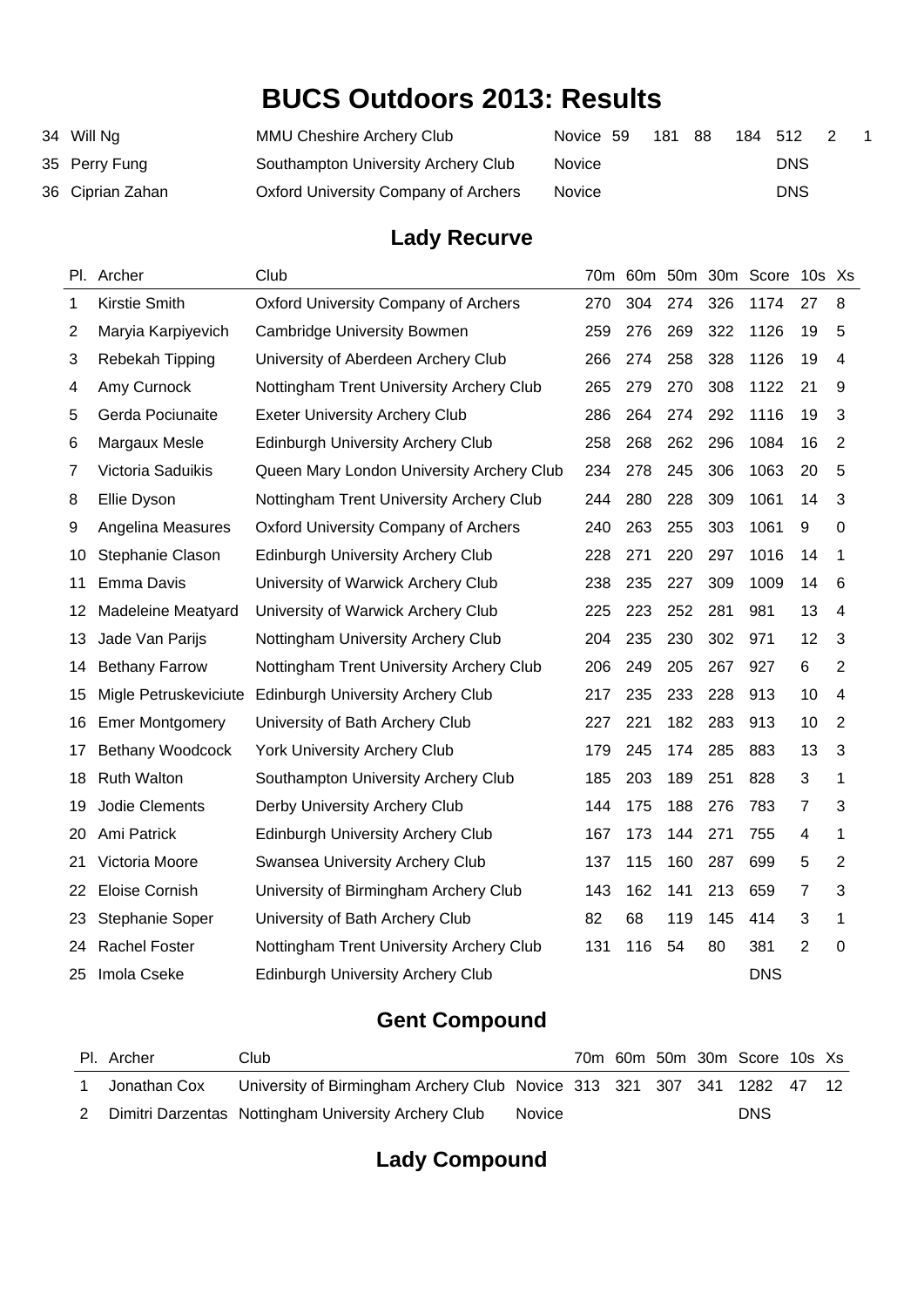|                | Pl. Archer              | Club                                               |     |      |             |      | 70m 60m 50m 30m Score 10s Xs |      |      |
|----------------|-------------------------|----------------------------------------------------|-----|------|-------------|------|------------------------------|------|------|
| 1              | Naomi Jones             | <b>Edinburgh University Archery Club</b>           | 337 |      | 342 323 353 |      | 1355                         | - 78 | - 32 |
| 2              | Hope Greenwood          | <b>Edinburgh University Archery Club</b>           | 325 | -321 | 316 348     |      | 1310                         | 57   | 18   |
| 3              |                         | Amyce Aurora-Smith University of Bath Archery Club | 306 | 313  | -301        | -339 | 1259                         | 42   | - 15 |
| $\overline{4}$ | Louise Smith            | University of Huddersfield Archery Club            | 302 |      | 313 304 328 |      | 1247                         | 30-  | - 9  |
| 5.             | Lauren Bennett          | University of Birmingham Archery Club              | 291 |      |             |      | 302 295 333 1221             | 38 9 |      |
| 6              | <b>Rhiannon Norfolk</b> | University of Bath Archery Club                    | 300 | 301  | 294 318     |      | 1213                         | 24   | -10  |
| $\overline{7}$ | Hannah Temple           | Liverpool University Archery Club                  | 280 | 291  | 239 316     |      | 1126                         |      | 4    |

#### **Gent Longbow**

| PI. Archer | Club                                                                    |  |  | 70m 60m 50m 30m Score 10s Xs |  |
|------------|-------------------------------------------------------------------------|--|--|------------------------------|--|
|            | Daniel Hallett Swansea University Archery Club Novice 45 57 38 93 233 3 |  |  |                              |  |
|            | 2 Clement Gavrila University of London Archery Club Novice              |  |  | <b>DNS</b>                   |  |

#### **Lady Longbow**

| PI. Archer     | Club                                                                     |  |  | 70m 60m 50m 30m Score 10s Xs |  |
|----------------|--------------------------------------------------------------------------|--|--|------------------------------|--|
| Victoria Swann | University of Bath Archery Club                                          |  |  | 110 100 123 182 515 4 0      |  |
|                | 2 Rachael Hutchison University of Warwick Archery Club                   |  |  | 32 53 34 121 240 0 0         |  |
|                | Kimberley Taylor Loughborough Students Archery Club 19 57 37 100 213 0 0 |  |  |                              |  |

#### **Gent Barebow**

|                 | Pl. Archer                      | Club                                     |            | 70m | 60m |     |     | 50m 30m Score | $10s$ $Xs$     |                |
|-----------------|---------------------------------|------------------------------------------|------------|-----|-----|-----|-----|---------------|----------------|----------------|
| 1               | James Nelson                    | Southampton University Archery Club      | Novice     | 175 | 169 | 147 | 256 | 747           | 4              | $\overline{2}$ |
| 2               | Liam Dyer                       | MMU Cheshire Archery Club                | Novice     | 112 | 147 | 155 | 245 | 659           | 2              | 0              |
| 3               | Luke Edwards                    | Swansea University Archery Club          | Novice     | 86  | 204 | 146 | 218 | 654           | 3              | 1              |
| 4               | lan Hayes                       | University of Birmingham Archery Club    | Novice     | 138 | 145 | 155 | 194 | 632           | 10             | 2              |
| 5               | Stephen Moore                   | Swansea University Archery Club          | Novice     | 93  | 152 | 129 | 250 | 624           | 6              | $\overline{2}$ |
| 6               | Chris Thomson                   | <b>Edinburgh University Archery Club</b> | Novice     | 126 | 129 | 144 | 156 | 555           | 2              | 1              |
| 7               | Harry Baggaley                  | <b>Liverpool University Archery Club</b> | Novice 46  |     | 98  | 126 | 234 | 504           | $\mathfrak{S}$ | $\Omega$       |
| 8               | John McGrath                    | Swansea University Archery Club          | Novice 144 |     | 87  | 74  | 193 | 498           | 1              | $\Omega$       |
| 9               | <b>Eliott Rooke</b>             | <b>Exeter University Archery Club</b>    | Novice 97  |     | 136 | 101 | 161 | 495           | 4              | 0              |
| 10              | <b>Emir Pasanovic</b>           | Liverpool University Archery Club        | Novice     | 110 | 110 | 74  | 193 | 487           | 1              | 1              |
| 11              | <b>Christopher Martin-Kruck</b> | <b>Exeter University Archery Club</b>    | Novice     | 101 | 113 | 69  | 183 | 466           | 6              | 3              |
| 12 <sup>°</sup> | Rob Mitchell                    | Swansea University Archery Club          | Novice 123 |     | 26  | 52  | 188 | 389           | 1              |                |
| 13              | Amer Chowdhury                  | <b>Surrey University Archers</b>         | Novice 58  |     | 103 | 55  | 125 | 341           | 3              | 1              |
| 14              | <b>Matthew Bankhead</b>         | <b>Exeter University Archery Club</b>    | Novice 49  |     | 94  | 44  | 94  | 281           | 3              | 1              |
| 15              | Tevin Nyansimera                | University of Huddersfield Archery Club  | Novice 39  |     | 42  | 56  | 132 | 269           | 1              | 0              |
| 16              | Jonathan Biderman               | University of London Archery Club        | Novice     |     |     |     |     | <b>DNS</b>    |                |                |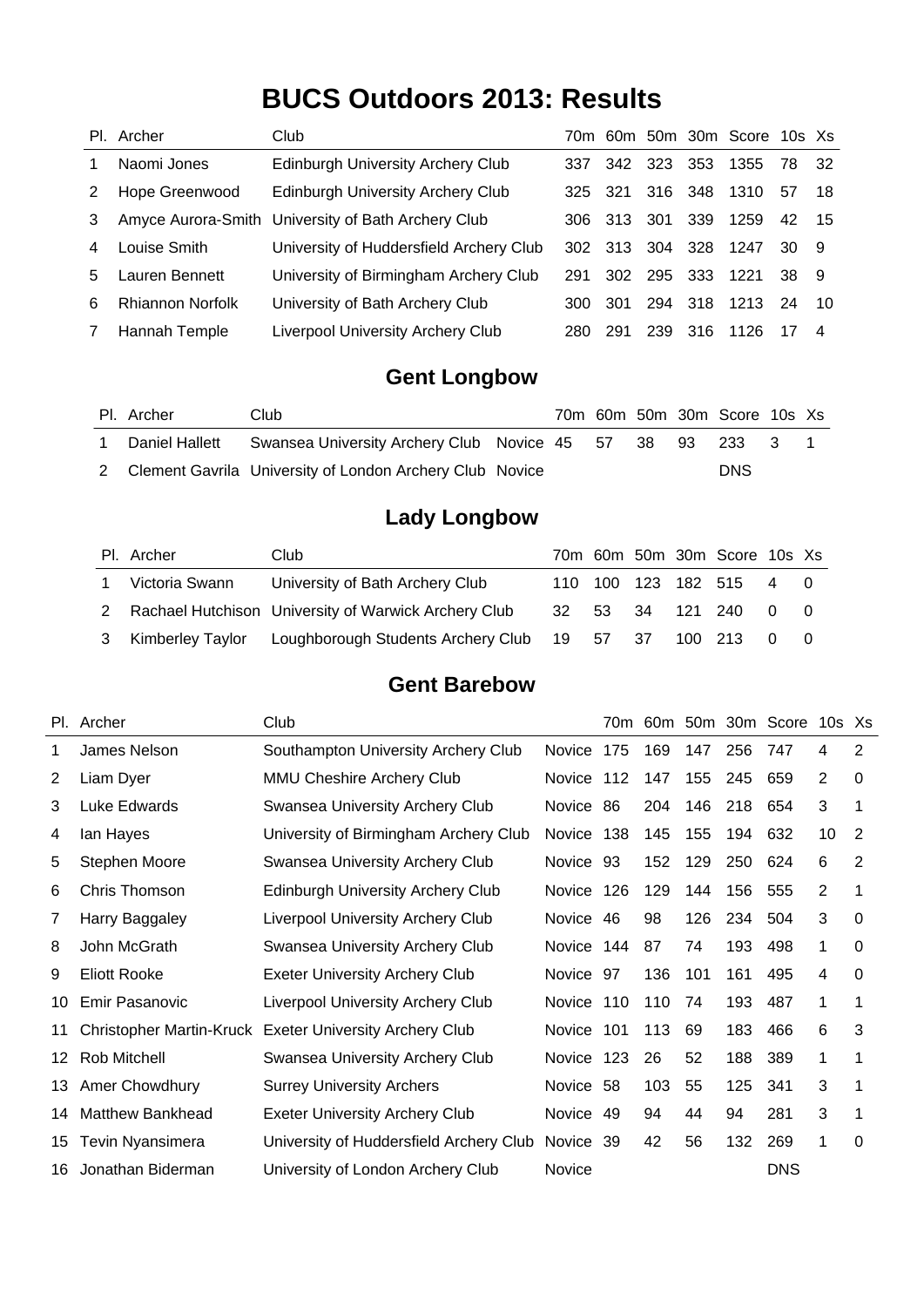| 17 Matthew Allen     | University of Huddersfield Archery Club Novice |               | DNS. |
|----------------------|------------------------------------------------|---------------|------|
| 18 Matthew O'Donnell | <b>MMU Cheshire Archery Club</b>               | <b>Novice</b> | DNS. |

### **Lady Barebow**

|    | Pl. Archer                              | Club                                        |      |     |     |             | 70m 60m 50m 30m Score 10s Xs |   |          |
|----|-----------------------------------------|---------------------------------------------|------|-----|-----|-------------|------------------------------|---|----------|
| 1  | Miranda Timmerman University of Bristol |                                             | 177  | 179 | 155 | 275         | 786                          |   | 2        |
| 2  | Annie White                             | <b>Oxford University Company of Archers</b> | 128. | 184 | 133 | 255         | 700                          | 3 | 0        |
| 3  | Anna Lawrence                           | Swansea University Archery Club             | 107  | 132 |     | 128 244 611 |                              | 4 | 0        |
| 4  | <b>Juliet Spedding</b>                  | <b>Liverpool University Archery Club</b>    | 107  | 123 | 85  | 159         | 474                          | 4 | $\Omega$ |
| 5  | Octavia Quinn                           | Derby University Archery Club               | 103  | 115 | 73  | 174         | 465                          | 0 | $\Omega$ |
| 6  | Sarah Dickinson                         | University of Huddersfield Archery Club     | 70   | 117 | 48  | 203         | 438                          | 4 | 2        |
| 7  | <b>Alix Snell</b>                       | University of Bath Archery Club             | 101  | 91  | 57  | 177         | 426                          |   | 0        |
| 8  | Gwenan Evans                            | Swansea University Archery Club             | 80   | 98  | 57  | 175         | 410                          | 2 | 2        |
| 9  | Jennifer Parkin                         | University of Huddersfield Archery Club     | 72   | 77  | 57  | 176         | 382                          | 3 | 1        |
| 10 | Naomi Bacon                             | Liverpool University Archery Club           | 50   | 83  | 40  | 182         | 355                          | 3 | 3        |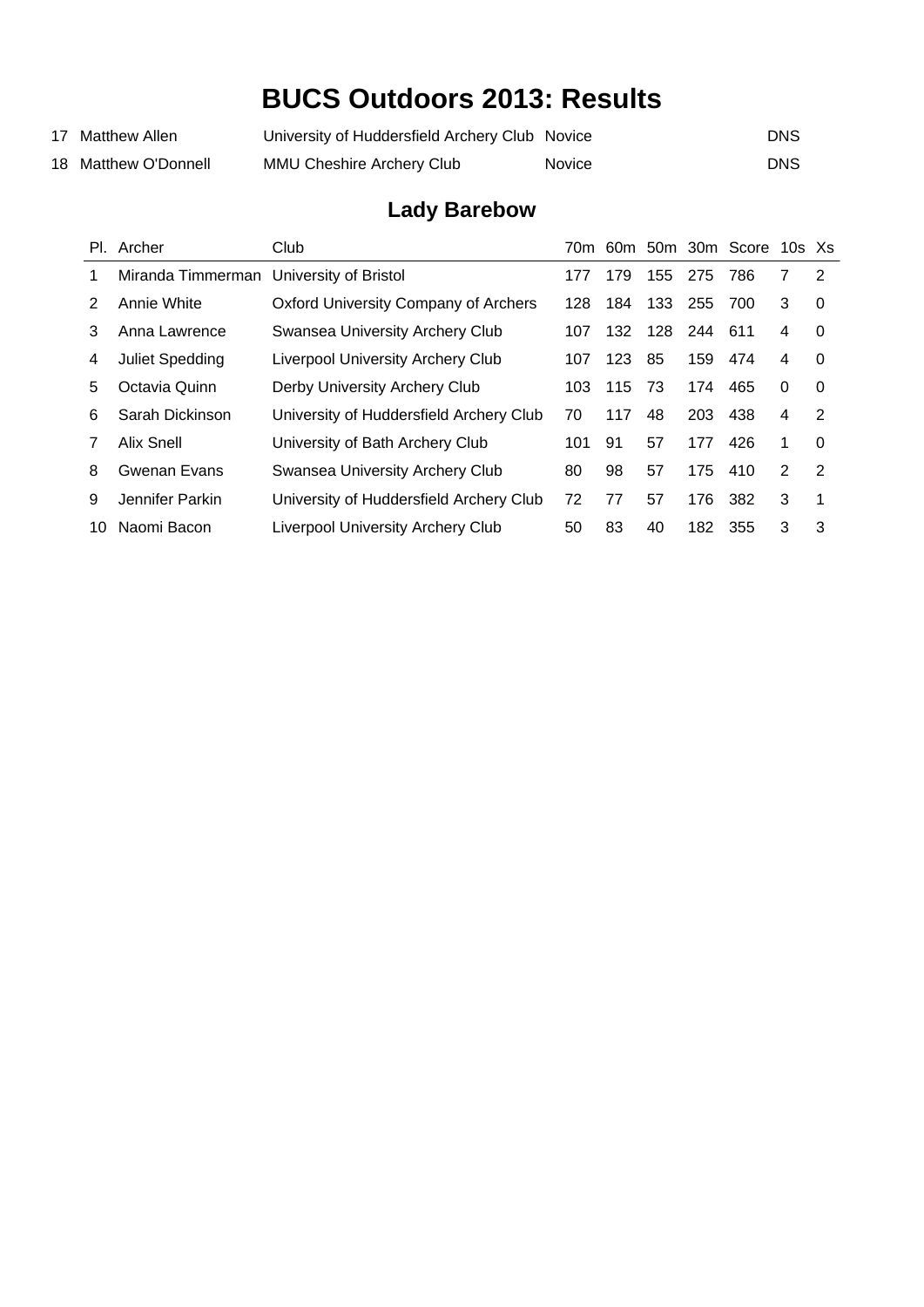# **BUCS Outdoors 2013: Results Metric II**

#### **Lady Recurve**

|    | Pl. Archer                    | Club                                        |            | 60 <sub>m</sub> |     |     |     | 50m 40m 30m Score 10s Xs |                |                |
|----|-------------------------------|---------------------------------------------|------------|-----------------|-----|-----|-----|--------------------------|----------------|----------------|
| 1  | Amy Bode                      | University of Aberdeen Archery Club         | Novice 265 |                 | 278 | 265 | 301 | 1109                     | 18             | 7              |
| 2  | Steph Reynolds                | Nottingham Trent University Archery Club    | Novice 256 |                 | 272 | 274 | 295 | 1097                     | 15             | 5              |
| 3  | <b>Bethan Koller</b>          | Edinburgh Napier University Archery Club    | Novice 242 |                 | 270 | 269 | 296 | 1077                     | 15             | 4              |
| 4  | <b>Alisa Smithies</b>         | Keele University Archery Club               | Novice 234 |                 | 274 | 227 | 275 | 1010                     | 8              | 2              |
| 5  | Jessica Wilby                 | University of London Archery Club           | Novice 229 |                 | 252 | 225 | 281 | 987                      | 11             | 4              |
| 6  | Nadja Albiez                  | Nottingham University Archery Club          | Novice 212 |                 | 241 | 242 | 282 | 977                      | 7              | 1              |
| 7  | Julie Saigusa                 | <b>Edinburgh University Archery Club</b>    | Novice 235 |                 | 254 | 238 | 246 | 973                      | 14             | 7              |
| 8  | Janna Collier                 | Portsmouth University Archery Club          | Novice 226 |                 | 253 | 237 | 235 | 951                      | 6              | 1              |
| 9  | Emma Harding                  | University of Birmingham Archery Club       | Novice 222 |                 | 227 | 203 | 279 | 931                      | 6              | 3              |
| 10 | <b>Harriet Riley</b>          | Nottingham University Archery Club          | Novice 193 |                 | 225 | 209 | 273 | 900                      | 8              | 2              |
| 11 | <b>Eleanor Asquith</b>        | <b>Sheffield University Archery Club</b>    | Novice 220 |                 | 214 | 211 | 244 | 889                      | 9              | 3              |
| 12 | Laura Hodgkinson              | Lancaster University Archery Club           | Novice 192 |                 | 234 | 171 | 268 | 865                      | 7              | 1              |
| 13 | Katharina Wilhelm             | Lancaster University Archery Club           | Novice 222 |                 | 184 | 189 | 264 | 859                      | 4              | 1              |
| 14 | Sarah Parker                  | University of London Archery Club           | Novice 162 |                 | 219 | 196 | 275 | 852                      | 7              | 3              |
| 15 | Gemma Crickmore               | <b>Sheffield University Archery Club</b>    | Novice     | 174             | 240 | 189 | 237 | 840                      | 5              | $\overline{2}$ |
| 16 | <b>Racheal Stentiford</b>     | University of Birmingham Archery Club       | Novice 223 |                 | 226 | 171 | 213 | 833                      | 7              | 1              |
| 17 | Noel Au-Yeung                 | <b>Exeter University Archery Club</b>       | Novice     | 178             | 197 | 174 | 232 | 781                      | 6              | 0              |
| 18 | Alexandra Miller              | Southampton University Archery Club         | Novice     | 162             | 200 | 189 | 200 | 751                      | 4              | $\overline{2}$ |
| 19 | <b>Hollie Whild</b>           | Durham University Archery Club              | Novice 131 |                 | 151 | 148 | 237 | 667                      | 8              | 1              |
| 20 | <b>Charlotte Haylett</b>      | Swansea University Archery Club             | Novice 77  |                 | 178 | 156 | 242 | 653                      | $\overline{2}$ | 1              |
| 21 | Emma Richardson               | Loughborough Students Archery Club          | Novice 110 |                 | 186 | 126 | 227 | 649                      | 7              | 1              |
| 22 | Natasha Giddens               | University of Huddersfield Archery Club     | Novice     | 103             | 151 | 140 | 241 | 635                      | $\overline{2}$ | 0              |
| 23 | Jie Gao                       | <b>Oxford University Company of Archers</b> | Novice 140 |                 | 146 | 142 | 174 | 602                      | $\overline{2}$ | 1              |
| 24 | <b>Scarlett Theron Rush</b>   | Southampton University Archery Club         | Novice 71  |                 | 133 | 207 | 186 | 597                      | 6              | 0              |
| 25 | Neira Miljkovic               | Derby University Archery Club               | Novice 91  |                 | 89  | 88  | 71  | 339                      | 0              | $\mathbf 0$    |
| 26 | <b>Kate Brookes</b>           | Southampton University Archery Club         | Novice 61  |                 | 122 | 15  | 0   | 198                      | 2              | 1              |
| 27 | Smaranda Elena Constantinescu | University of London Archery Club           | Novice     |                 |     |     |     | <b>DNS</b>               |                |                |
| 28 | Sophie Braim                  | University of Warwick Archery Club          | Novice     |                 |     |     |     | <b>DNS</b>               |                |                |

### **Lady Compound**

|  | Pl. Archer | Club                                                                                    |  |  | 60m 50m 40m 30m Score 10s Xs |  |
|--|------------|-----------------------------------------------------------------------------------------|--|--|------------------------------|--|
|  | Malin Berg | Edinburgh University Archery Club Novice 277 300 297 324 1198 28 9                      |  |  |                              |  |
|  |            | Nadezhda Shivarova Strathclyde University Archery Club Novice 272 270 281 331 1154 28 8 |  |  |                              |  |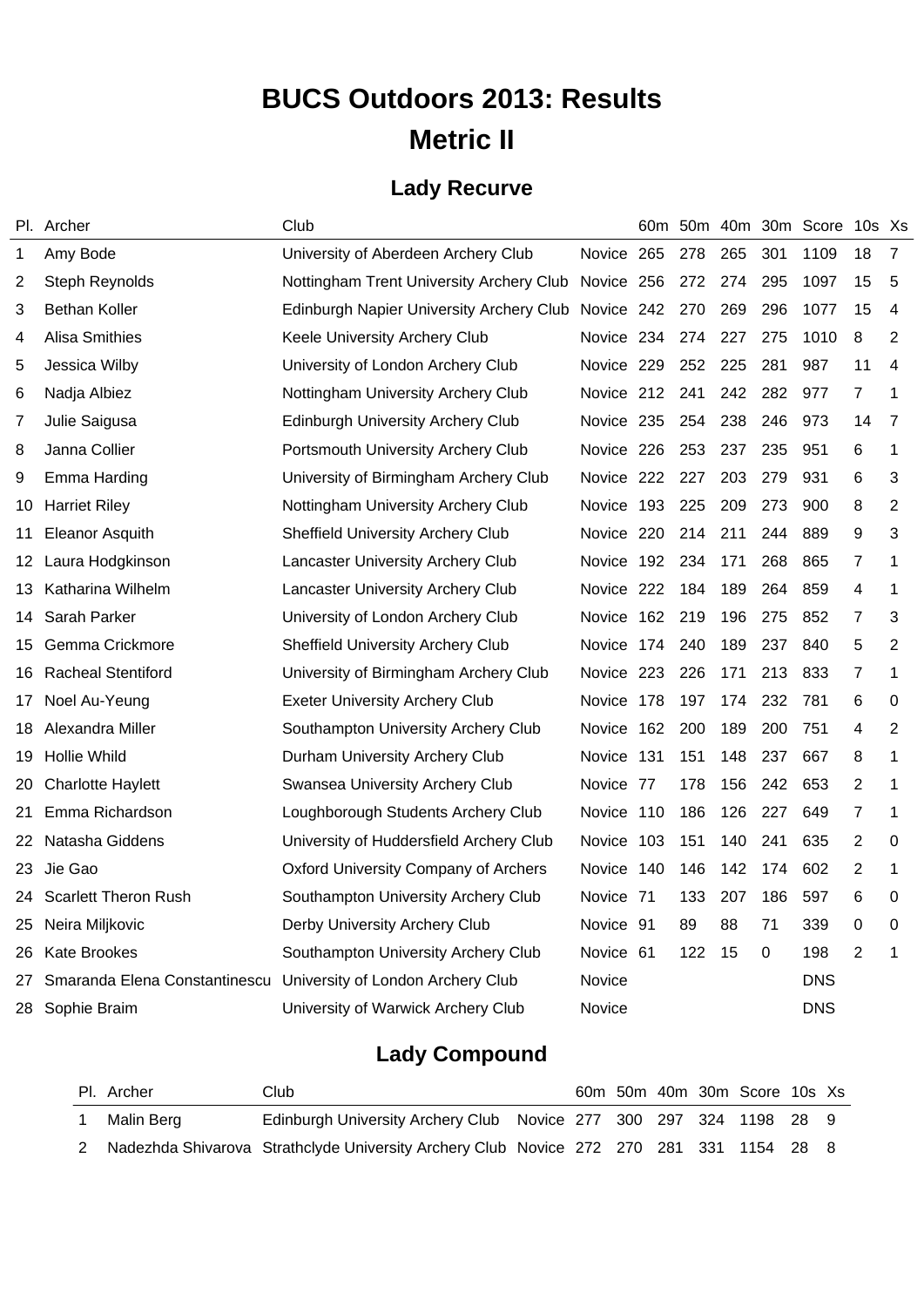### **Lady Longbow**

|              | Pl. Archer         | Club                                                           |           |    |       |         | 60m 50m 40m 30m Score 10s Xs |              |  |
|--------------|--------------------|----------------------------------------------------------------|-----------|----|-------|---------|------------------------------|--------------|--|
| $\mathbf{1}$ |                    | Katharine Simmons Loughborough Students Archery Club Novice 59 |           | 69 | 44    | 132 304 |                              | 3            |  |
|              | Samantha Gibson    | University of Warwick Archery Club                             | Novice 47 | 55 | -81   | 98      | -281                         |              |  |
| 3            | Charly Knight      | <b>Surrey University Archers</b>                               | Novice 41 | 83 | 55 77 |         | 256                          | $\mathbf{3}$ |  |
| 4            | <b>Holly Dowle</b> | <b>Exeter University Archery Club</b>                          | Novice 25 | 82 | 46.   | 49      | 202                          |              |  |

#### **Lady Barebow**

|    | Pl. Archer              | Club                                  |                |     |     |         |     | 60m 50m 40m 30m Score | $10s$ $Xs$ |          |
|----|-------------------------|---------------------------------------|----------------|-----|-----|---------|-----|-----------------------|------------|----------|
| 1  | Jennifer Mankin         | Edinburgh University Archery Club     | Novice:        | 158 | 255 | - 220   | 264 | -897                  | 10         | 4        |
| 2  | Maria Louca             | <b>Exeter University Archery Club</b> | Novice         | 168 | 215 | 168     | 203 | 754                   | 5          | 1        |
| 3  | Fiona Walsh             | Southampton University Archery Club   | Novice 144 154 |     |     | 152 211 |     | 661                   | 4          | 2        |
| 4  | Helen Parnell-Murphy    | <b>Exeter University Archery Club</b> | Novice 118     |     | 124 | 161     | 149 | 552                   | 5          | 0        |
| 5  | Nicole Johnson          | <b>MMU Cheshire Archery Club</b>      | Novice 35      |     | 96  | 69      | 127 | 327                   | 2          | $\Omega$ |
| 6  | <b>Beejal Patel</b>     | <b>Exeter University Archery Club</b> | Novice         | -47 | 73  | 37      | 151 | 308                   | 1.         | 0        |
| 7  | Harjit Atwal            | <b>MMU Cheshire Archery Club</b>      | Novice 59      |     | 62  | 41      | 95  | 257                   | 1          | 1        |
| 8  | Jennifer Martin         | <b>MMU Cheshire Archery Club</b>      | Novice 17      |     | 49  | 61      | 104 | 231                   | $\Omega$   | 0        |
| 9  | <b>Christine Currie</b> | MMU Cheshire Archery Club             | Novice 22      |     | 21  | 62      | 72  | 177                   | $\Omega$   | 0        |
| 10 | Sabine Topf             | University of London Archery Club     | Novice         |     |     |         |     | <b>DNS</b>            |            |          |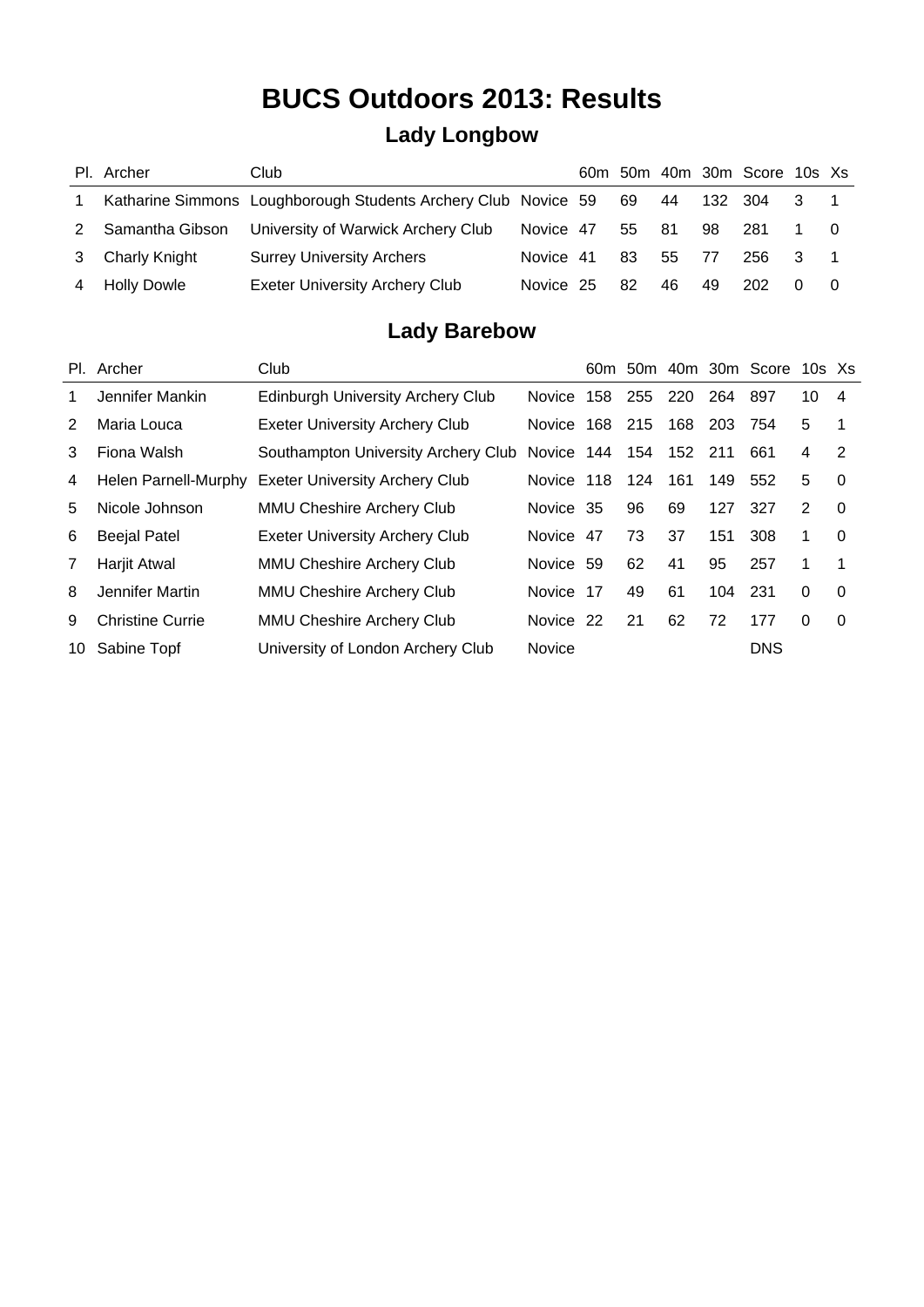# **BUCS Outdoors 2013: Results FITA 70m**

#### **Gent Recurve**

|             | Pl. Archer                | Club                                            |            | 70 <sub>m</sub> | Score 10s Xs |                |  |
|-------------|---------------------------|-------------------------------------------------|------------|-----------------|--------------|----------------|--|
| $\mathbf 1$ | Luis Filipe Paulinyi      | Southampton University Archery Club             |            | 643             | 21           | 4              |  |
| 2           | George Harding            | Nottingham University Archery Club              |            | 637             | 19           | 4              |  |
| 3           | Alexander Hickson         | University of Bath Archery Club                 |            | 629             | 17           | 6              |  |
| 4           | Douglas Jardine           | <b>Edinburgh University Archery Club</b>        |            | 613             | 13           | 3              |  |
| 5           | <b>Thomas Cram</b>        | Loughborough Students Archery Club              |            | 606             | 14           | 7              |  |
| 6           | Phil Middleton            | Nottingham University Archery Club              |            | 590             | 11           | 2              |  |
| 7           | <b>Tom Currall</b>        | Derby University Archery Club                   |            | 584             | 9            | $\overline{2}$ |  |
| 8           | Colin Affleck             | Durham University Archery Club                  |            | 580             | 11           | 3              |  |
| 9           | Tom Hall                  | University of Warwick Archery Club              |            | 578             | 12           | 3              |  |
| 10          | Sherman Ip                | University of London Archery Club               |            | 577             | 11           | 1              |  |
| 11          | Jorge Lindley             | University of Warwick Archery Club              |            | 573             | 13           | 3              |  |
| 12          | Robbie Crick              | <b>Edinburgh University Archery Club</b>        |            | 571             | 10           | 4              |  |
| 13          | Rory Campbell             | <b>Sheffield University Archery Club</b>        |            | 566             | 8            | 3              |  |
| 14          | David Forster             | <b>Brunel University Archery Club</b>           |            | 566             | 4            | 3              |  |
| 15          | Piotr Wojtczuk            | <b>Edinburgh Napier University Archery Club</b> |            | 565             | 3            | $\pmb{0}$      |  |
| 16          | Shaun Rhodes              | Derby University Archery Club                   |            | 563             | 5            | 1              |  |
| 17          | Tak Ho                    | <b>Cambridge University Bowmen</b>              |            | 563             | 4            | 1              |  |
| 18          | <b>Arthur Coveney</b>     | Loughborough Students Archery Club              |            | 556             | 7            | 2              |  |
| 19          | <b>Vlad Cecati</b>        | <b>Edinburgh University Archery Club</b>        | Novice 552 |                 | 6            | 3              |  |
| 20          | <b>Romain Sautier</b>     | Nottingham University Archery Club              |            | 552             | 6            | 3              |  |
| 21          | <b>Richard Whiter</b>     | <b>Cambridge University Bowmen</b>              |            | 544             | 11           | 0              |  |
| 22          | <b>Steve Tuplin</b>       | Nottingham University Archery Club              | Novice 544 |                 | 4            | 1              |  |
| 23          | <b>Christopher Guerin</b> | University of Warwick Archery Club              |            | 542             | 9            | 0              |  |
|             | 24 Edward Reeves          | Loughborough Students Archery Club              |            | 540             | 5            | $\overline{c}$ |  |
| 25          | <b>Richard Anderson</b>   | Loughborough Students Archery Club              | Novice 539 |                 | 2            | $\overline{2}$ |  |
| 26          | Benjamin Arenas           | <b>Edinburgh University Archery Club</b>        |            | 533             | 7            | 3              |  |
| 27          | Jack Sobey                | <b>Oxford University Company of Archers</b>     |            | 531             | 7            | 1              |  |
| 28          | <b>Bilaal Mohammad</b>    | Derby University Archery Club                   |            | 531             | 7            | 1              |  |
| 29          | Andrew Vo                 | University of Kent Archery Club                 |            | 522             | 9            | 2              |  |
| 30          | Dave Jenner               | Swansea University Archery Club                 |            | 522             | 5            | 0              |  |
| 31          | <b>Richard Haydock</b>    | Nottingham University Archery Club              |            | 522             | 3            | 0              |  |
| 32          | George Teh                | York University Archery Club                    |            | 519             | 7            | 1              |  |
|             | 33 Andrew Howe            | Southampton University Archery Club             | Novice 511 |                 | 4            | 1              |  |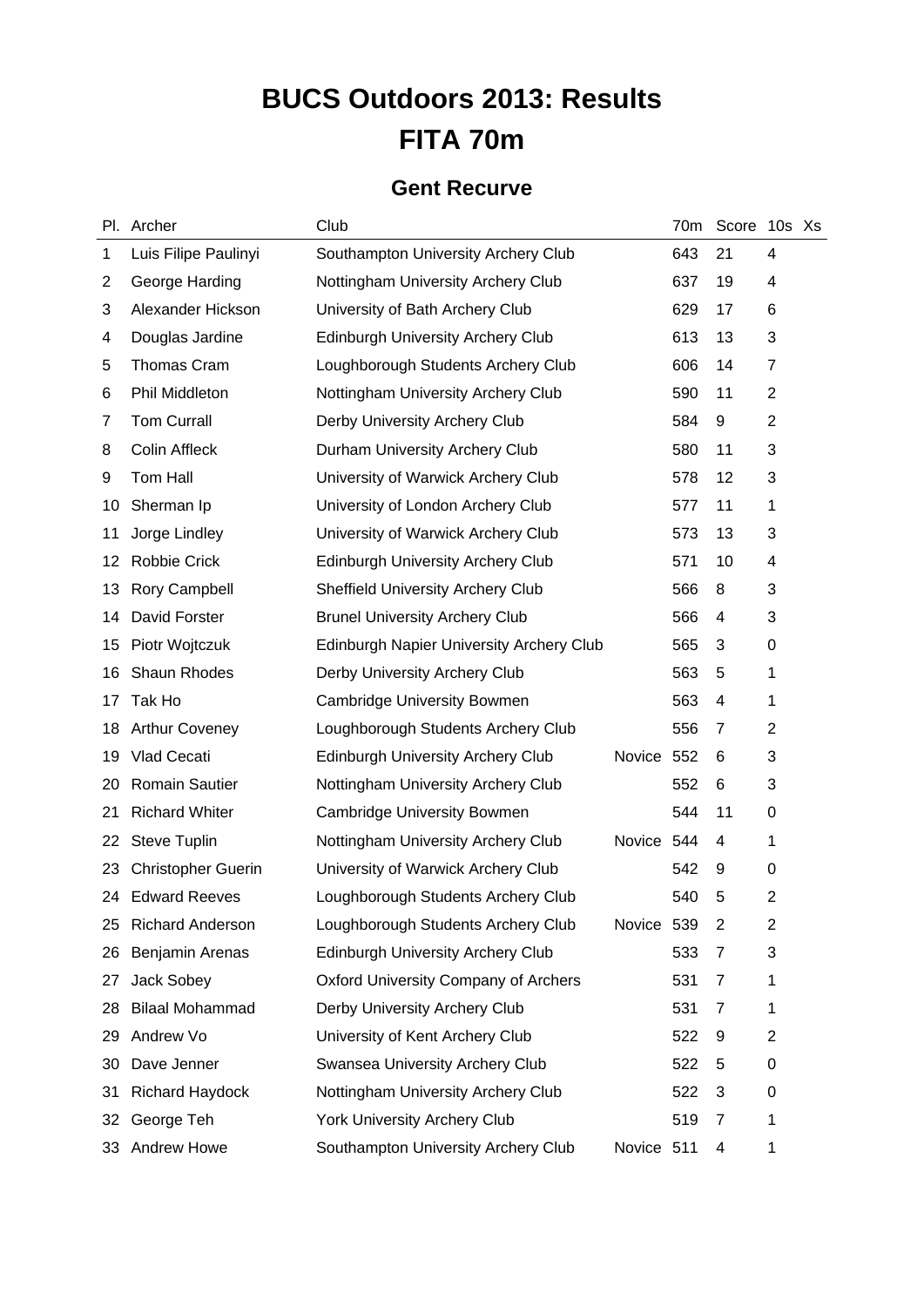| 34 | <b>Robert Smith</b>      | <b>Liverpool University Archery Club</b>        |            | 510 | 6  | 1              |
|----|--------------------------|-------------------------------------------------|------------|-----|----|----------------|
| 35 | Luke Bray                | Nottingham University Archery Club              | Novice 507 |     | 4  | $\mathbf 1$    |
| 36 | David Barnes             | University of London Archery Club               |            | 504 | 7  | $\overline{2}$ |
| 37 | <b>Matthew Sharpe</b>    | <b>Surrey University Archers</b>                |            | 504 | 7  | $\mathbf 1$    |
| 38 | Fraser Keir              | <b>Edinburgh University Archery Club</b>        |            | 501 | 4  | 0              |
| 39 | James McCartney          | Loughborough Students Archery Club              | Novice     | 497 | 10 | 4              |
| 40 | <b>Graeme Black</b>      | <b>Edinburgh Napier University Archery Club</b> |            | 496 | 1  | 1              |
| 41 | Jethro Cooke             | University of Bath Archery Club                 |            | 493 | 5  | 0              |
| 42 | <b>Christopher Avins</b> | University of Birmingham Archery Club           | Novice 490 |     | 4  | $\mathbf 1$    |
| 43 | Liam Man                 | University of Bath Archery Club                 | Novice 487 |     | 4  | $\overline{2}$ |
| 44 | <b>Chris Skipper</b>     | Southampton University Archery Club             |            | 486 | 1  | 0              |
| 45 | Oliver Vavasour          | University of Warwick Archery Club              |            | 483 | 3  | 0              |
| 46 | <b>Matthew Panchal</b>   | Keele University Archery Club                   |            | 480 | 6  | $\mathbf 1$    |
| 47 | <b>Chris Self</b>        | <b>Exeter University Archery Club</b>           | Novice     | 472 | 4  | 0              |
| 48 | Stephen Wilkinson        | University of Huddersfield Archery Club         |            | 471 | 8  | 6              |
| 49 | <b>Stephen Fawcett</b>   | Southampton University Archery Club             |            | 471 | 5  | $\overline{2}$ |
| 50 | <b>Richard Jones</b>     | <b>Liverpool University Archery Club</b>        |            | 468 | 8  | 4              |
| 51 | <b>Robert Cieslicki</b>  | <b>Surrey University Archers</b>                |            | 463 | 1  | 1              |
| 52 | Colin Gordon             | University of London Archery Club               |            | 463 | 1  | 0              |
| 53 | John Bowes               | Southampton University Archery Club             |            | 458 | 3  | $\overline{2}$ |
| 54 | <b>Robert Warner</b>     | Derby University Archery Club                   |            | 456 | 4  | 0              |
| 55 | David Jones              | <b>Edinburgh University Archery Club</b>        | Novice     | 453 | 4  | 1              |
| 56 | Jack Atkinson            | <b>Cambridge University Bowmen</b>              |            | 448 | 3  | 1              |
| 57 | <b>Bryan Hoadley</b>     | Nottingham University Archery Club              | Novice 445 |     | 3  | 3              |
| 58 | James Radcliffe          | University of Birmingham Archery Club           | Novice 437 |     | 2  | 1              |
| 59 | <b>Matthew Harrison</b>  | University of Birmingham Archery Club           | Novice 433 |     | 2  | 0              |
| 60 | <b>Curtis Tatner</b>     | Loughborough Students Archery Club              | Novice 426 |     | 5  | 2              |
| 61 | Declan Ashworth          | Southampton University Archery Club             |            | 406 | 2  | 1              |
| 62 | Max Pyuman               | Nottingham University Archery Club              | Novice 394 |     | 0  | 0              |
| 63 | Chris Brennan            | Keele University Archery Club                   | Novice 393 |     | 1  | 0              |
| 64 | James Donovan            | <b>Surrey University Archers</b>                |            | 391 | 1  | 1              |
| 65 | Bin Samin Asmin Ibrahim  | University of London Archery Club               | Novice 371 |     | 3  | 0              |
| 66 | Dan Ellingham            | Keele University Archery Club                   |            | 362 | 3  | 3              |
| 67 | Oli Davis                | <b>Surrey University Archers</b>                |            | 350 | 2  | 1              |
| 68 | Sidong Ma                | <b>Surrey University Archers</b>                |            | 343 | 1  | 1              |
| 69 | Jamie Littlejohn         | Keele University Archery Club                   | Novice 339 |     | 0  | 0              |
| 70 | <b>William Tittle</b>    | <b>Exeter University Archery Club</b>           | Novice 314 |     | 1  | 1              |
| 71 | James Strudwick          | Southampton University Archery Club             |            | 304 | 2  | 0              |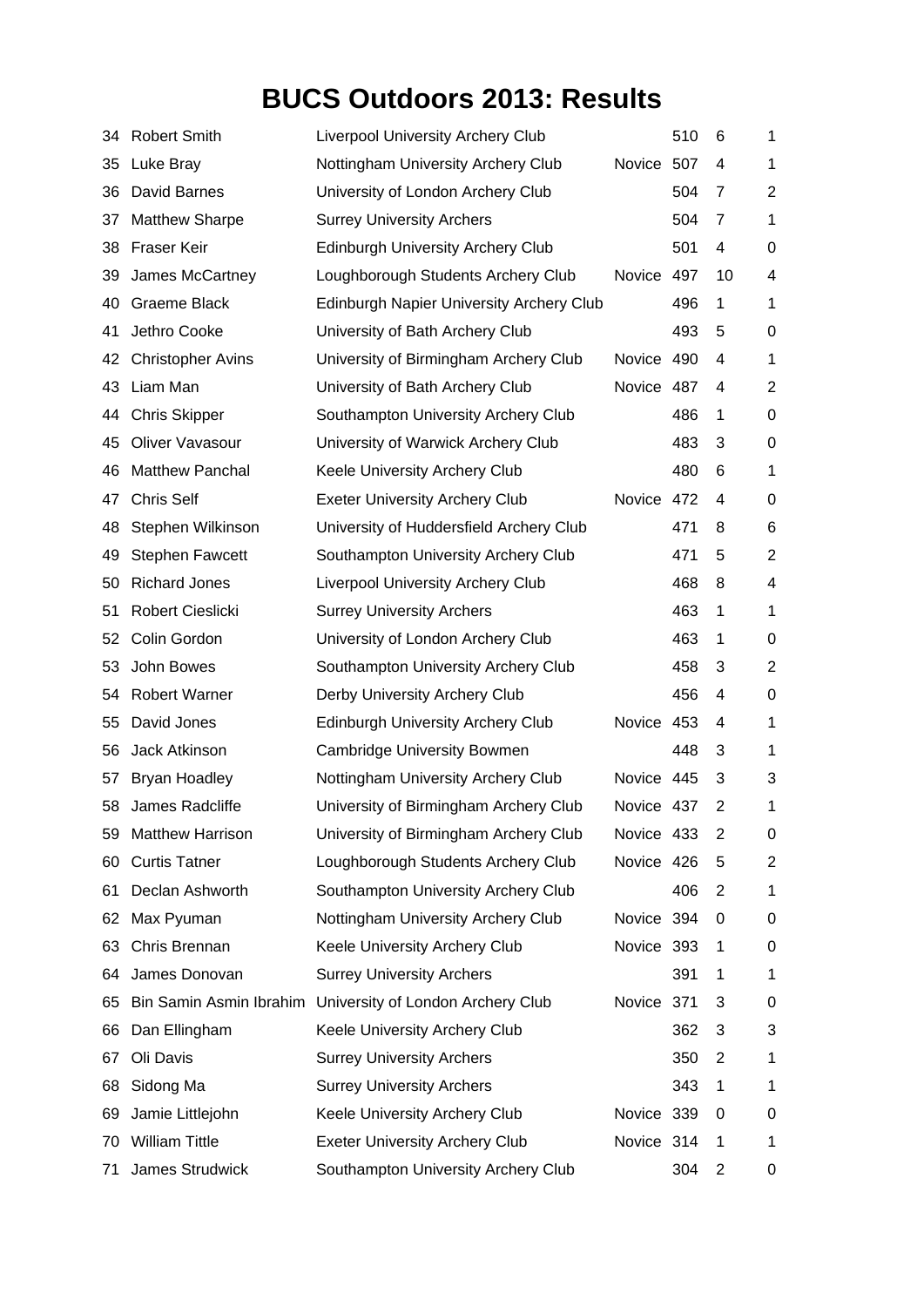| 72 Ravee Srivuthicharn | Nottingham University Archery Club         | Novice 287 2 |            | $\Omega$       |
|------------------------|--------------------------------------------|--------------|------------|----------------|
| 73 Bradley Hall        | <b>Strathclyde University Archery Club</b> | Novice 280   |            | $\overline{0}$ |
| 74 William Murphy      | Swansea University Archery Club            | Novice 169 0 |            | $\overline{0}$ |
| 75 James Nicol         | Keele University Archery Club              |              | 107 0      | 0              |
| 76 Connor Gallagher    | University of Warwick Archery Club         |              | <b>DNS</b> |                |

#### **Lady Recurve**

|    | Pl. Archer             | Club                                        |            |     | 70m Score 10s Xs |             |  |
|----|------------------------|---------------------------------------------|------------|-----|------------------|-------------|--|
| 1  | Gerda Pociunaite       | <b>Exeter University Archery Club</b>       |            | 618 | 19               | 4           |  |
| 2  | Maryia Karpiyevich     | Cambridge University Bowmen                 |            | 577 | 12               | 4           |  |
| 3  | Margaux Mesle          | <b>Edinburgh University Archery Club</b>    |            | 574 | 7                | 3           |  |
| 4  | Amy Curnock            | Nottingham Trent University Archery Club    |            | 552 | 6                | 2           |  |
| 5  | Ellie Dyson            | Nottingham Trent University Archery Club    |            | 519 | 4                | 0           |  |
| 6  | Kirstie Smith          | <b>Oxford University Company of Archers</b> |            | 519 | 3                | 0           |  |
| 7  | Stephanie Clason       | <b>Edinburgh University Archery Club</b>    |            | 515 | 7                | 1           |  |
| 8  | Madeleine Meatyard     | University of Warwick Archery Club          |            | 514 | 5                | 1           |  |
| 9  | Angelina Measures      | <b>Oxford University Company of Archers</b> |            | 493 | 4                | 0           |  |
| 10 | Jade Van Parijs        | Nottingham University Archery Club          |            | 491 | 7                | 2           |  |
| 11 | Victoria Saduikis      | Queen Mary London University Archery Club   |            | 481 | 8                | 1           |  |
| 12 | Emma Davis             | University of Warwick Archery Club          |            | 470 | 3                | 0           |  |
| 13 | Julie Saigusa          | <b>Edinburgh University Archery Club</b>    | Novice 443 |     | 6                | 2           |  |
| 14 | <b>Emer Montgomery</b> | University of Bath Archery Club             |            | 433 | 3                | 1           |  |
| 15 | <b>Alisa Smithies</b>  | Keele University Archery Club               | Novice 426 |     | 3                | 2           |  |
| 16 | Nadja Albiez           | Nottingham University Archery Club          | Novice 414 |     | $\overline{2}$   | 1           |  |
| 17 | Jodie Clements         | Derby University Archery Club               |            | 409 | 1                | 0           |  |
| 18 | Bethany Woodcock       | York University Archery Club                |            | 398 | 1                | 0           |  |
| 19 | Victoria Moore         | Swansea University Archery Club             |            | 392 | 2                | 0           |  |
| 20 | <b>Bethany Farrow</b>  | Nottingham Trent University Archery Club    |            | 375 | 4                | 1           |  |
| 21 | <b>Harriet Riley</b>   | Nottingham University Archery Club          | Novice 352 |     | 4                | 1           |  |
| 22 | Ami Patrick            | <b>Edinburgh University Archery Club</b>    |            | 301 | 0                | 0           |  |
| 23 | Gemma Crickmore        | <b>Sheffield University Archery Club</b>    | Novice 234 |     | 1                | 0           |  |
| 24 | Emma Harding           | University of Birmingham Archery Club       | Novice 213 |     | 1                | 1           |  |
| 25 | <b>Eleanor Asquith</b> | <b>Sheffield University Archery Club</b>    | Novice 191 |     | 2                | 0           |  |
|    | 26 Racheal Stentiford  | University of Birmingham Archery Club       | Novice 189 |     | 0                | 0           |  |
| 27 | Jie Gao                | <b>Oxford University Company of Archers</b> | Novice 83  |     | 0                | 0           |  |
| 28 | Natasha Giddens        | University of Huddersfield Archery Club     | Novice 79  |     | 0                | $\mathbf 0$ |  |

#### **Gent Longbow**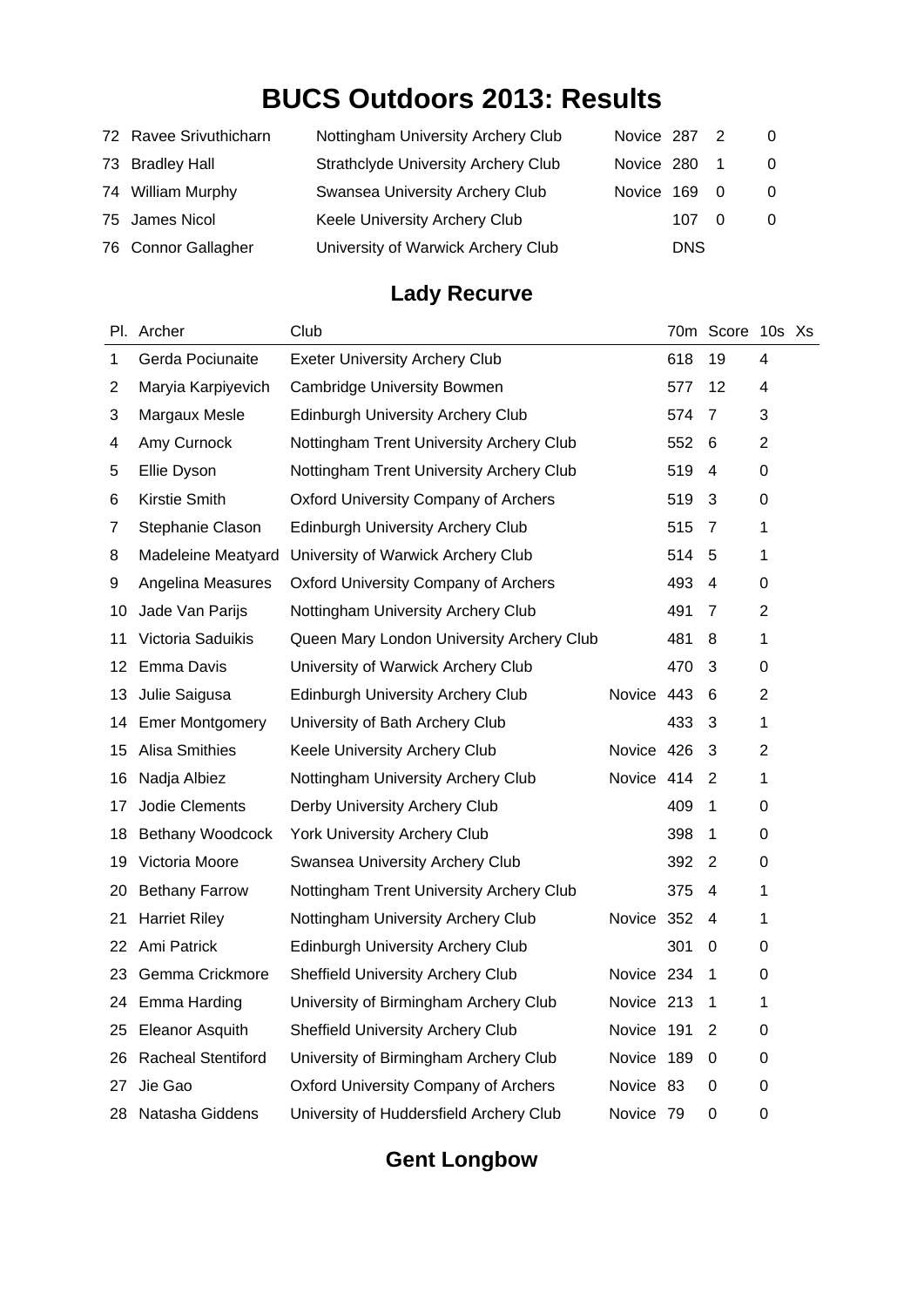Pl. Archer Club Club 70m Score 10s Xs

1 Daniel Hallett Swansea University Archery Club Novice 46 0 0

#### **Lady Longbow**

| Pl. Archer      | Club                                                               |             |      | 70m Score 10s Xs |  |
|-----------------|--------------------------------------------------------------------|-------------|------|------------------|--|
|                 | Rachael Hutchison University of Warwick Archery Club               |             | 85 0 |                  |  |
|                 | 2 Katharine Simmons Loughborough Students Archery Club Novice 67 1 |             |      |                  |  |
| 3 Charly Knight | <b>Surrey University Archers</b>                                   | Novice 56 0 |      |                  |  |

#### **Gent Barebow**

|    | Pl. Archer                 | Club                                                    |               |     | 70m Score 10s Xs |          |  |
|----|----------------------------|---------------------------------------------------------|---------------|-----|------------------|----------|--|
| 1  | Huw Vaughan-Jackson        | <b>Edinburgh University Archery Club</b>                |               | 473 | 3                | $\Omega$ |  |
| 2  | <b>Alexander Gilliland</b> | <b>Edinburgh University Archery Club</b>                |               | 404 | 4                | 0        |  |
| 3  | <b>Matthew Batchelor</b>   | <b>Exeter University Archery Club</b>                   |               | 391 | 3                | 0        |  |
| 4  | John Hodgson               | Loughborough Students Archery Club                      |               | 379 | $\overline{2}$   | 0        |  |
| 5  | Ste Jones                  | Swansea University Archery Club                         |               | 359 | 0                | 0        |  |
| 6  | Joe Blatch                 | <b>Sheffield University Archery Club</b>                |               | 316 | 1                | 1        |  |
| 7  | lan Hayes                  | University of Birmingham Archery Club                   | Novice        | 256 | 1                | 1        |  |
| 8  | Liam McDonnell             | Southampton University Archery Club                     |               | 249 | 1                | 1        |  |
| 9  | Lewis Shaw                 | University of Huddersfield Archery Club                 |               | 249 | 1                | 0        |  |
| 10 | Chris Thomson              | Edinburgh University Archery Club                       | <b>Novice</b> | 177 | 2                | 0        |  |
| 11 |                            | Christopher Martin-Kruck Exeter University Archery Club | Novice        | 175 | 0                | 0        |  |
| 12 | <b>Emir Pasanovic</b>      | <b>Liverpool University Archery Club</b>                | Novice 172    |     | 1                | 0        |  |
| 13 | Tom Holdich                | <b>Sheffield University Archery Club</b>                |               | 171 | 0                | 0        |  |
| 14 | Luke Edwards               | Swansea University Archery Club                         | Novice 150    |     | $\overline{2}$   | 1        |  |
| 15 | Stephen Moore              | Swansea University Archery Club                         | Novice 146    |     | 0                | 0        |  |
| 16 | James Nelson               | Southampton University Archery Club                     | Novice 141    |     | 1                | 1        |  |
| 17 | Amer Chowdhury             | <b>Surrey University Archers</b>                        | Novice 126    |     | 1                | 0        |  |
| 18 | Harry Baggaley             | <b>Liverpool University Archery Club</b>                | Novice 110    |     | 0                | 0        |  |
| 19 | <b>Tevin Nyansimera</b>    | University of Huddersfield Archery Club                 | Novice 60     |     | 0                | 0        |  |

#### **Lady Barebow**

|   | Pl. Archer      | Club                                          |              |       | 70m Score 10s Xs |   |  |
|---|-----------------|-----------------------------------------------|--------------|-------|------------------|---|--|
| 1 | Jennifer Mankin | <b>Edinburgh University Archery Club</b>      | Novice 372 3 |       |                  |   |  |
|   | Annie White     | <b>Oxford University Company of Archers</b>   |              | 322 2 |                  | 0 |  |
| 3 | Jos Sarsby      | University of Birmingham Archery Club         |              | 303   | - 0              | 0 |  |
| 4 |                 | Anna Lawrence Swansea University Archery Club |              | 237 3 |                  |   |  |
| 5 | Octavia Quinn   | Derby University Archery Club                 |              | 234   | - 2              |   |  |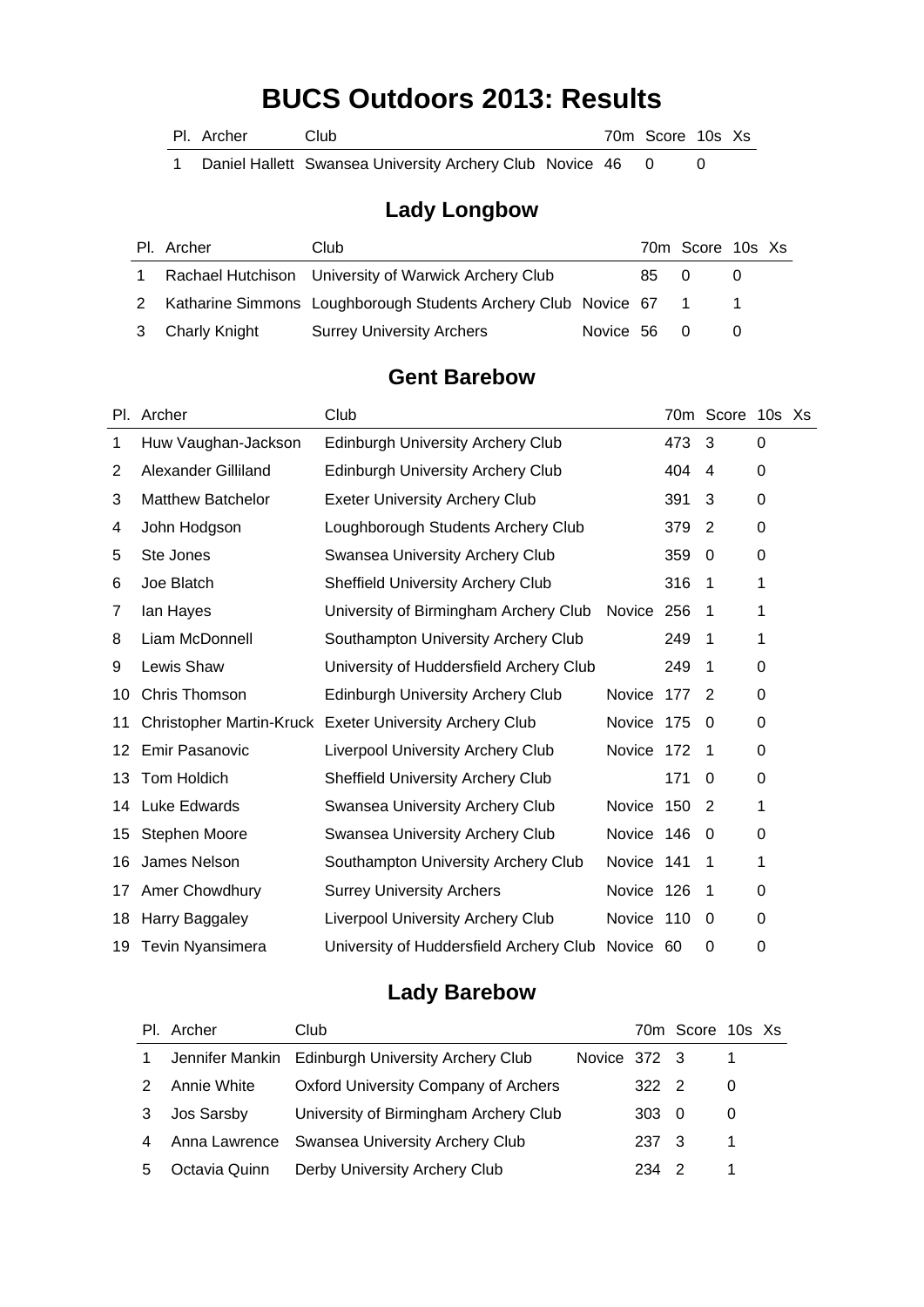| 6           |                | Sarah Dickinson University of Huddersfield Archery Club | 177 0 | 0 |
|-------------|----------------|---------------------------------------------------------|-------|---|
| $7^{\circ}$ |                | Jennifer Parkin University of Huddersfield Archery Club | 156 3 |   |
| 8           |                | Gwenan Evans Swansea University Archery Club            | 147 0 | 0 |
| 9           |                | Juliet Spedding Liverpool University Archery Club       | 135 1 |   |
|             | 10 Naomi Bacon | Liverpool University Archery Club                       | 94    |   |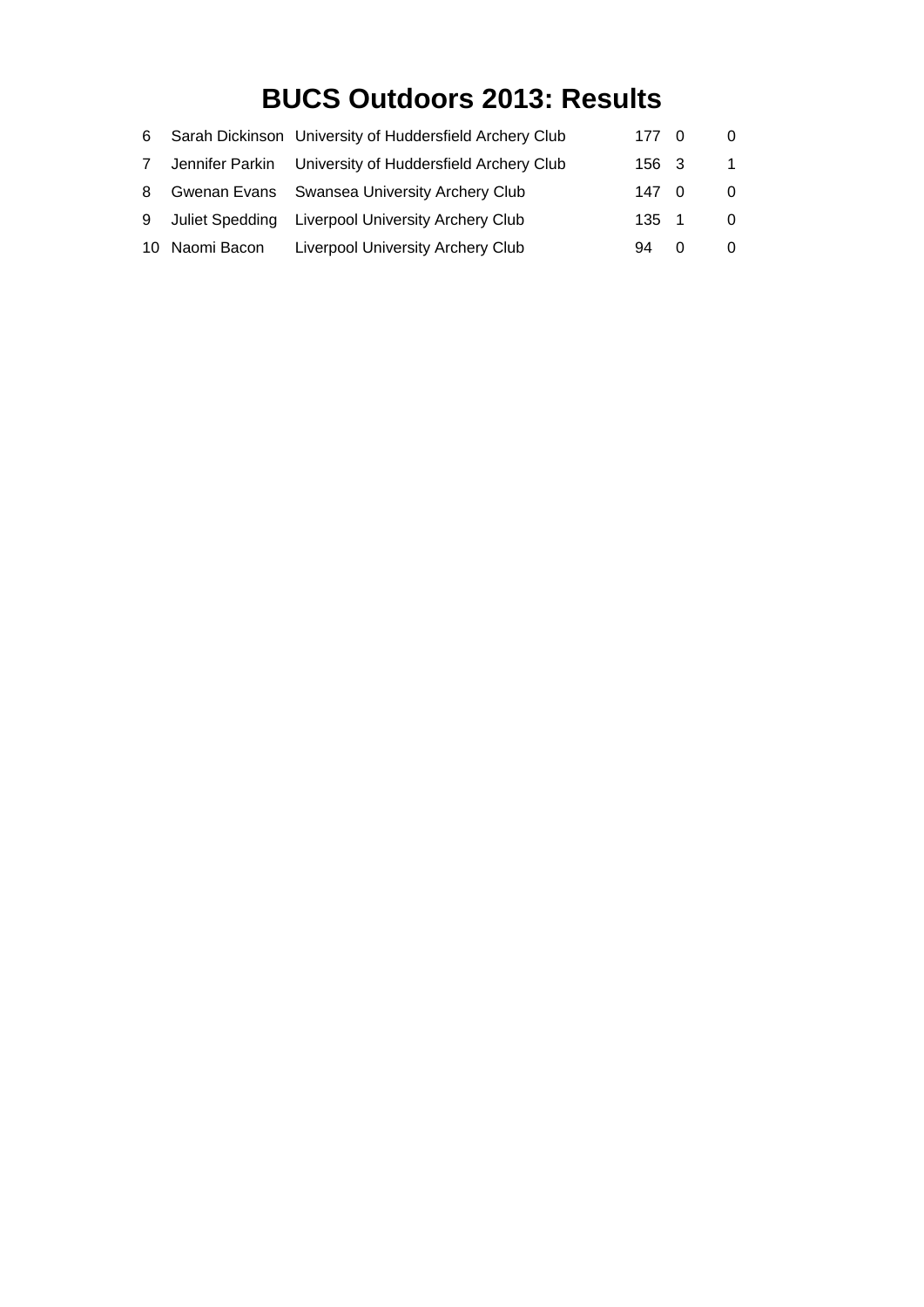# **BUCS Outdoors 2013: Results FITA 50m**

### **Gent Compound**

|    | Pl. Archer           | Club                                           |            |     | 50m Score | 10s Xs         |  |
|----|----------------------|------------------------------------------------|------------|-----|-----------|----------------|--|
| 1  | <b>Stuart Taylor</b> | Keele University Archery Club                  |            | 675 | 39        | 17             |  |
| 2  | Chris Tombe          | University of Birmingham Archery Club          |            | 665 | -31       | 13             |  |
| 3  | Jamie Paton          | <b>Strathclyde University Archery Club</b>     |            | 655 | 23        | 6              |  |
| 4  | <b>Matthew Dale</b>  | University of Warwick Archery Club             |            | 651 | 25        | 10             |  |
| 5  | <b>Phill Dunn</b>    | Swansea University Archery Club                |            | 648 | 19        | 6              |  |
| 6  | Jonathan Cox         | University of Birmingham Archery Club          | Novice 646 |     | 18        | $\overline{2}$ |  |
| 7  | <b>Richard Mill</b>  | Swansea University Archery Club                |            | 644 | 27        | 6              |  |
| 8  | <b>Mathew Cole</b>   | Loughborough Students Archery Club             |            | 644 | -22       | 10             |  |
| 9  | <b>Elliot Moss</b>   | <b>Plymouth University Archery Club</b>        |            | 643 | 26        | 7              |  |
| 10 | Sanchit Guliani      | <b>Coventry University Archery Club</b>        |            | 642 | -26       | 5              |  |
| 11 | David Leach          | University of the West of England Archery Club |            | 633 | 17        | 6              |  |
| 12 | <b>Ben Glover</b>    | Oxford University Company of Archers           |            | 630 | 16        | 8              |  |
| 13 | David Thelan         | <b>Liverpool University Archery Club</b>       |            | 609 | 16        | 6              |  |
| 14 | David Williams       | Southampton University Archery Club            |            | 600 | 8         | 2              |  |
| 15 | Alex Blake           | <b>Strathclyde University Archery Club</b>     |            | 570 | 10        | $\overline{2}$ |  |

#### **Lady Compound**

|   | Pl. Archer              | Club                                               |            |     | 50m Score 10s Xs |    |  |
|---|-------------------------|----------------------------------------------------|------------|-----|------------------|----|--|
| 1 | Naomi Jones             | <b>Edinburgh University Archery Club</b>           |            | 687 | -41              | 17 |  |
| 2 | Hope Greenwood          | Edinburgh University Archery Club                  |            | 686 | 44               | 15 |  |
| 3 | Lauren Bennett          | University of Birmingham Archery Club              |            | 639 | -20              | 5  |  |
| 4 |                         | Amyce Aurora-Smith University of Bath Archery Club |            | 623 | -23              | 4  |  |
| 5 | Louise Smith            | University of Huddersfield Archery Club            |            | 609 | -17              | 6  |  |
| 6 | <b>Rhiannon Norfolk</b> | University of Bath Archery Club                    |            | 591 | 16               | 3  |  |
| 7 | Malin Berg              | Edinburgh University Archery Club                  | Novice 591 |     | -13              | 6  |  |
| 8 | Nadezhda Shivarova      | <b>Strathclyde University Archery Club</b>         | Novice 552 |     | -11              | 1  |  |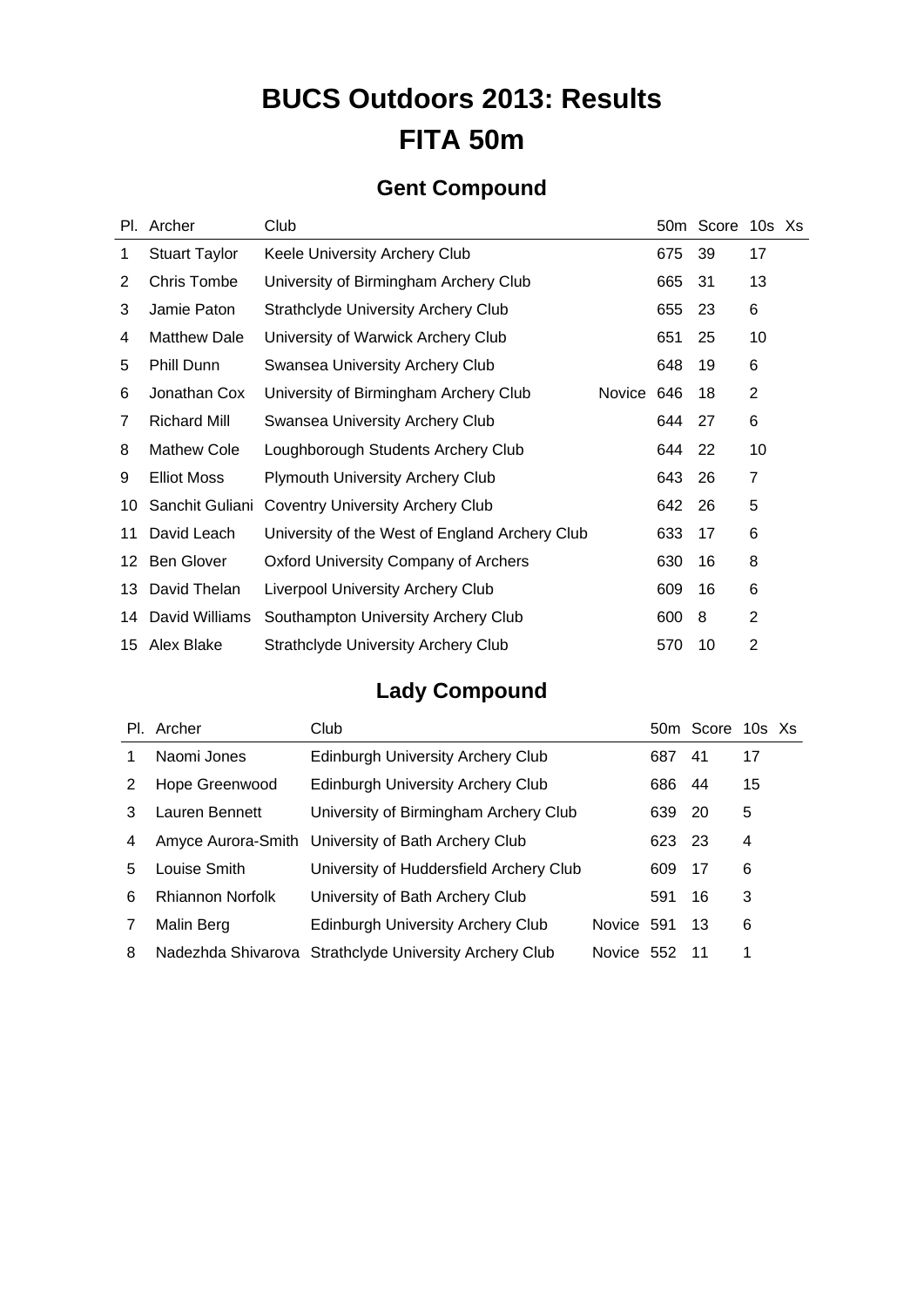#### **50m: Compound**

| Rank           | Seed           | Name                 | 1/16       | 1/8 | QF  | <b>SF</b> | F   |
|----------------|----------------|----------------------|------------|-----|-----|-----------|-----|
| 1              | 1              | Naomi Jones          | <b>BYE</b> | 141 | 140 | 139       | 144 |
| $\overline{c}$ | 2              | Hope Greenwood       | <b>BYE</b> | 136 | 138 | 138       | 140 |
| 3              | 6              | <b>Matthew Dale</b>  | <b>BYE</b> | 138 | 132 | 137       | 136 |
| 4              | 4              | <b>Chris Tombe</b>   | <b>BYE</b> | 135 | 143 | 136       | 133 |
| 5              | 12             | Sanchit Guliani      | 139        | 137 | 139 |           |     |
| 6              | 10             | <b>Mathew Cole</b>   | 133        | 134 | 135 |           |     |
| $\overline{7}$ | 9              | <b>Richard Mill</b>  | <b>BYE</b> | 133 | 129 |           |     |
| 8              | 3              | <b>Stuart Taylor</b> | <b>BYE</b> | 145 | 37  |           |     |
| 9              | 11             | <b>Elliot Moss</b>   | 136        | 134 |     |           |     |
| 9              | 14             | David Leach          | 134        | 134 |     |           |     |
| 9              | 5              | Jamie Paton          | <b>BYE</b> | 132 |     |           |     |
| 9              | 8              | Jonathan Cox         | <b>BYE</b> | 132 |     |           |     |
| 9              | $\overline{7}$ | Phill Dunn           | <b>BYE</b> | 131 |     |           |     |
| 9              | 16             | Amyce Aurora-Smith   | 130        | 128 |     |           |     |
| 9              | 13             | Lauren Bennett       | 129        | 127 |     |           |     |
| 9              | 18             | David Thelan         | 125        | 127 |     |           |     |
| 17             | 19             | David Williams       | 131        |     |     |           |     |
| 17             | 17             | Louise Smith         | 124        |     |     |           |     |
| 17             | 20             | Rhiannon Norfolk     | 123        |     |     |           |     |
| 17             | 15             | <b>Ben Glover</b>    | 119        |     |     |           |     |
| 17             | 21             | Malin Berg           | 117        |     |     |           |     |
| 17             | 22             | Alex Blake           | 107        |     |     |           |     |
| 17             | 23             | Nadezhda Shivarova   | 104        |     |     |           |     |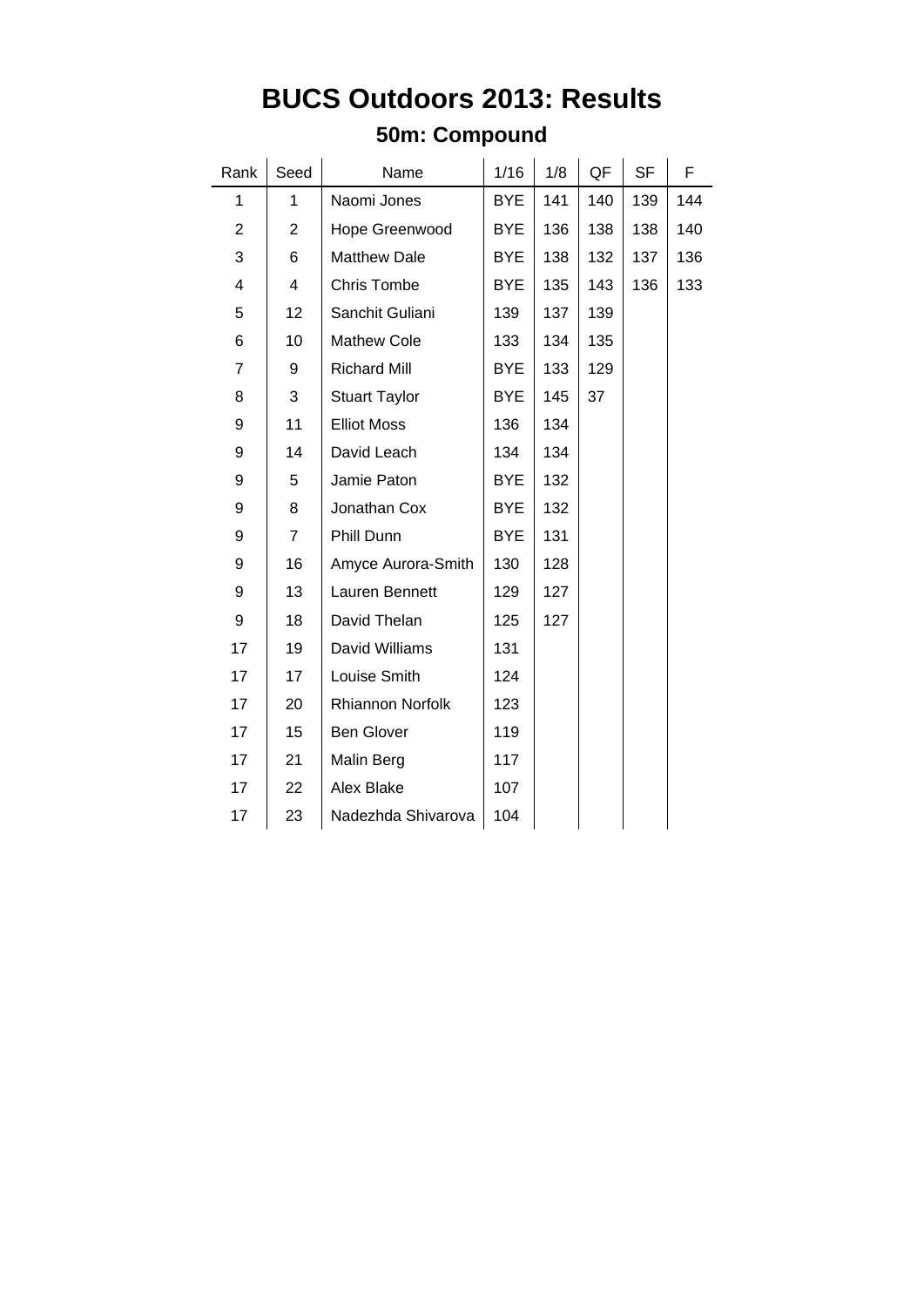#### **70m: Gent Recurve**

| Rank           | Seed | Name                      | 1/64       | 1/32           | 1/16           | 1/8            | QF             | <b>SF</b> | F |
|----------------|------|---------------------------|------------|----------------|----------------|----------------|----------------|-----------|---|
| $\mathbf{1}$   | 9    | Tom Hall                  | <b>BYE</b> | 6              | $\overline{7}$ | 6              | 6              | 6         | 6 |
| $\overline{2}$ | 2    | George Harding            | <b>BYE</b> | 6              | 6              | $\overline{7}$ | 7              | 6         | 0 |
| 3              | 3    | Alexander Hickson         | <b>BYE</b> | 6              | 6              | 6              | 6              | 4         | 6 |
| 4              | 12   | Robbie Crick              | <b>BYE</b> | 6              | 6              | $\overline{7}$ | 6              | 0         | 0 |
| 5              | 1    | Luis Filipe Paulinyi      | <b>BYE</b> | $\overline{7}$ | 6              | 6              | 5              |           |   |
| 6              | 4    | Douglas Jardine           | <b>BYE</b> | 6              | 6              | 6              | 4              |           |   |
| 7              | 10   | Sherman Ip                | <b>BYE</b> | 6              | 6              | 6              | 3              |           |   |
| 8              | 27   | Jack Sobey                | <b>BYE</b> | 6              | 6              | 6              | $\overline{2}$ |           |   |
| 9              | 7    | <b>Tom Currall</b>        | <b>BYE</b> | 6              | 6              | 5              |                |           |   |
| 9              | 8    | <b>Colin Affleck</b>      | <b>BYE</b> | 6              | 6              | 4              |                |           |   |
| 9              | 20   | Vlad Cecati               | <b>BYE</b> | 6              | 6              | 4              |                |           |   |
| 9              | 22   | <b>Steve Tuplin</b>       | <b>BYE</b> | 6              | 6              | 4              |                |           |   |
| 9              | 5    | Thomas Cram               | <b>BYE</b> | 6              | 6              | 3              |                |           |   |
| 9              | 15   | Piotr Wojtczuk            | <b>BYE</b> | 6              | 6              | 1              |                |           |   |
| 9              | 14   | David Forster             | <b>BYE</b> | 6              | 6              | 0              |                |           |   |
| 9              | 49   | <b>Richard Jones</b>      | <b>BYE</b> | 6              | 6              | 0              |                |           |   |
| 17             | 11   | Jorge Lindley             | <b>BYE</b> | 6              | 5              |                |                |           |   |
| 17             | 25   | <b>Richard Anderson</b>   | <b>BYE</b> | 6              | 5              |                |                |           |   |
| 17             | 48   | <b>Stephen Fawcett</b>    | <b>BYE</b> | 6              | 5              |                |                |           |   |
| 17             | 39   | James McCartney           | <b>BYE</b> | 6              | 4              |                |                |           |   |
| 17             | 52   | John Bowes                | <b>BYE</b> | 6              | 4              |                |                |           |   |
| 17             | 24   | <b>Edward Reeves</b>      | <b>BYE</b> | 6              | 3              |                |                |           |   |
| 17             | 6    | Phil Middleton            | <b>BYE</b> | 6              | $\overline{2}$ |                |                |           |   |
| 17             | 19   | <b>Romain Sautier</b>     | <b>BYE</b> | 6              | $\overline{2}$ |                |                |           |   |
| 17             | 21   | <b>Richard Whiter</b>     | <b>BYE</b> | 6              | $\overline{2}$ |                |                |           |   |
| 17             | 23   | <b>Christopher Guerin</b> | <b>BYE</b> | 6              | $\overline{2}$ |                |                |           |   |
| 17             | 28   | <b>Bilaal Mohammad</b>    | <b>BYE</b> | 6              | 0              |                |                |           |   |
| 17             | 29   | Andrew Vo                 | <b>BYE</b> | 6              | 0              |                |                |           |   |
| 17             | 31   | Richard Haydock           | <b>BYE</b> | 6              | 0              |                |                |           |   |
| 17             | 32   | George Teh                | <b>BYE</b> | 6              | 0              |                |                |           |   |
| 17             | 35   | Luke Bray                 | <b>BYE</b> | 6              | 0              |                |                |           |   |
| 17             | 47   | Stephen Wilkinson         | <b>BYE</b> | 6              | 0              |                |                |           |   |
| 33             | 13   | Rory Campbell             | <b>BYE</b> | 5              |                |                |                |           |   |
| 33             | 16   | Shaun Rhodes              | <b>BYE</b> | 5              |                |                |                |           |   |
| 33             | 18   | Arthur Coveney            | <b>BYE</b> | 5              |                |                |                |           |   |
| 33             | 17   | Tak Ho                    | <b>BYE</b> | 4              |                |                |                |           |   |
| 33             | 26   | Benjamin Arenas           | <b>BYE</b> | 4              |                |                |                |           |   |
| 33             | 30   | Dave Jenner               | <b>BYE</b> | 4              |                |                |                |           |   |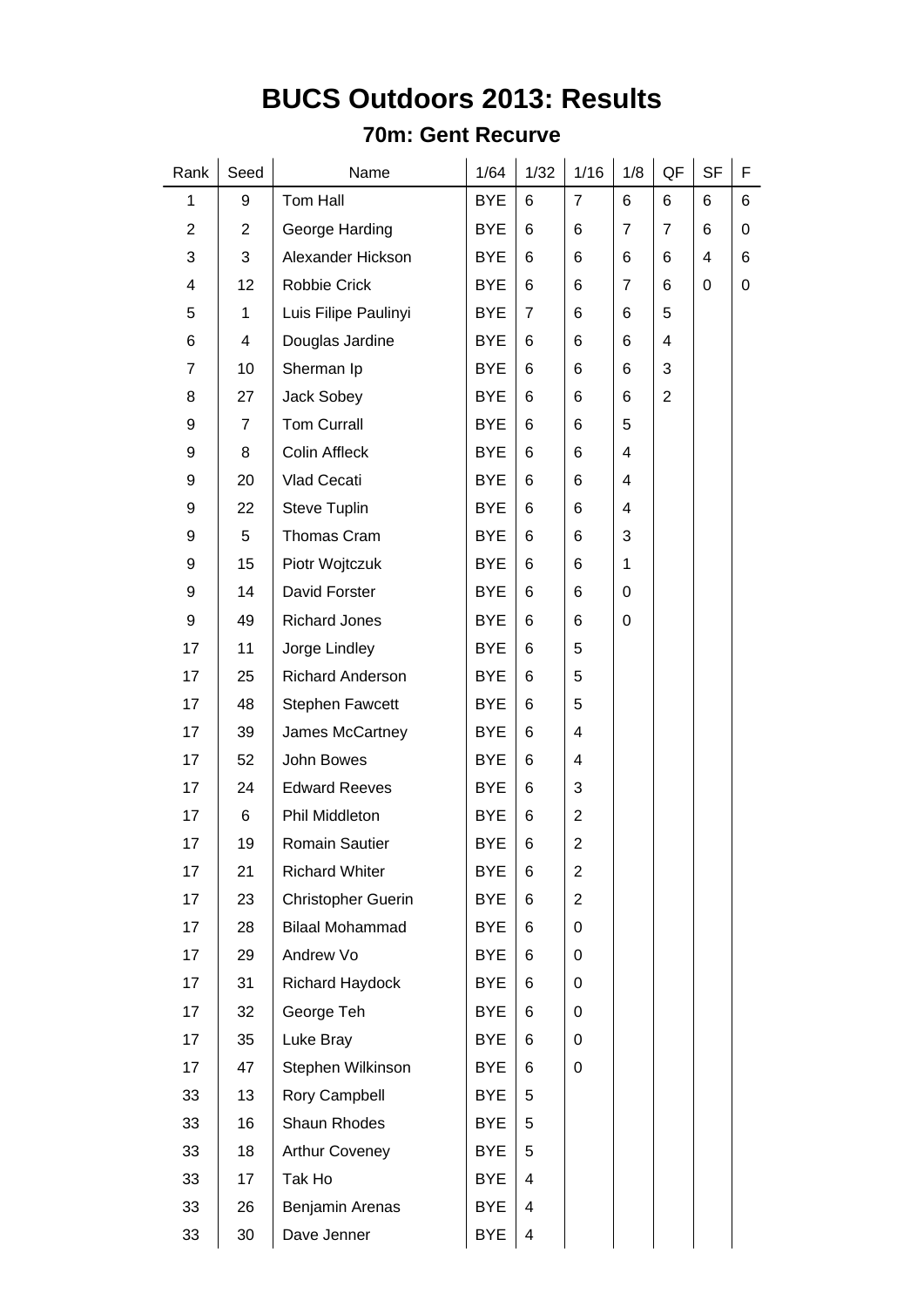| 33 | 34 | <b>Robert Smith</b>      | <b>BYE</b>     | 4              |  |  |
|----|----|--------------------------|----------------|----------------|--|--|
| 33 | 44 | Oliver Vavasour          | <b>BYE</b>     | 4              |  |  |
| 33 | 60 | Declan Ashworth          | 6              | 4              |  |  |
| 33 | 37 | <b>Matthew Sharpe</b>    | <b>BYE</b>     | 2              |  |  |
| 33 | 38 | Fraser Keir              | <b>BYE</b>     | $\overline{2}$ |  |  |
| 33 | 42 | <b>Christopher Avins</b> | <b>BYE</b>     | $\overline{2}$ |  |  |
| 33 | 45 | <b>Matthew Panchal</b>   | <b>BYE</b>     | $\overline{2}$ |  |  |
| 33 | 46 | Chris Self               | <b>BYE</b>     | $\overline{2}$ |  |  |
| 33 | 50 | Robert Cieslicki         | <b>BYE</b>     | $\overline{2}$ |  |  |
| 33 | 53 | <b>Robert Warner</b>     | <b>BYE</b>     | $\overline{2}$ |  |  |
| 33 | 65 | Dan Ellingham            | 6              | $\mathbf{1}$   |  |  |
| 33 | 33 | Andrew Howe              | <b>BYE</b>     | 0              |  |  |
| 33 | 36 | David Barnes             | <b>BYE</b>     | 0              |  |  |
| 33 | 40 | Graeme Black             | <b>BYE</b>     | 0              |  |  |
| 33 | 41 | Jethro Cooke             | <b>BYE</b>     | 0              |  |  |
| 33 | 43 | Liam Man                 | <b>BYE</b>     | 0              |  |  |
| 33 | 51 | Colin Gordon             | <b>BYE</b>     | 0              |  |  |
| 33 | 54 | David Jones              | <b>BYE</b>     | 0              |  |  |
| 33 | 55 | Jack Atkinson            | 6              | 0              |  |  |
| 33 | 56 | Bryan Hoadley            | $\overline{7}$ | 0              |  |  |
| 33 | 57 | James Radcliffe          | 6              | 0              |  |  |
| 33 | 58 | <b>Matthew Harrison</b>  | 6              | 0              |  |  |
| 33 | 59 | <b>Curtis Tatner</b>     | 6              | 0              |  |  |
| 33 | 61 | Max Pyuman               | 7              | 0              |  |  |
| 33 | 63 | James Donovan            | 6              | 0              |  |  |
| 33 | 67 | Sidong Ma                | 7              | 0              |  |  |
| 65 | 64 | Bin Samin Asmin Ibrahim  | 4              |                |  |  |
| 65 | 66 | Oli Davis                | 4              |                |  |  |
| 65 | 68 | Jamie Littlejohn         | 3              |                |  |  |
| 65 | 69 | <b>William Tittle</b>    | $\overline{2}$ |                |  |  |
| 65 | 72 | <b>Bradley Hall</b>      | $\overline{2}$ |                |  |  |
| 65 | 62 | Chris Brennan            | 1              |                |  |  |
| 65 | 73 | William Murphy           | 1              |                |  |  |
| 65 | 70 | James Strudwick          | 0              |                |  |  |
| 65 | 71 | Ravee Srivuthicharn      | 0              |                |  |  |
| 65 | 74 | James Nicol              | 0              |                |  |  |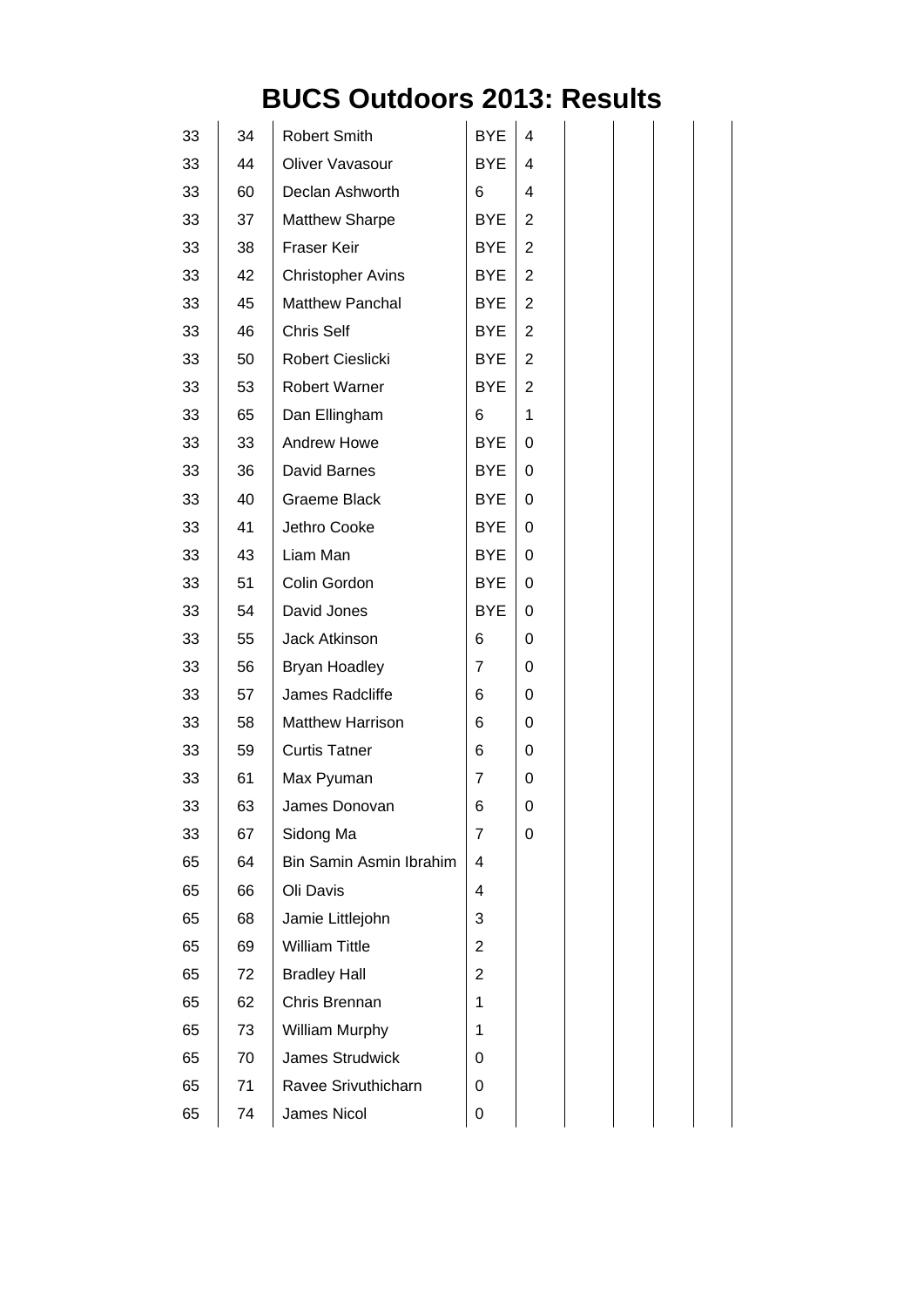### **70m: Lady Recurve**

| Rank                    | Seed                    | Name                      | 1/16                    | 1/8 | QF | <b>SF</b> | F              |
|-------------------------|-------------------------|---------------------------|-------------------------|-----|----|-----------|----------------|
| 1                       | 3                       | Margaux Mesle             | <b>BYE</b>              | 6   | 6  | 6         | 6              |
| $\overline{c}$          | 5                       | Ellie Dyson               | 6                       | 6   | 6  | 7         | $\overline{2}$ |
| 3                       | $\overline{\mathbf{c}}$ | Maryia Karpiyevich        | <b>BYE</b>              | 6   | 6  | 0         | 7              |
| $\overline{\mathbf{4}}$ | 8                       | Madeleine Meatyard        | 6                       | 7   | 6  | 1         | 1              |
| 5                       | 4                       | Amy Curnock               | <b>BYE</b>              | 6   | 5  |           |                |
| 6                       | 1                       | Gerda Pociunaite          | <b>BYE</b>              | 6   | 2  |           |                |
| 7                       | 10                      | Jade Van Parijs           | 6                       | 6   | 0  |           |                |
| 8                       | 11                      | Victoria Saduikis         | 6                       | 6   | 0  |           |                |
| 9                       | 12                      | Emma Davis                | 6                       | 5   |    |           |                |
| 9                       | 7                       | Stephanie Clason          | 6                       | 2   |    |           |                |
| 9                       | 9                       | Angelina Measures         | 6                       | 1   |    |           |                |
| 9                       | 6                       | Kirstie Smith             | 6                       | 0   |    |           |                |
| 9                       | 14                      | <b>Emer Montgomery</b>    | 6                       | 0   |    |           |                |
| 9                       | 15                      | <b>Alisa Smithies</b>     | 6                       | 0   |    |           |                |
| 9                       | 17                      | Jodie Clements            | 6                       | 0   |    |           |                |
| 9                       | 20                      | <b>Bethany Farrow</b>     | 6                       | 0   |    |           |                |
| 17                      | 18                      | Bethany Woodcock          | 4                       |     |    |           |                |
| 17                      | 13                      | Julie Saigusa             | 2                       |     |    |           |                |
| 17                      | 16                      | Nadja Albiez              | $\overline{2}$          |     |    |           |                |
| 17                      | 19                      | Victoria Moore            | $\overline{\mathbf{c}}$ |     |    |           |                |
| 17                      | 24                      | Emma Harding              | $\overline{2}$          |     |    |           |                |
| 17                      | 21                      | <b>Harriet Riley</b>      | 0                       |     |    |           |                |
| 17                      | 22                      | Ami Patrick               | 0                       |     |    |           |                |
| 17                      | 23                      | Gemma Crickmore           | 0                       |     |    |           |                |
| 17                      | 25                      | Eleanor Asquith           | 0                       |     |    |           |                |
| 17                      | 26                      | <b>Racheal Stentiford</b> | 0                       |     |    |           |                |
| 17                      | 27                      | Jie Gao                   | 0                       |     |    |           |                |
| 17                      | 28                      | Natasha Giddens           | 0                       |     |    |           |                |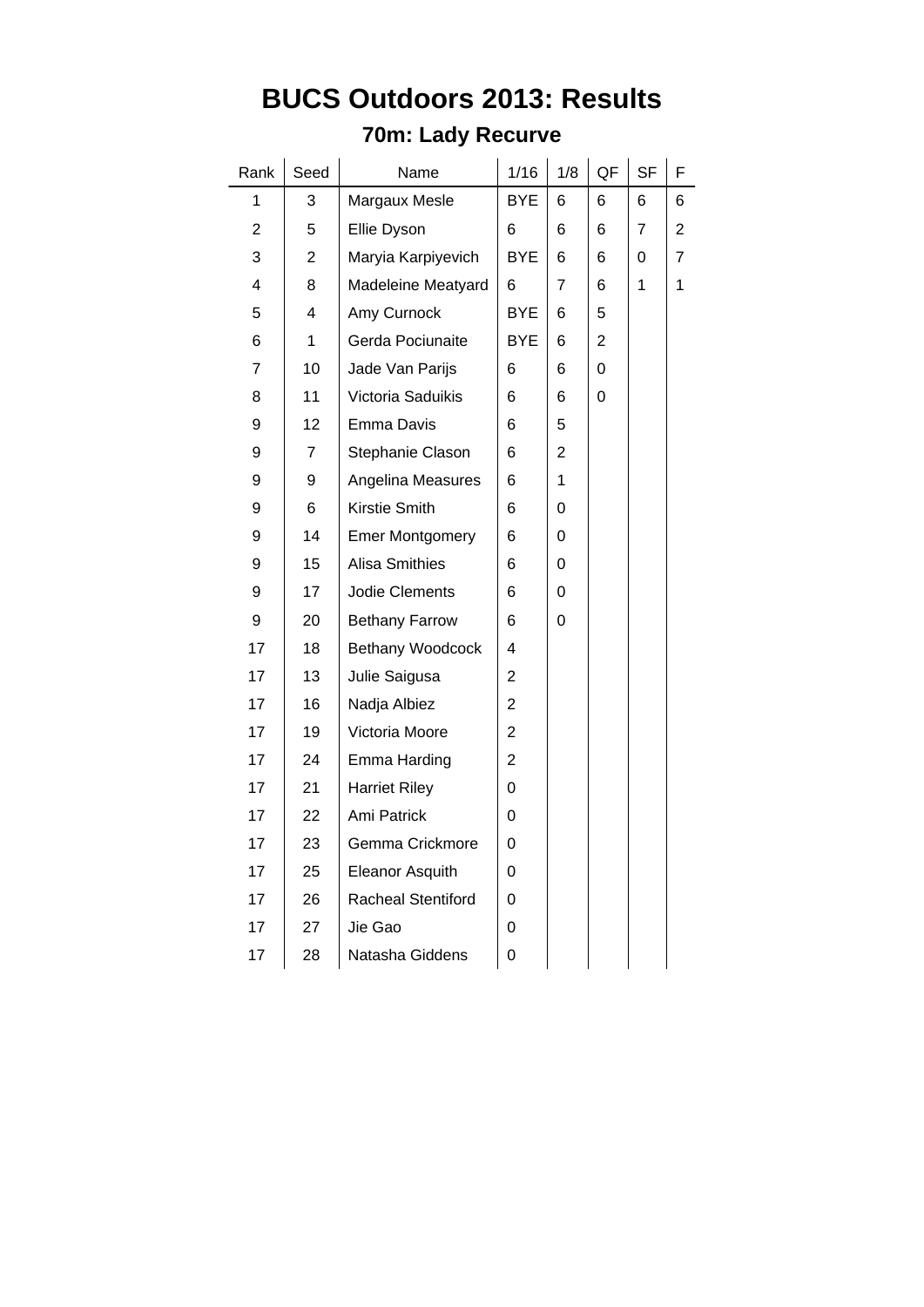### **70m: Longbow, Barebow**

| Rank           | Seed | Name                            | 1/32       | 1/16           | 1/8      | QF | <b>SF</b> | F |
|----------------|------|---------------------------------|------------|----------------|----------|----|-----------|---|
| 1              | 3    | <b>Matthew Batchelor</b>        | <b>BYE</b> | 6              | 6        | 6  | 7         | 6 |
| 2              | 1    | Huw Vaughan-Jackson             | <b>BYE</b> | 6              | 6        | 6  | 6         | 4 |
| 3              | 4    | John Hodgson                    | <b>BYE</b> | 6              | 6        | 6  | 2         | 6 |
| 4              | 2    | Alexander Gilliland             | <b>BYE</b> | 6              | 6        | 6  | 1         | 4 |
| 5              | 10   | lan Hayes                       | <b>BYE</b> | 6              | 6        | 4  |           |   |
| 6              | 6    | Ste Jones                       | <b>BYE</b> | 6              | 6        | 0  |           |   |
| $\overline{7}$ | 9    | Jos Sarsby                      | <b>BYE</b> | 6              | 6        | 0  |           |   |
| 8              | 12   | Lewis Shaw                      | <b>BYE</b> | 6              | 6        | 0  |           |   |
| 9              | 5    | Jennifer Mankin                 | <b>BYE</b> | 6              | 4        |    |           |   |
| 9              | 8    | Joe Blatch                      | <b>BYE</b> | 6              | 4        |    |           |   |
| 9              | 11   | Liam McDonnell                  | <b>BYE</b> | 6              | 4        |    |           |   |
| 9              | 13   | Anna Lawrence                   | <b>BYE</b> | 6              | 4        |    |           |   |
| 9              | 15   | Chris Thomson                   | <b>BYE</b> | 6              | 2        |    |           |   |
| 9              | 7    | Annie White                     | <b>BYE</b> | $\overline{7}$ | $\Omega$ |    |           |   |
| 9              | 14   | Octavia Quinn                   | <b>BYE</b> | 6              | 0        |    |           |   |
| 9              | 16   | Sarah Dickinson                 | <b>BYE</b> | 6              | 0        |    |           |   |
| 17             | 19   | Tom Holdich                     | <b>BYE</b> | 4              |          |    |           |   |
| 17             | 21   | Luke Edwards                    | <b>BYE</b> | 4              |          |    |           |   |
| 17             | 26   | Amer Chowdhury                  | <b>BYE</b> | 1              |          |    |           |   |
| 17             | 17   | <b>Christopher Martin-Kruck</b> | <b>BYE</b> | 0              |          |    |           |   |
| 17             | 18   | <b>Emir Pasanovic</b>           | <b>BYE</b> | 0              |          |    |           |   |
| 17             | 20   | Jennifer Parkin                 | <b>BYE</b> | 0              |          |    |           |   |
| 17             | 22   | <b>Gwenan Evans</b>             | <b>BYE</b> | 0              |          |    |           |   |
| 17             | 23   | Stephen Moore                   | <b>BYE</b> | 0              |          |    |           |   |
| 17             | 24   | James Nelson                    | <b>BYE</b> | 0              |          |    |           |   |
| 17             | 25   | Juliet Spedding                 | <b>BYE</b> | 0              |          |    |           |   |
| 17             | 27   | Harry Baggaley                  | <b>BYE</b> | 0              |          |    |           |   |
| 17             | 28   | Naomi Bacon                     | <b>BYE</b> | 0              |          |    |           |   |
| 17             | 29   | Rachael Hutchison               | <b>BYE</b> | 0              |          |    |           |   |
| 17             | 30   | <b>Katharine Simmons</b>        | <b>BYE</b> | 0              |          |    |           |   |
| 17             | 31   | Tevin Nyansimera                | <b>BYE</b> | 0              |          |    |           |   |
| 17             | 33   | <b>Daniel Hallett</b>           | 6          | 0              |          |    |           |   |
| 33             | 32   | Charly Knight                   | 3          |                |          |    |           |   |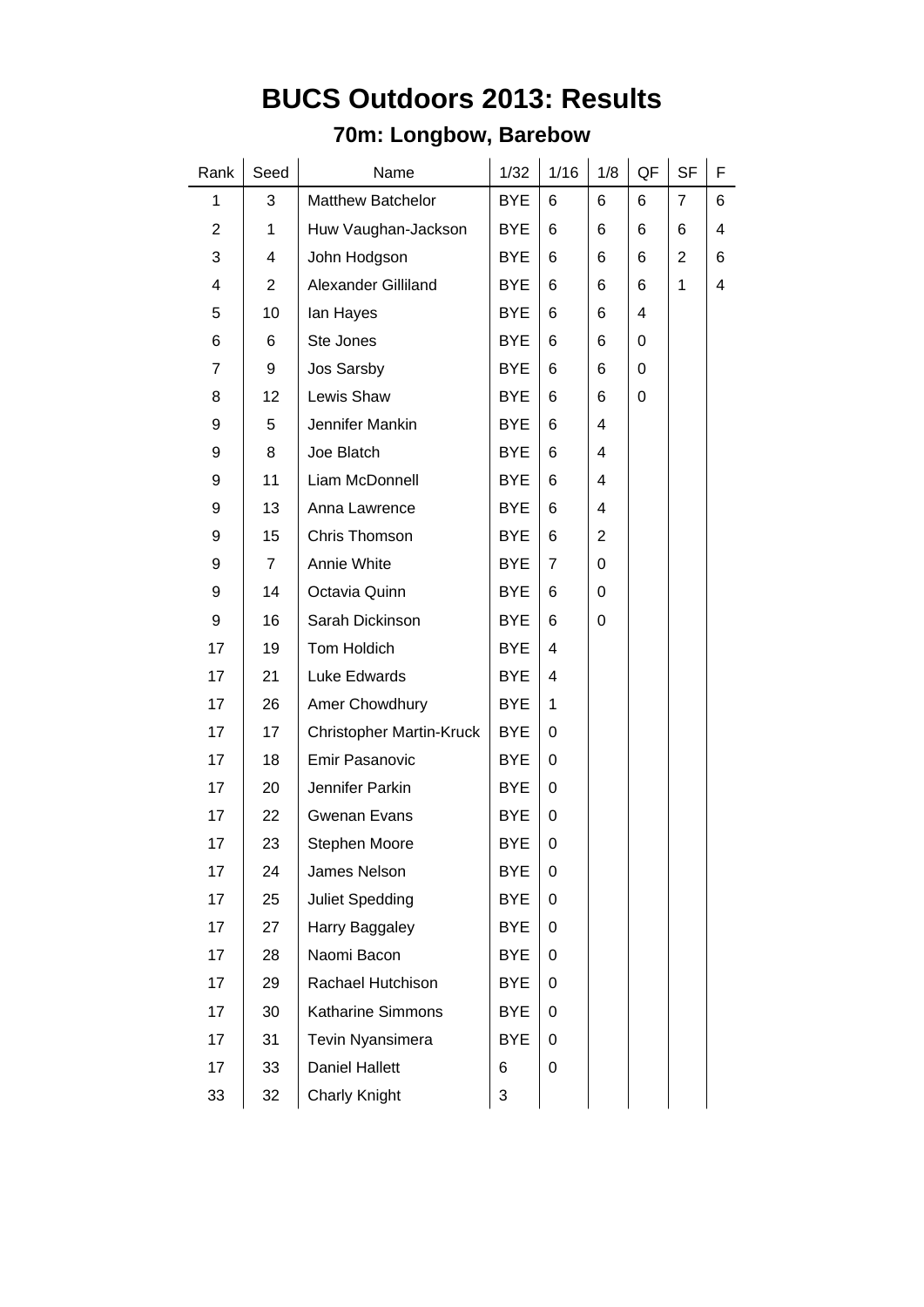**50m: Compound**

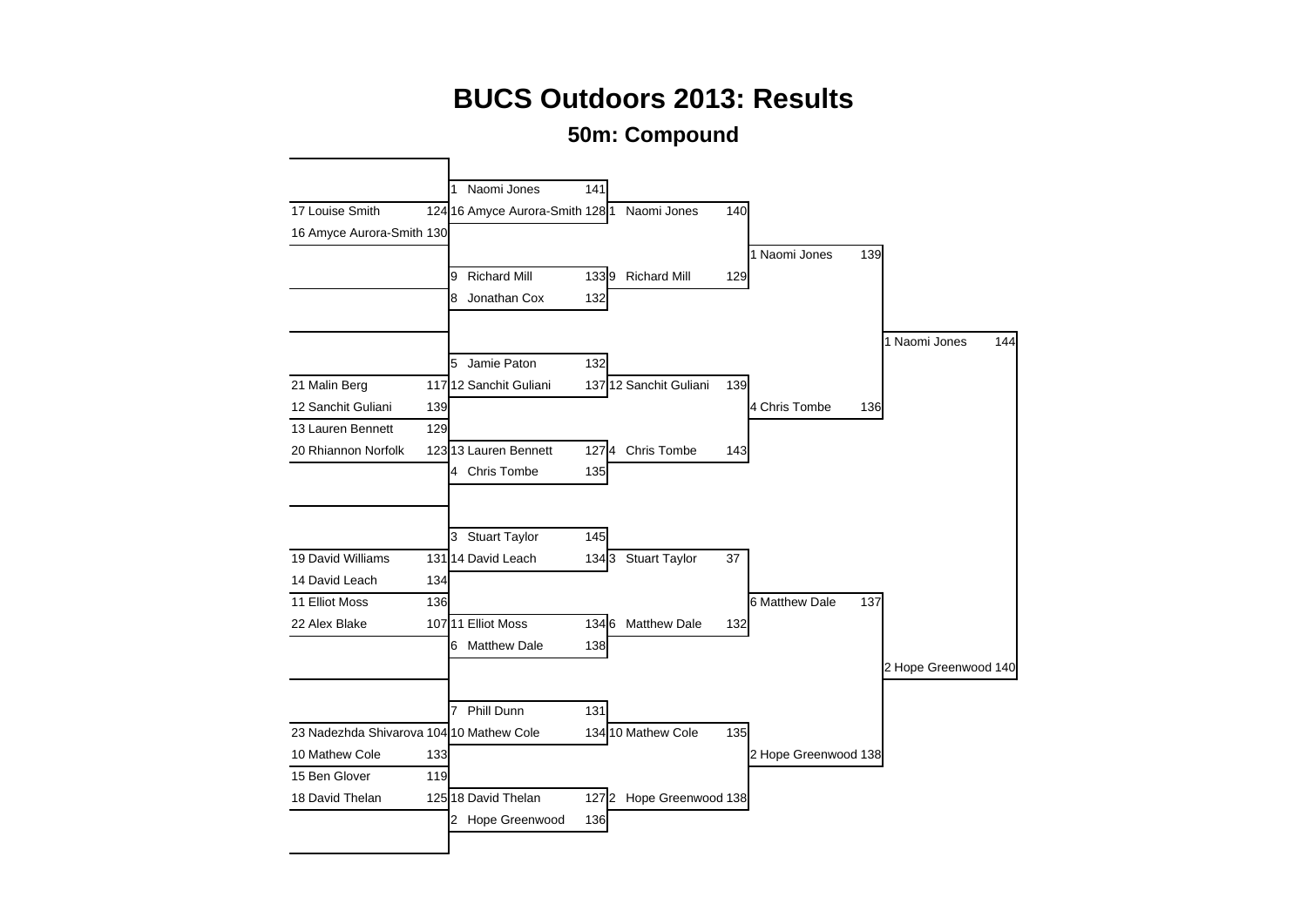#### **70m: Gent Recurve**

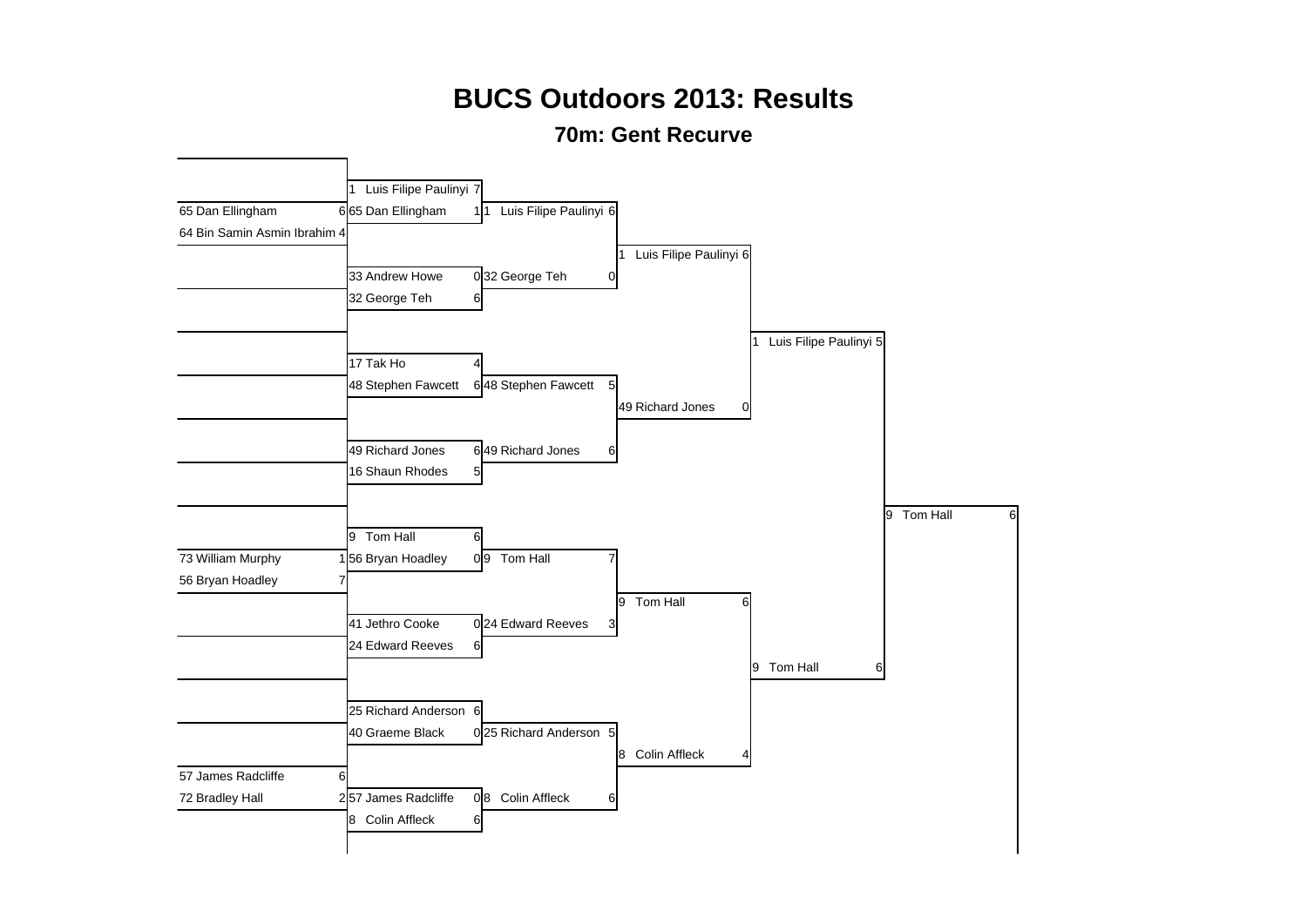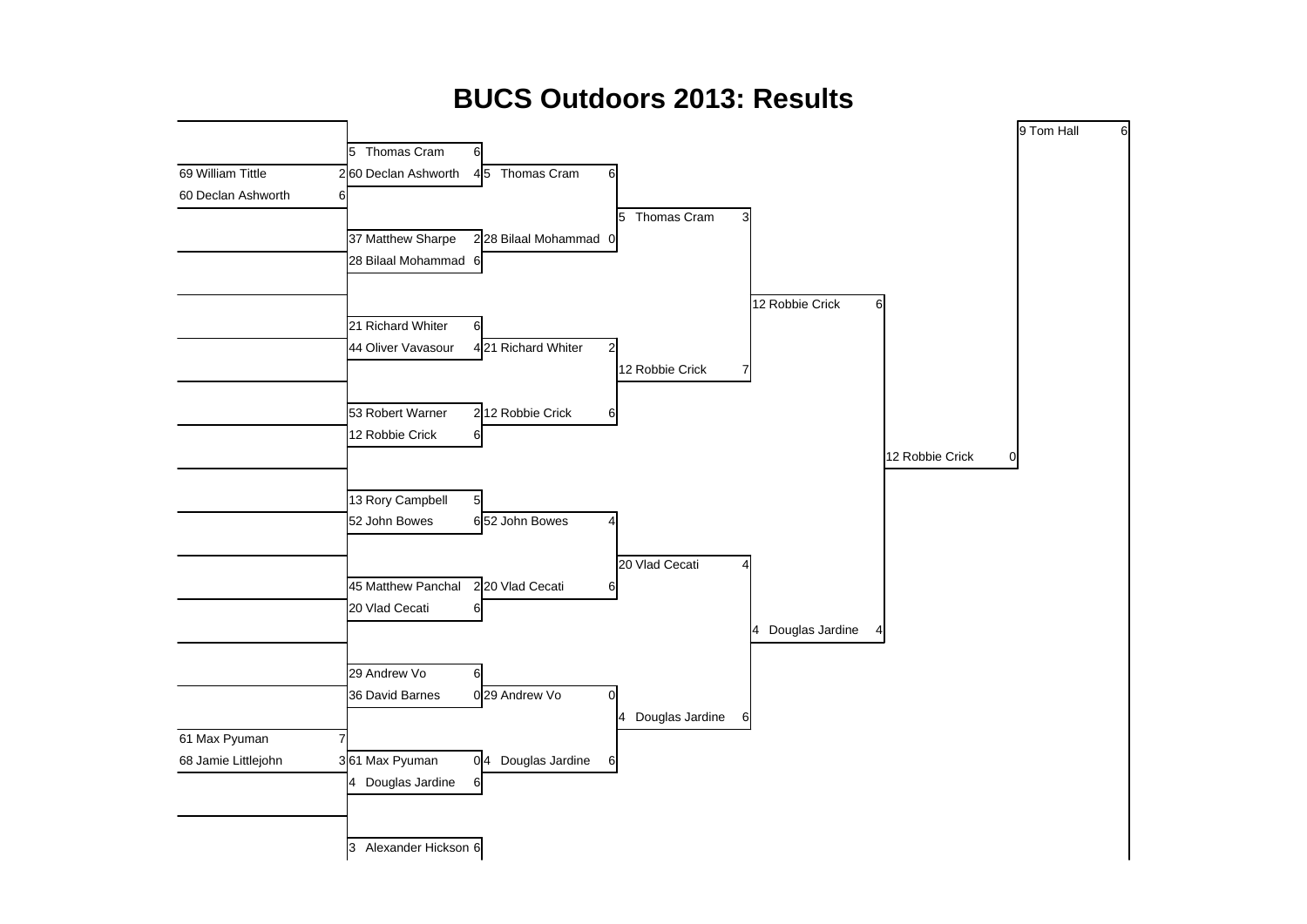#### **BUCS Outdoors 2013: Results** 67 Sidong Ma<br>
<sup>7</sup>67 Sidong Ma<br>
<sup>7</sup>67 Sidong Ma<br>
<sup>1</sup>67 Sidong Ma<br>
<sup>167</sup> Sidong Ma 62 Chris Brennan 1 3 Alexander Hickson 6 35 Luke Bray 635 Luke Bray 30 Dave Jenner 3 Alexander Hickson 6 19 Romain Sautier 6  $46$  Chris Self 2 19 Romain Sautier 14 David Forster 0 51 Colin Gordon 0 14 David Forster 14 David Forster 6 3 Alexander Hickson 4 11 Jorge Lindley 6 54 David Jones 0 11 Jorge Lindley 22 Steve Tuplin 43 Liam Man 0 22 Steve Tuplin 22 Steve Tuplin 6 27 Jack Sobey 2 27 Jack Sobey 6 38 Fraser Keir 227 Jack Sobey 27 Jack Sobey 6 59 Curtis Tatner 6 70 James Strudwick 0 59 Curtis Tatner 0 6 Phil Middleton 6 Phil Middleton 6 2 George Harding 0 Tom Currall 6 71 Ravee Srivuthicharn 0 58 Matthew Harrison 0 7 Tom Currall 6 58 Matthew Harrison 6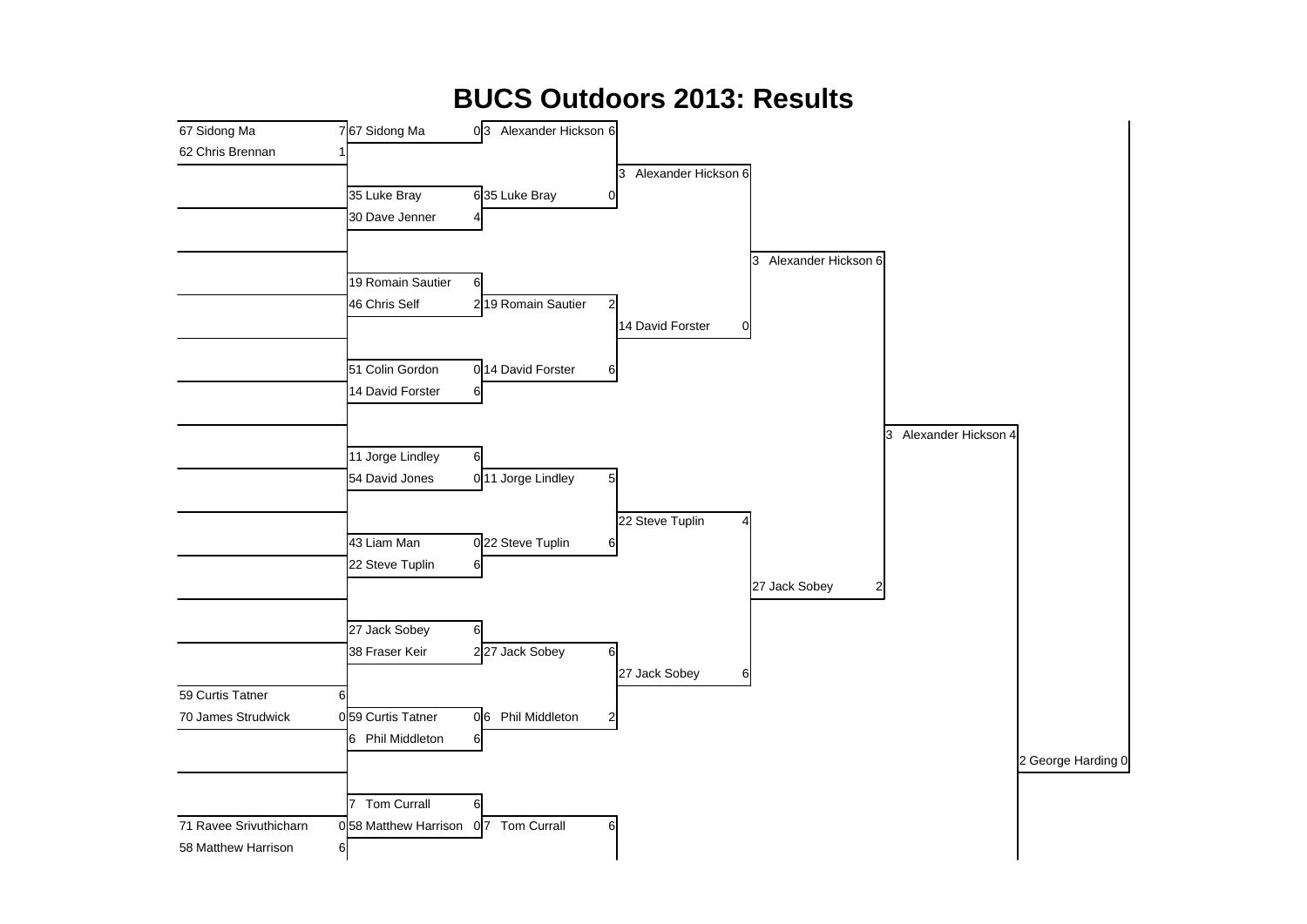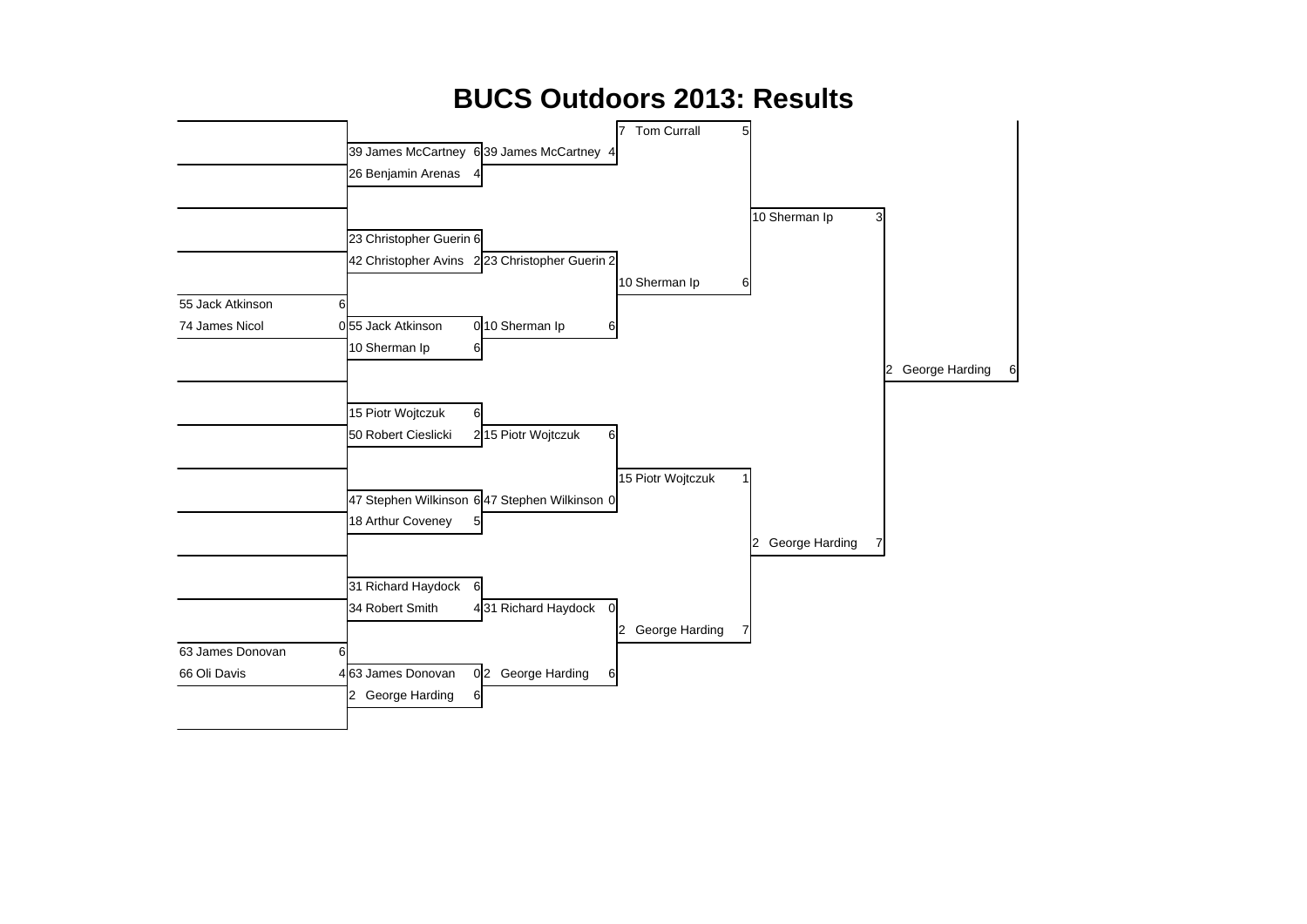#### **70m: Lady Recurve**

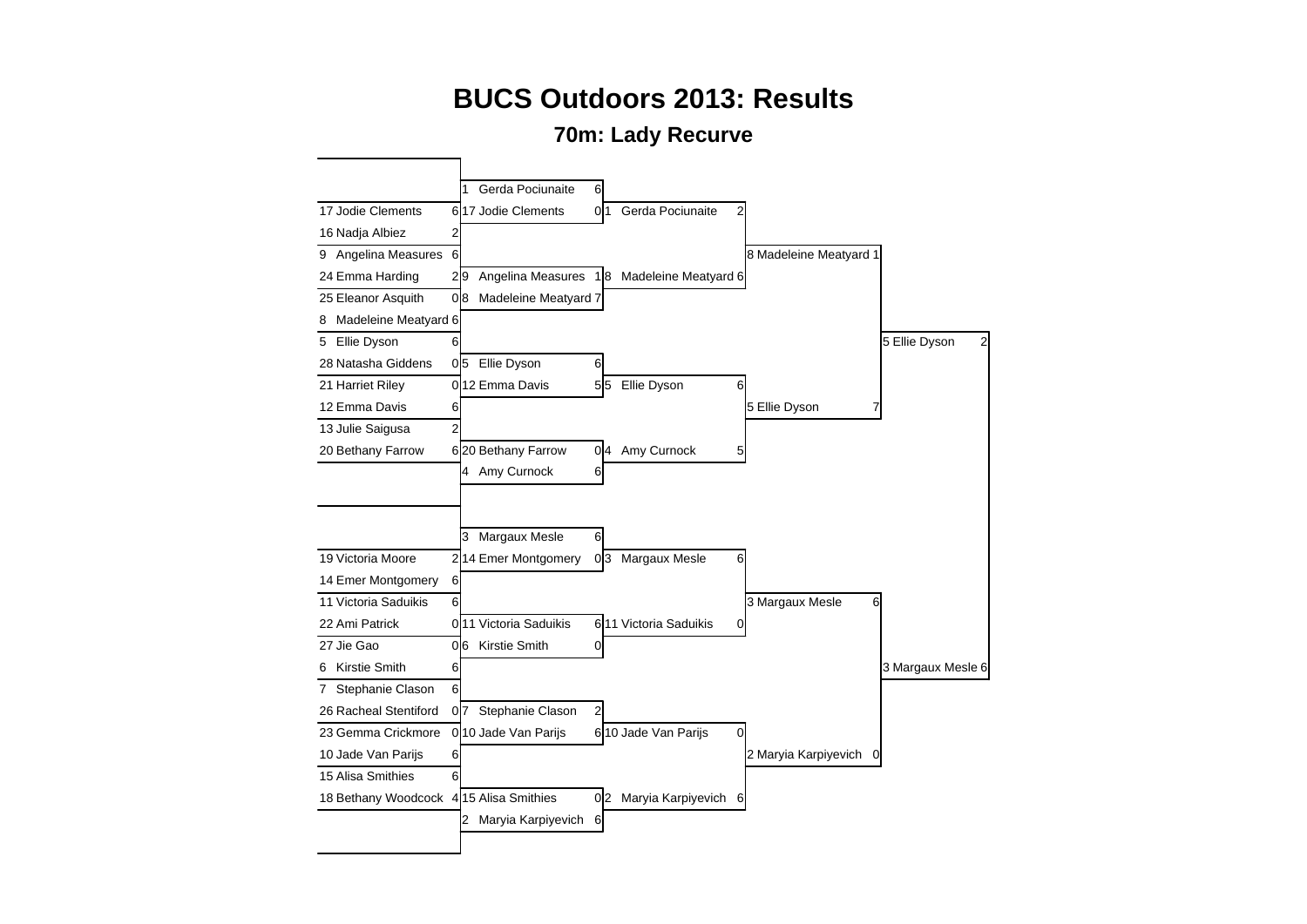#### **70m: Longbow, Barebow**